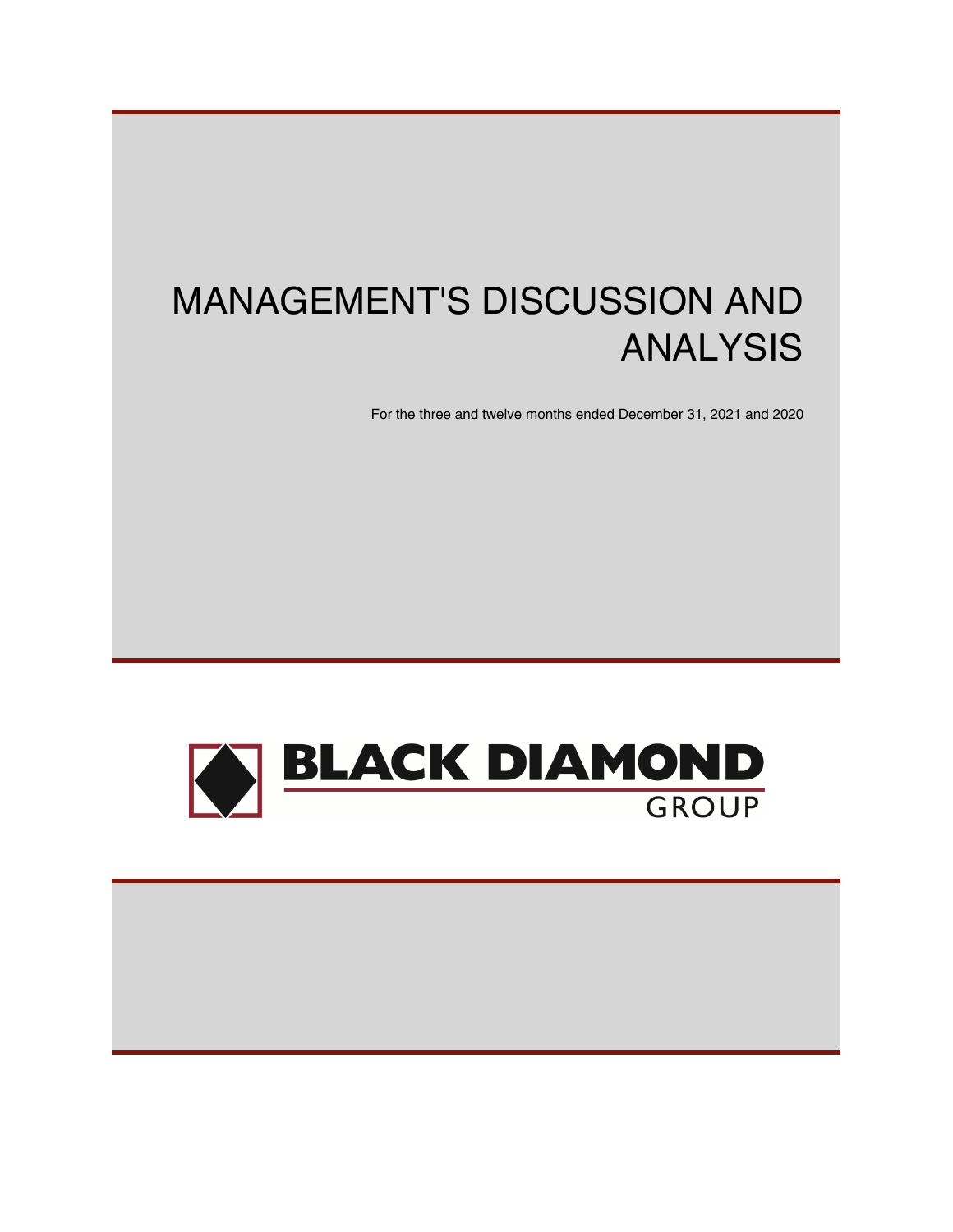## **MANAGEMENT'S DISCUSSION AND ANALYSIS**

This Management's Discussion and Analysis ("MD&A") compares the financial performance of Black Diamond Group Limited ("Black Diamond", the "Company", "our" and "we") for the three months ended December 31, 2021 (the "Quarter") with the three months ended December 31, 2020 (the "Comparative Quarter") and the twelve months ended December 31, 2021 (the "YTD") with the twelve months ended December 31, 2020 (the "Prior YTD"). This MD&A should be read in conjunction with the audited consolidated financial statements of the Company for the years ended December 31, 2021 and 2020. The accompanying audited consolidated financial statements of Black Diamond are prepared in accordance with International Financial Reporting Standards ("IFRS"). This MD&A contains non-GAAP financial measures, such as Adjusted EBITDA, Adjusted EBIT, Adjusted EBITDA Margin, Net Debt to Adjusted EBITDA, Funds from Operations, Free Cashflow, Gross profit, Gross Profit Margin, Return on Assets, Gross Bookings and Net Revenue Margin which do not have a standardized meaning under GAAP and, therefore may not be comparable to similar measures presented by other issuers. For definitions, reconciliations and further information please see the "Non-GAAP Financial Measures" section of the MD&A. This MD&A was prepared as of March 3, 2022 and, unless otherwise indicated, all amounts are stated in Canadian dollars. Black Diamond's common shares are listed on the Toronto Stock Exchange under the symbol "BDI".

Additional information relating to Black Diamond, including Black Diamond's annual information form for the year ended December 31, 2021, may be found on the Black Diamond website at [www.blackdiamondgroup.com](http://www.blackdiamondgroup.com) or Black Diamond profile on the System for Electronic Document Analysis and Retrieval ("SEDAR") at [www.sedar.com.](http://www.sedar.com)

Certain information set forth in this MD&A contains forward-looking statements including, but not limited to, the amount of funds that will be expended on the 2022 capital plan, how such capital will be expended, expectations for asset sales, management's assessment of Black Diamond's future operations and what may have an impact on them, financial performance, business prospects and opportunities, expectations regarding partnership projects, changing operating environment including changing activity levels, particularly in the face of the COVID-19 pandemic and associated restrictions and lifting of restrictions, effects on demand and performance based on the changing operating environment, amount of revenue anticipated to be derived from current contracts, anticipated debt levels, economic life of the Company's assets, future growth and profitability of the Company and realization of the anticipated benefits of acquisitions and sales. With respect to the forward-looking statements in this MD&A, Black Diamond has made assumptions regarding, among other things: future commodity prices, that Black Diamond will continue to raise sufficient capital to fund its business plans in a manner consistent with past operations, that counterparties to contracts will perform the contracts as written and that there will be no unforeseen material delays in contracted projects. Although Black Diamond believes that the expectations reflected in the forward-looking statements contained in this MD&A, and the assumptions on which such forwardlooking statements are made, are reasonable, there can be no assurances that such expectations or assumptions will prove to be correct. Readers are cautioned that assumptions used in the preparation of such statements may prove to be incorrect. Events or circumstances may cause actual results to differ materially from those predicted, as a result of numerous known and unknown risks, uncertainties and other factors, many of which are beyond the control of Black Diamond. These risks include, but are not limited to: the impact of general economic conditions, industry conditions, fluctuation of commodity prices, the impact of the COVID-19 pandemic, the Company's ability to attract new customers, failure of counterparties to perform on contracts, industry competition, availability of qualified personnel and management, timely and cost effective access to sufficient capital from internal and external sources, political conditions, dependence on suppliers, inflationary price pressure and stock market volatility. The risks outlined above should not be construed as exhaustive. Additional information on these and other factors that could affect Black Diamond's operations and financial results are included in Black Diamond's annual information form for the year ended December 31, 2021 and other reports on file with the Canadian Securities Regulatory Authorities which can be accessed on Black Diamond profile on SEDAR.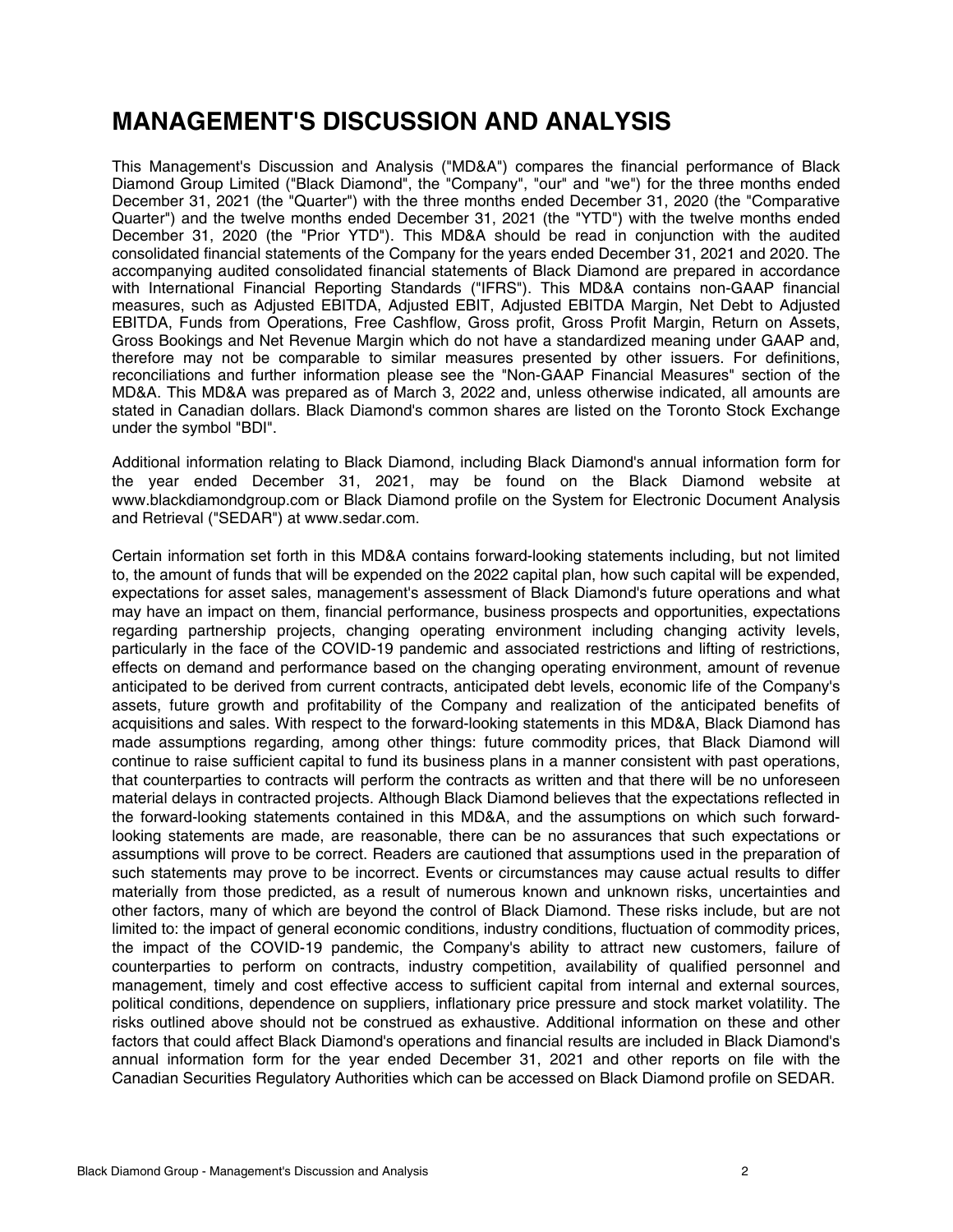Readers are cautioned not to place undue reliance on these forward-looking statements. Furthermore, the forward-looking statements contained in this MD&A are made as at the date of this MD&A and Black Diamond does not undertake any obligation to update or revise any of the forward-looking statements, except as may be required by applicable securities laws.

## **INVESTOR INFORMATION SERVICES**

To subscribe to Black Diamond's investor news alerts please go to [https://www.blackdiamondgroup.com/](https://www.blackdiamondgroup.com/investor-centre/news-alerts-subscription/) [investor-centre/news-alerts-subscription/](https://www.blackdiamondgroup.com/investor-centre/news-alerts-subscription/)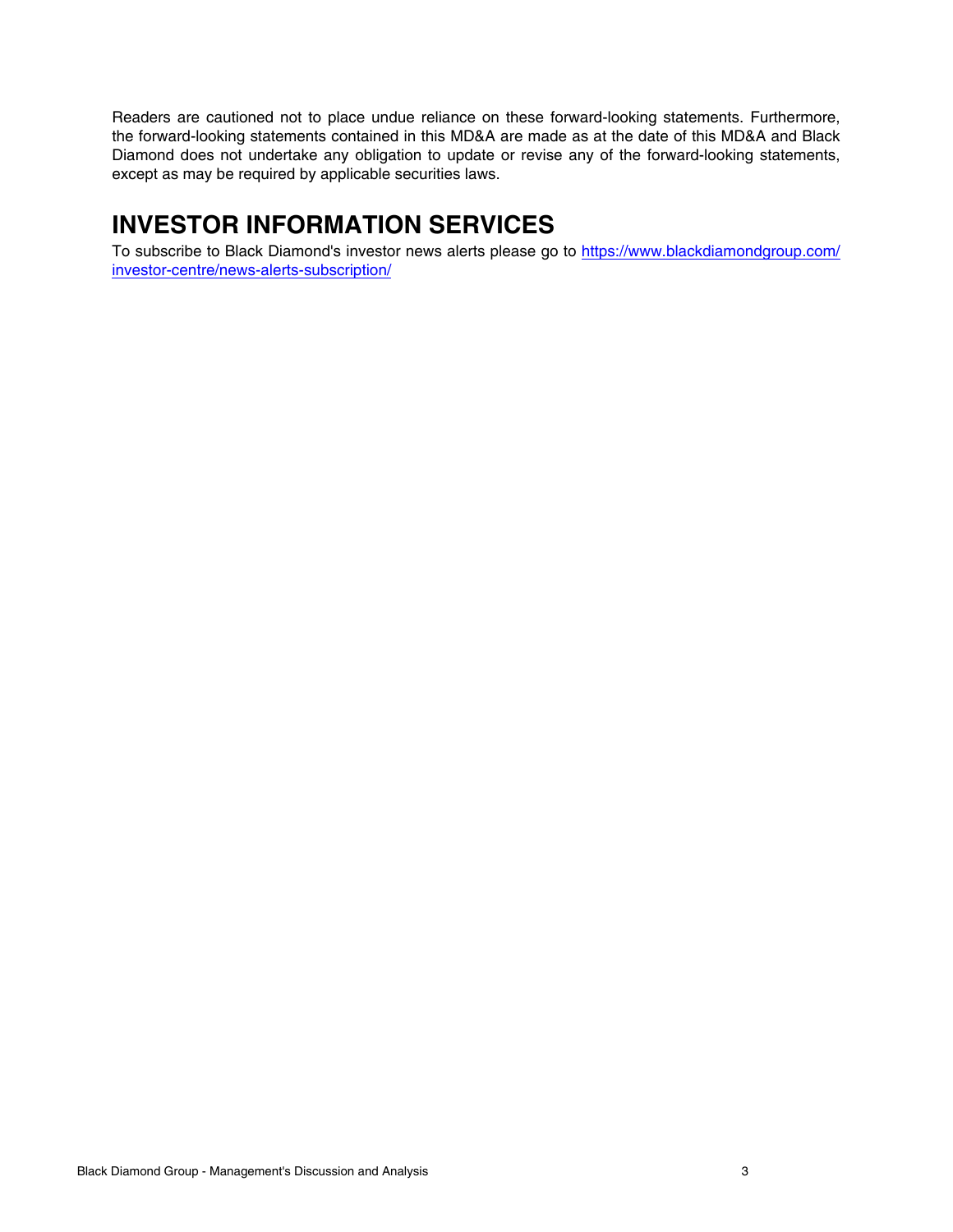## **TABLE OF CONTENTS**

| <b>Executive Summary</b>            |        |    |             | 5  |
|-------------------------------------|--------|----|-------------|----|
| <b>Financial Review</b>             |        |    |             |    |
| Who We Are                          |        |    |             | 12 |
| <b>Black Diamond's Strategy</b>     |        |    |             | 13 |
| Selected Financial Information      |        |    |             | 15 |
| <b>Summary of Quarterly Results</b> |        |    |             | 16 |
| Consolidated Financial and          |        |    | Operational |    |
| Review                              |        |    |             | 17 |
| Segmented                           | Review | of | Financial   |    |
| Performance                         |        |    |             | 25 |
| <b>Modular Space Solutions</b>      |        |    |             | 26 |

| <b>Workforce Solutions</b>                                                         | 31 |
|------------------------------------------------------------------------------------|----|
| Corporate and Other                                                                | 37 |
| <b>Liquidity and Capital Resources</b>                                             | 38 |
| <b>Financial Instruments</b>                                                       | 41 |
| Non-GAAP Measures                                                                  | 41 |
| <b>Related Party Transactions</b>                                                  | 46 |
| <b>Risks and Uncertainties</b>                                                     | 46 |
| Disclosure Controls and Procedures &<br>Internal Controls Over Financial Reporting | 47 |
| Critical Accounting Policies, Judgments and<br>Estimates                           |    |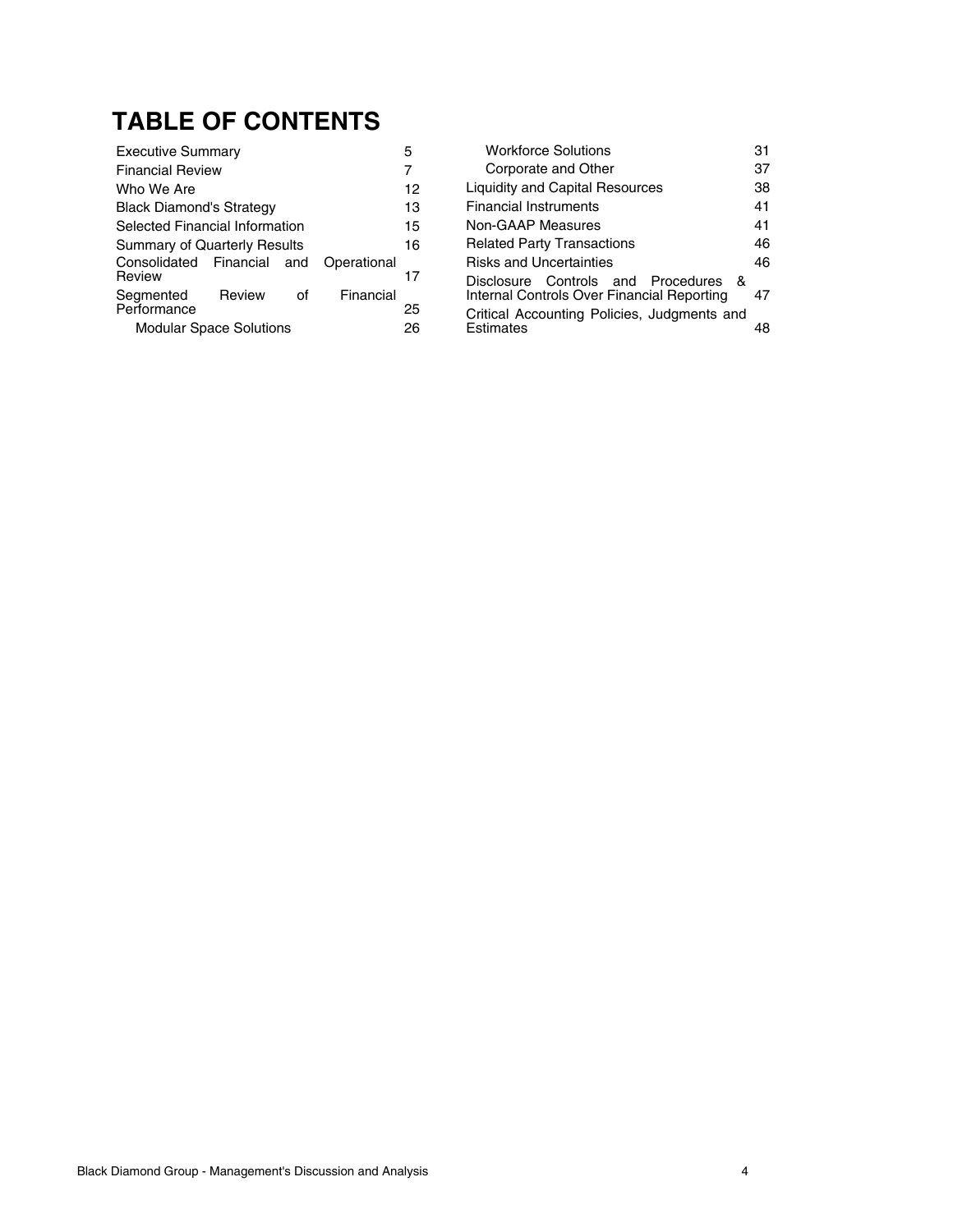## <span id="page-4-0"></span>**EXECUTIVE SUMMARY**

#### **Key Highlights from the Fourth Quarter of 2021**

- Generated consolidated revenue of \$96.1 million and Adjusted EBITDA of \$17.5 million, up 71% and 58% from the Comparative Quarter, respectively.
- Consolidated rental revenue of \$27.3 million, up 51% from the Comparative Quarter.
- Modular Space Solutions ("MSS") revenue and Adjusted EBITDA of \$51.0 million and \$13.3 million increased 62% and 33%, respectively, from the Comparative Quarter.
- Workforce Solutions ("WFS") revenue and Adjusted EBITDA of \$45.1 million and \$9.7 million increased 81% and 126%, respectively, from the Comparative Quarter.
- Cash from Operating Activities was \$20.4 million and Free Cashflow for the Quarter was \$15.4 million, compared to \$7.8 million in the Comparative Quarter.
- Long-term Debt was \$155.6 million resulting in Net Debt to Adjusted EBITDA of 2.4x is within the Company's target range of 2 to 3 times, and available liquidity was \$112.7 million at the end of the Quarter.
- LodgeLink set a quarterly record with 70,317 room nights booked in the Quarter which increased 96% from the Comparative Quarter.
- The Company redeemed \$2.4 million worth of preferred shares, issued by a subsidiary company, as part of the Vanguard acquisition. As of the date hereof, there are \$8.9 million of preferred shares outstanding, which may be redeemed by the Company.
- Subsequent to the end of the Quarter, the Company increased its annual dividend per share payout by 20% from \$0.05 to \$0.06. The Company has declared a first quarter dividend of \$0.015 payable on or about April 15, 2022 to shareholders of record on March 31, 2022.

#### **Key Highlights from the YTD**

- Generated consolidated revenue of \$339.6 million and consolidated Adjusted EBITDA of \$64.0 million for the YTD, up 89% and 58% from the Prior YTD, respectively.
- Diluted earnings per share for the YTD was \$0.34 compared to \$(0.06) in the Prior YTD.
- Profit for YTD was \$20.4 million and consolidated Return on Assets ("ROA") for the YTD was 15%, up four percentage points from the Prior YTD.
- MSS rental revenue and Adjusted EBITDA of \$60.0 million and \$46.8 million, up 53% and 59% from the Prior YTD, respectively.
- WFS rental revenue and Adjusted EBITDA of \$38.0 million and \$34.6 million, up 44% and 57% from the Prior YTD, respectively.
- LodgeLink Net Revenue was \$3.8 million, up 124% from the Prior YTD and Gross Bookings of \$35.5 million grew 97% from the Prior YTD.

Each of Adjusted EBITDA, Free Cashflow, Net Debt to Adjusted EBITDA, Return on Assets and Gross Bookings is a non-GAAP financial measures. Refer to the "Non-GAAP Financial Measures" section of this MDA for more information on each non-GAAP financial measure.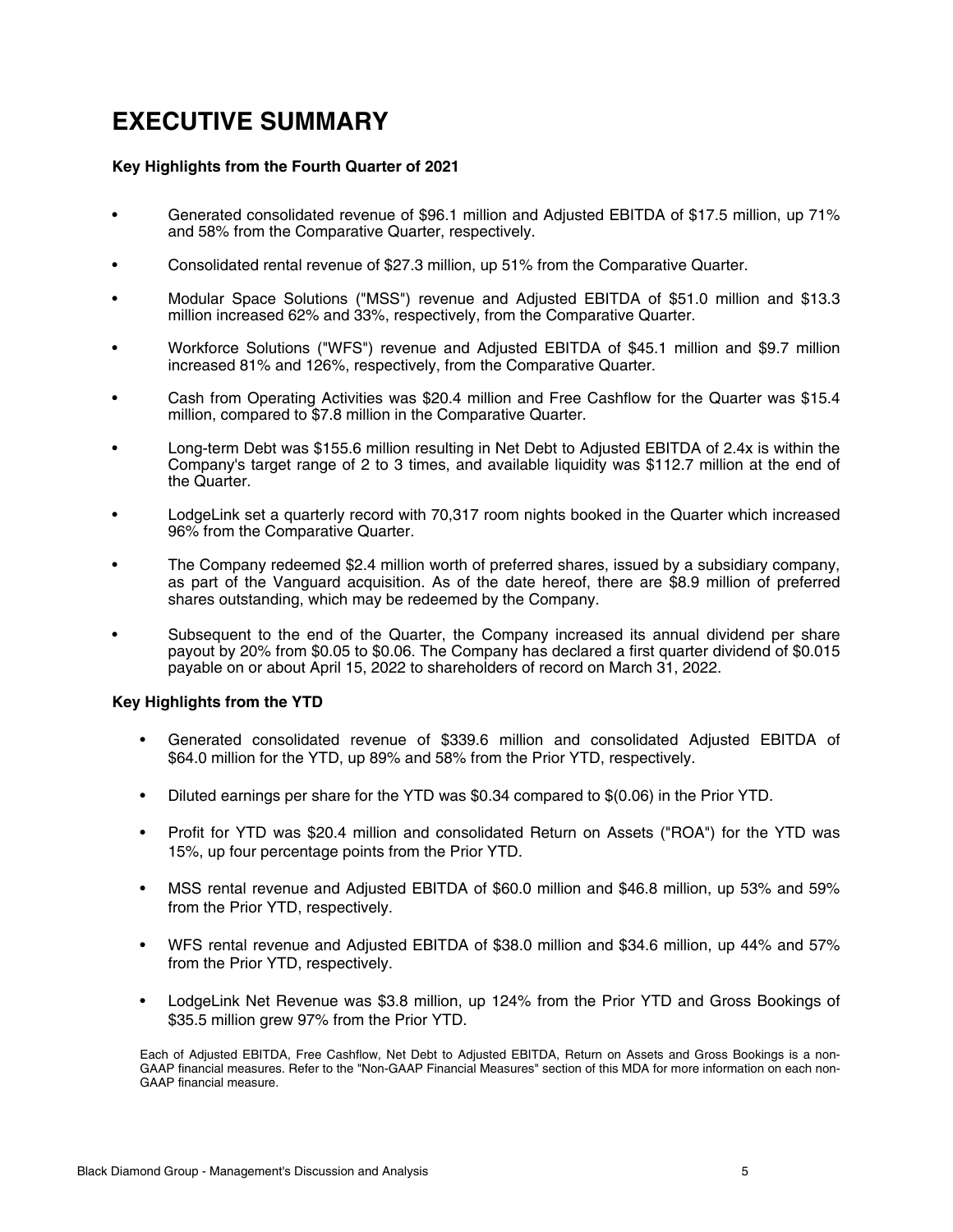## **OUTLOOK**

Fourth quarter 2021 results reflect the Company's continued focus to grow MSS through fleet additions and value added products and services ("VAPS"), strengthen WFS through higher utilization and further end-market diversity, and scale LodgeLink Gross Booking volumes while increasing margins.

MSS set an eighth consecutive quarterly record in rental revenue and achieved record sales revenue driven primarily by operations in the U.S. The macroeconomic backdrop remains attractive for the Company's MSS rental fleet, with utilization levels expected to remain strong amidst ongoing increases in average rental rate. Average rental rates in the Quarter across MSS were up 9% year-over-year on a constant currency basis and are expected to see ongoing increases based on strong demand in essentially all geographies as well as continued lift from ongoing inflationary pressures. Utilization is expected to remain steady and Management expects ongoing, steady growth in the Company's high margin, recurring, rental revenue into 2022.

WFS is expected to benefit from the Company's continued focus to diversify by end-market and geography, as well as continued strength in commodity prices. Utilization levels have continued to improve throughout WFS in all regions and as a result the outlook for the first half of 2022 remains constructive.

MSS sales revenue set a quarterly record as a result of strong activity levels, particularly in the eastern U.S. The Company expects a normalization in sales revenue in coming quarters but continues to see a healthy market for custom sales opportunities. In WFS, non-rental and sales revenue were also strong in 2021 due to improving utilization levels across the platform which in turn drove higher revenue from installation and ancillary services. The Company continues to see attractive opportunities within WFS to monetize unutilized assets to further improve utilization.

LodgeLink, Black Diamond's digital marketplace platform for workforce travel and accommodation, delivered its highest ever quarter for Gross Bookings and volume of room nights booked. Total Gross Bookings for LodgeLink grew 55% to \$10.2 million from the Comparative Quarter. Total room bookings for the quarter grew 96% to 70,317 from the Comparative Quarter. At the end of the Quarter, LodgeLink had 615 unique active corporate customers signed onto the platform with 6,365 properties listed representing 615,799 rooms. The Company remains optimistic on the future growth potential of LodgeLink as the digital platform continues to scale and build volume by continuing to add customers and suppliers to the system.

The Company's outlook into 2022 remains positive as growth in recurring rental revenue streams in both MSS and WFS is expected to underpin continued growth in Free Cashflow and the ability to re-invest in opportunities with strong returns across our specialty rental platform. Management expects debt levels to remain within the current Net Debt to Adjusted EBITDA range of 2.0x to 3.0x and remains focused on driving total shareholder returns with an announced 20% increase to its dividend. For 2022, the Company expects gross capital investment in the range of \$35 to \$45 million (or net capital investment of \$30 to \$40 million based on expected used asset sales). Capital investment is expected to be deployed in a generally non-speculative manner and is expected to be weighted heavily towards MSS and ongoing growth in Australia.

Gross bookings is a non-GAAP financial measures. Refer to the "Non-GAAP Financial Measures" section of this MDA for more information on each non-GAAP financial measure.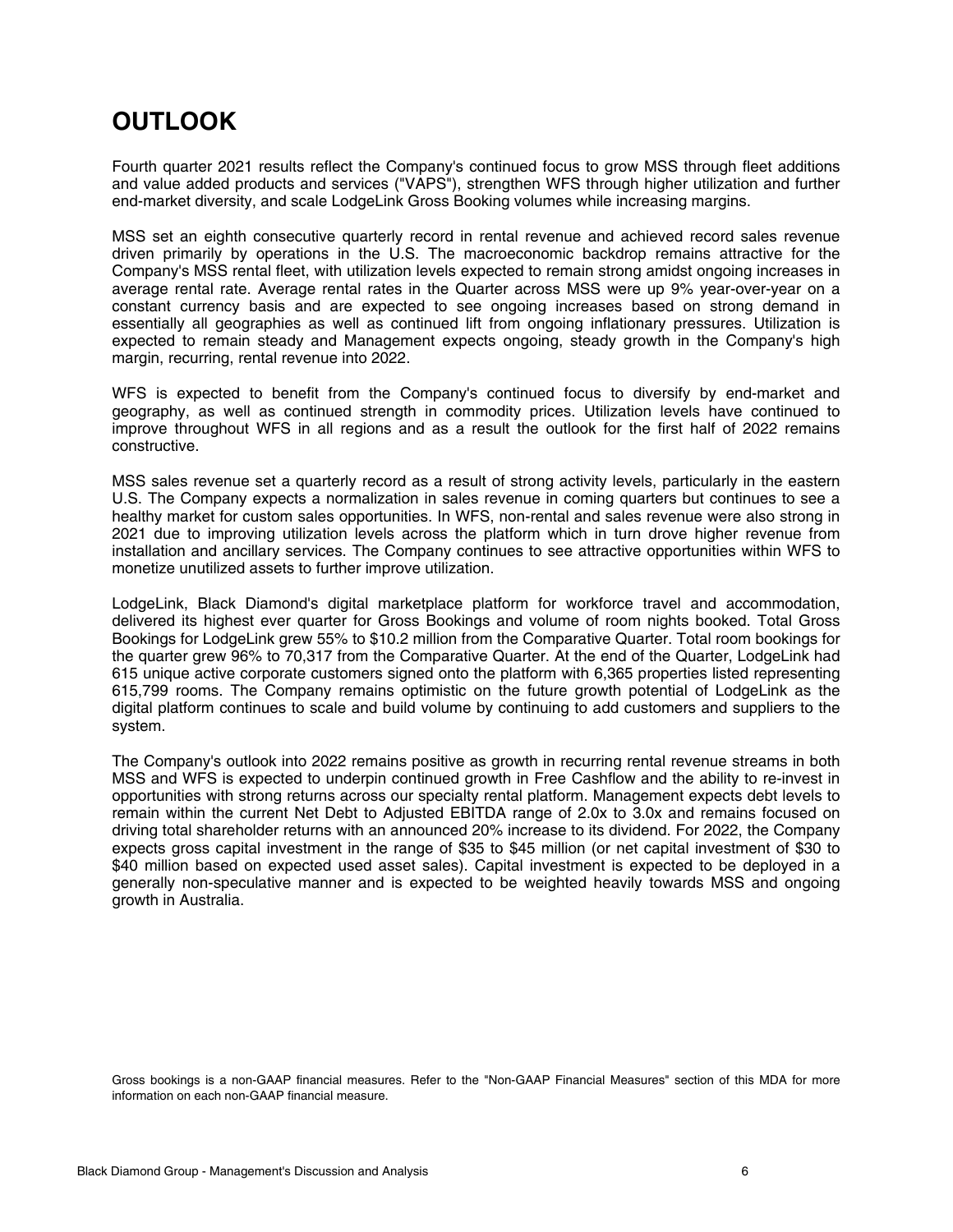## **FINANCIAL REVIEW**

- Revenue for the Quarter was \$96.1 million, up 71% or \$39.8 million from the Comparative Quarter mainly due to increased rental and sales revenue in MSS and non-rental revenue in WFS.
- Adjusted EBITDA for the Quarter was \$17.5 million, up \$6.4 million from \$11.1 million for the Comparative Quarter primarily due to increased rental and sales revenue partially offset by higher personnel costs.
- The Company exited the Quarter with a Net Debt to Adjusted EBITDA ratio of 2.36 (December 31, 2020 - 4.23).



Each of Adjusted EBITDA and Net Debt to Adjusted EBITDA is a non-GAAP financial measures. Refer to the "Non-GAAP Financial Measures" section of this MDA for more information on each non-GAAP financial measure.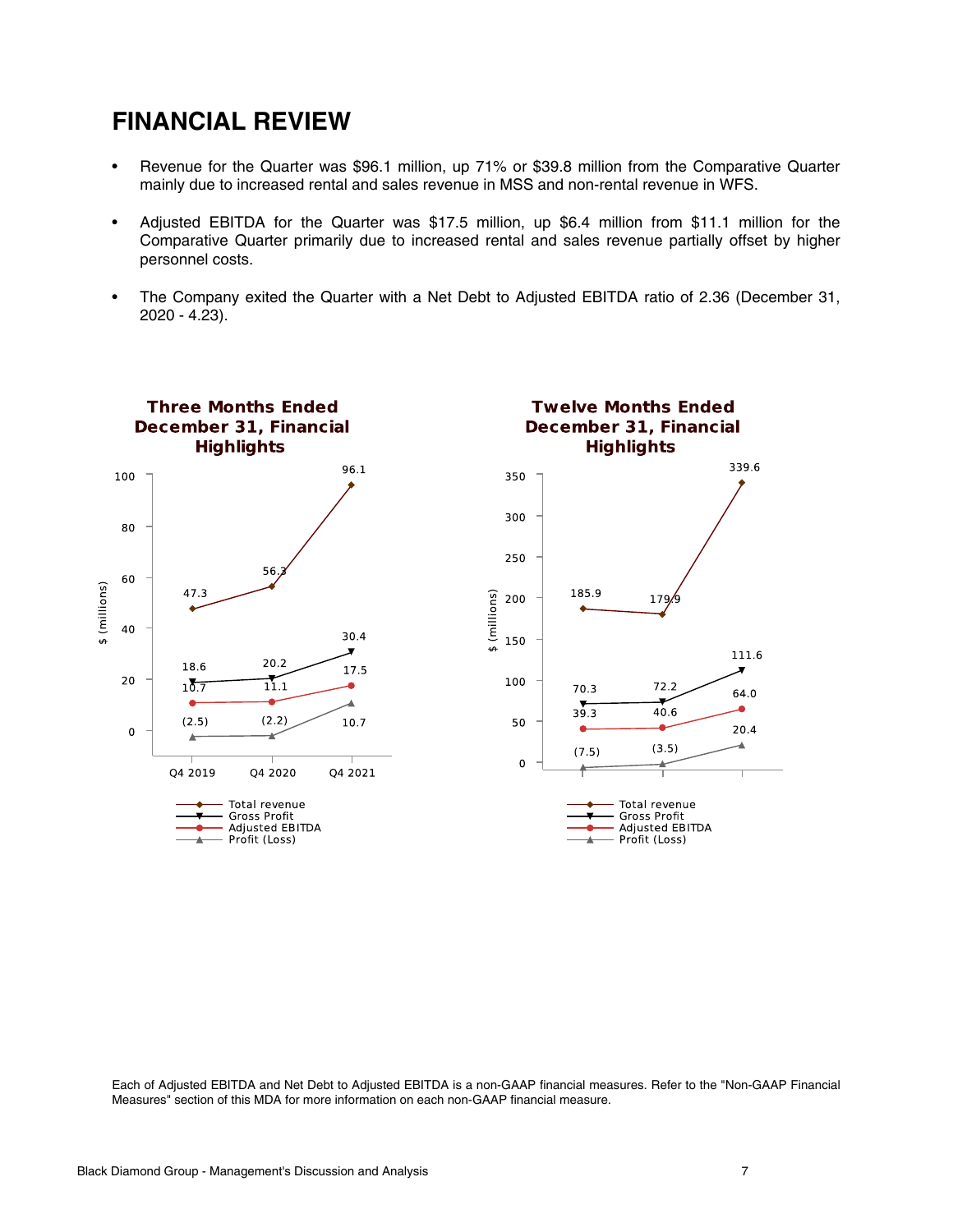

## **Geographic Revenue Segmentation**

|                             |      | Three months ended<br>December 31, |                |       | <b>Twelve months ended</b><br>December 31, |        |
|-----------------------------|------|------------------------------------|----------------|-------|--------------------------------------------|--------|
| (\$ millions)               | 2021 | 2020                               | Change         | 2021  | 2020                                       | Change |
| Revenue                     |      |                                    |                |       |                                            |        |
| <b>United States</b>        | 48.8 | 15.8                               | 209%           | 156.5 | 57.6                                       | 172%   |
| Canada                      | 39.1 | 37.3                               | 5%             | 152.1 | 108.7                                      | 40%    |
| Australia                   | 8.2  | 3.2                                | 156%           | 31.0  | 13.6                                       | 128%   |
| <b>Total</b>                | 96.1 | 56.3                               | 71%            | 339.6 | 179.9                                      | 89%    |
|                             |      |                                    |                |       |                                            |        |
|                             |      | Three months ended<br>December 31, |                |       | <b>Twelve months ended</b><br>December 31, |        |
| Percentage of total revenue | 2021 | 2020                               | Change         | 2021  | 2020                                       | Change |
| Revenue                     |      |                                    |                |       |                                            |        |
| <b>United States</b>        | 51%  | 28%                                | 23             | 46%   | 32%                                        | 14     |
| Canada                      | 41%  | 66%                                | (25)           | 45%   | 60%                                        | (15)   |
| Australia                   | 8%   | 6%                                 | $\overline{c}$ | 9%    | 8%                                         |        |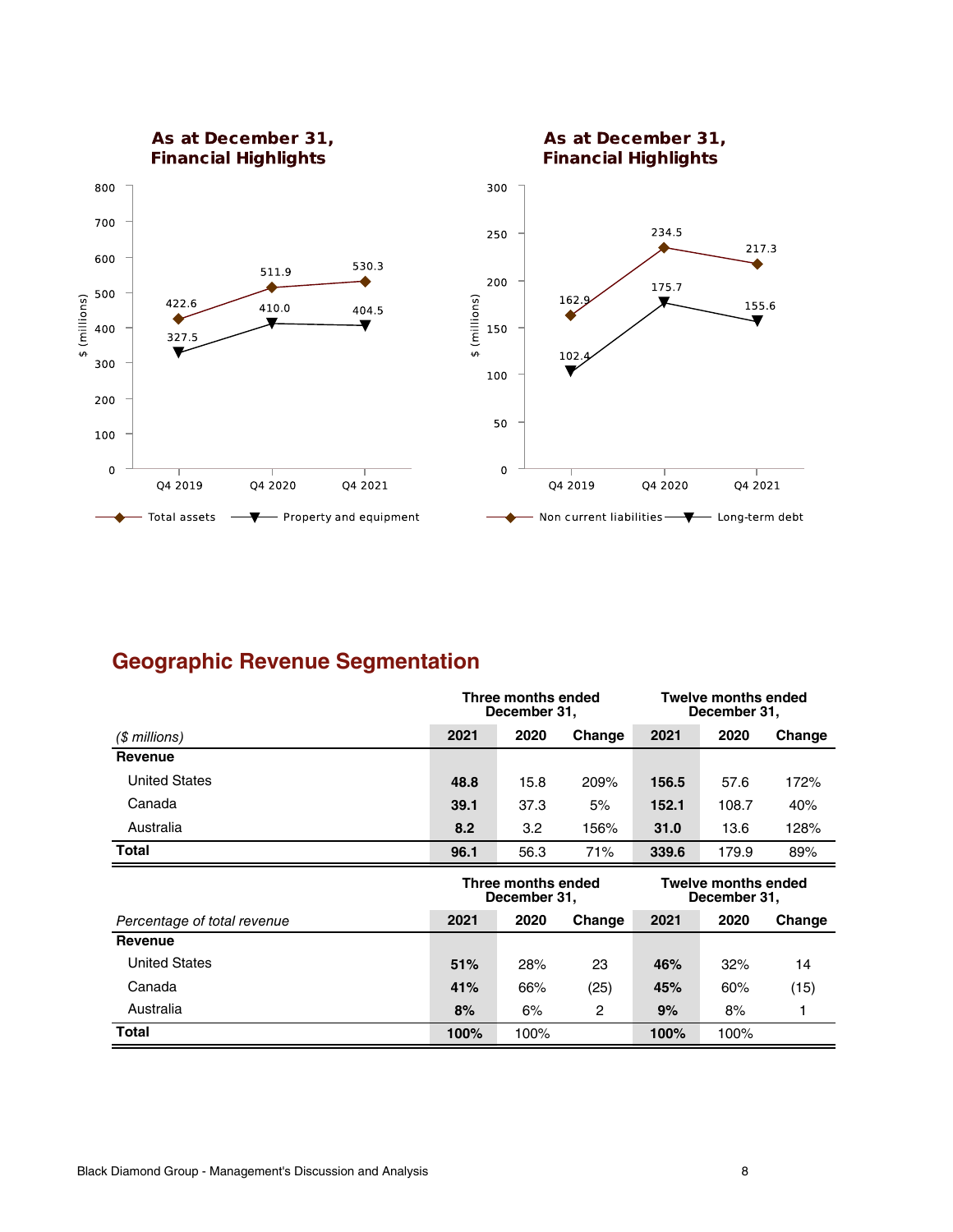

#### QTD Rental Revenue by Geography

#### YTD Rental Revenue by Geography

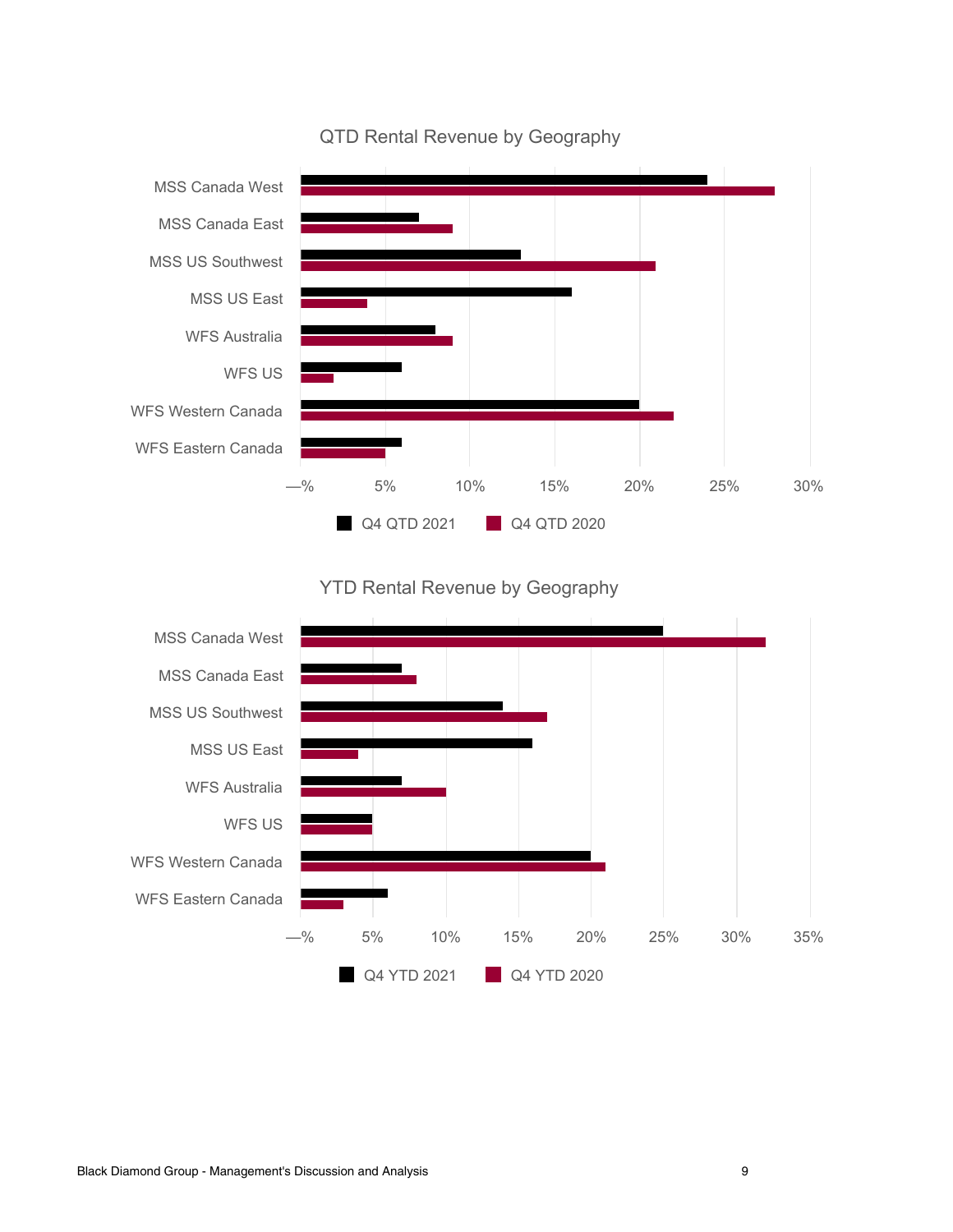

QTD Total Revenue by Industry

YTD Total Revenue by Industry

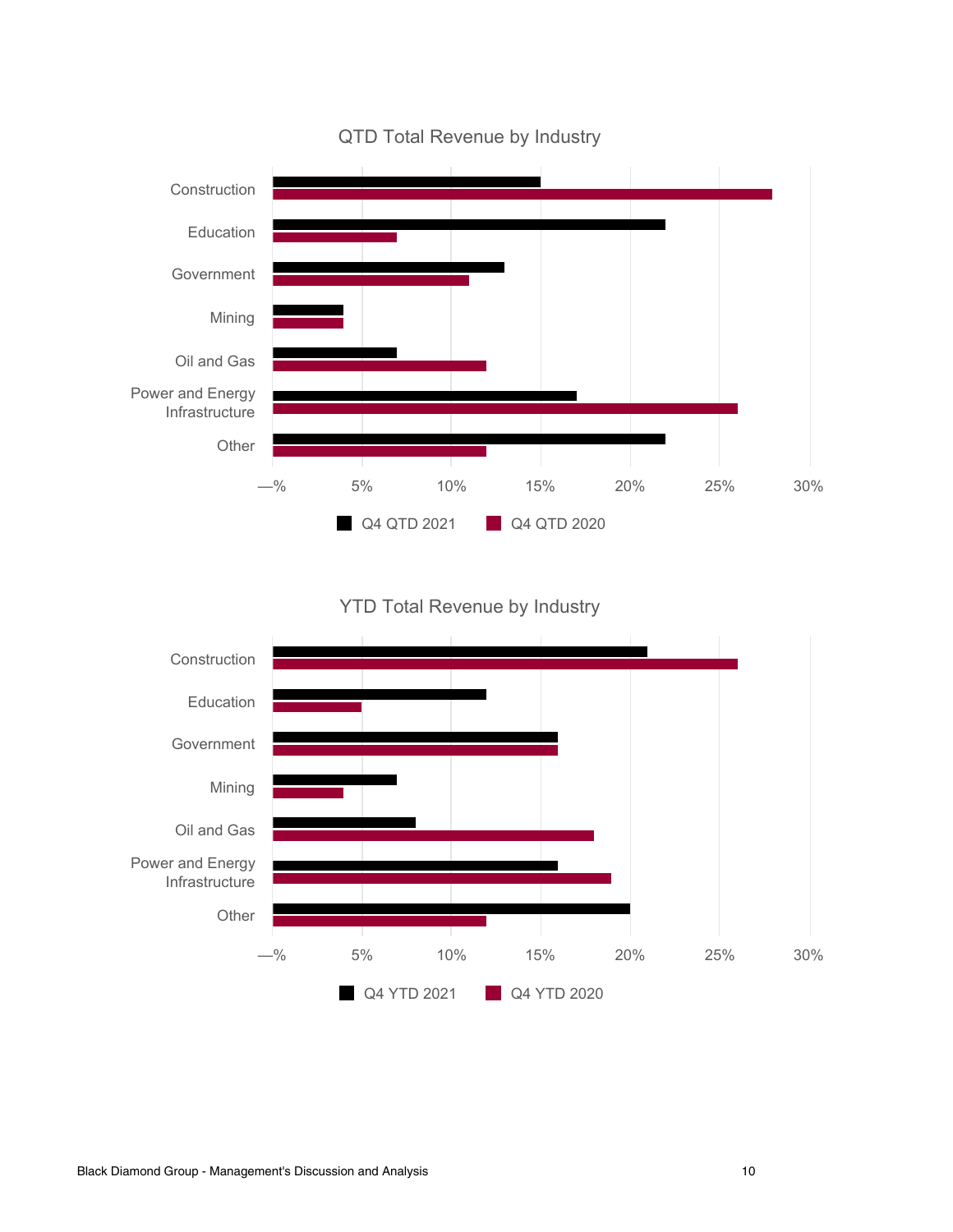## **Capital Plan**

Capital expenditures for the Quarter were \$12.0 million and capital commitments were \$11.5 million as at December 31, 2021. This is compared with capital expenditures of \$5.0 million and capital commitments of \$2.1 million in the Comparative Quarter. Capital expenditures for the YTD were \$37.9 million compared with capital expenditures of \$36.0 million (excluding the Spectrum and Vanguard acquisition) in the Prior YTD.

Black Diamond markets its fleet of assets to customers primarily on a rental basis. However, occasionally the customer has preference for ownership when they have a longer-term need for the asset. In these circumstances, Black Diamond sells assets out of its fleet in the ordinary course of servicing its customers. This is a profitable business line for the Company and also helps the Company replenish its fleet with newer assets to maintain a relatively newer average age of the fleet. Proceeds from used fleet asset sales in the Quarter were \$8.0 million compared with \$3.8 million in the Comparative Quarter. Proceeds from used fleet asset sales in the YTD were \$22.9 million compared with \$8.2 million in the Prior YTD.

The Company's net capital expenditures for the Quarter were \$4.0 million, an increase of \$2.8 million from \$1.2 million in the Comparative Quarter. The Company's net capital expenditures for the YTD were \$15.0 million compared with net capital expenditures of \$27.8 million in the Prior YTD.

Capital expenditures for the Quarter included maintenance capital of \$2.4 million, compared to \$2.1 million in the Comparative Quarter. Capital expenditures for the YTD included maintenance capital of \$9.3 million, compared to \$9.2 million in the Prior YTD. While the majority of the Company's capital expenditures remain focused on MSS fleet growth, the last several quarters have also benefited from optimization of existing rental fleet as certain assets are refurbished to meet strong market demand, evidenced by continued high utilization of the Company's MSS fleet. Realized returns for fleet optimization from maintenance capital tend to be moderately higher than new-build capital expenditures but is limited by the size of the existing rental fleet.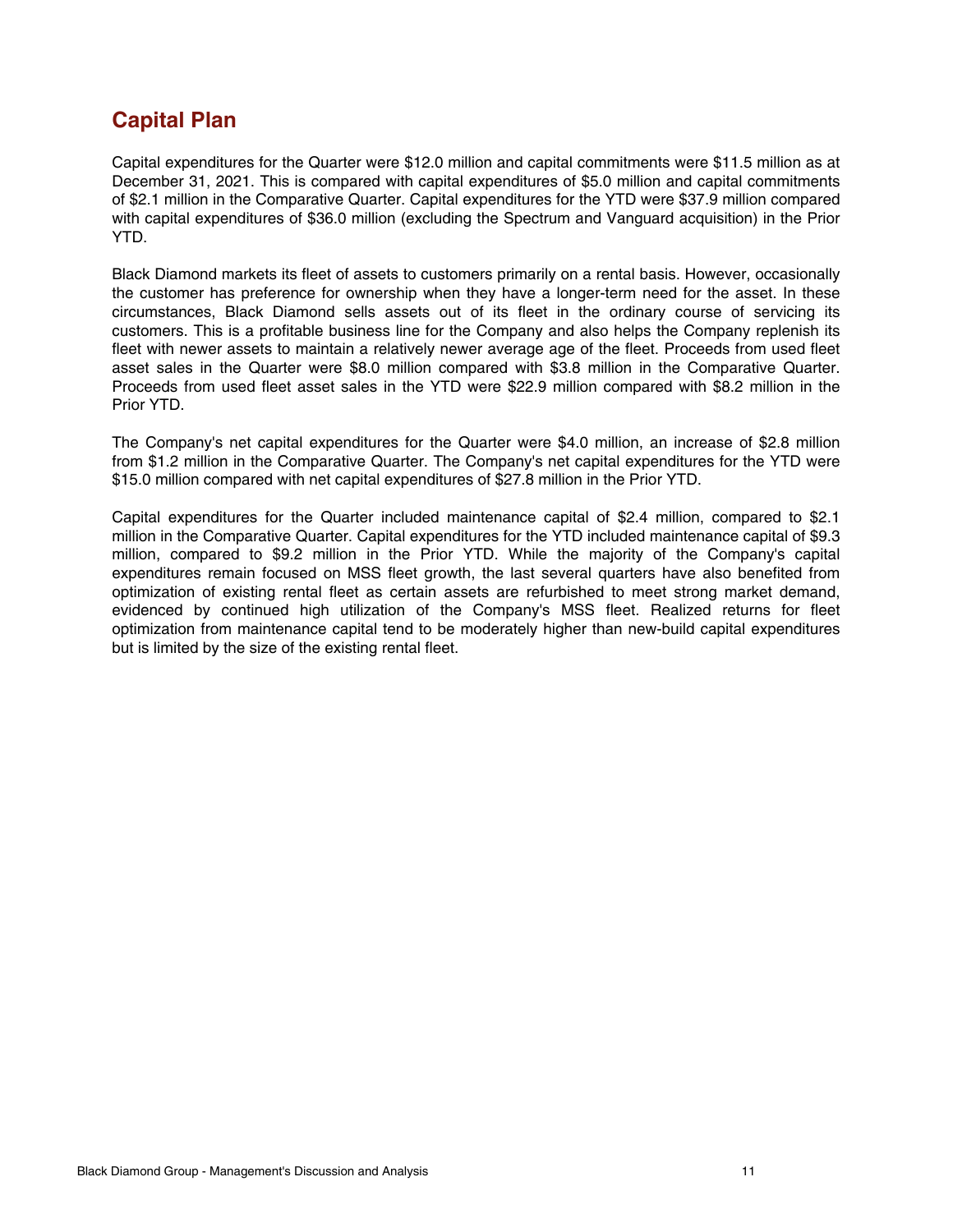## <span id="page-11-0"></span>**WHO WE ARE**

Black Diamond is a specialty rentals and industrial services company with two operating business units - MSS and WFS. We operate in Canada, the United States, and Australia.

MSS through its principal brands, BOXX Modular, Britco, MPA, and Schiavi, owns a large rental fleet of modular buildings of various types and sizes. Its network of local branches rent, sell, service, and provide ancillary products and services to a diverse customer base in the construction, industrial, education, financial, and government sectors.

WFS owns a large rental fleet of modular accommodation assets of various types and sizes and a fleet of liquid and solid containment assets. Its regional operating terminals rent, sell, service, and provide ancillary products and services including turnkey operated camps to a wide array of customers in the resource, infrastructure, construction, disaster recovery, and education sectors. WFS also includes the Company's wholly owned subsidiary, LodgeLink, which operates a digital marketplace for business-tobusiness crew accommodation, travel, and logistics services in North America.

The common shares of Black Diamond are listed on the Toronto Stock Exchange under the symbol "BDI". Our head office is located at Suite 1000, 440 - 2nd Avenue S.W., Calgary, Alberta, Canada.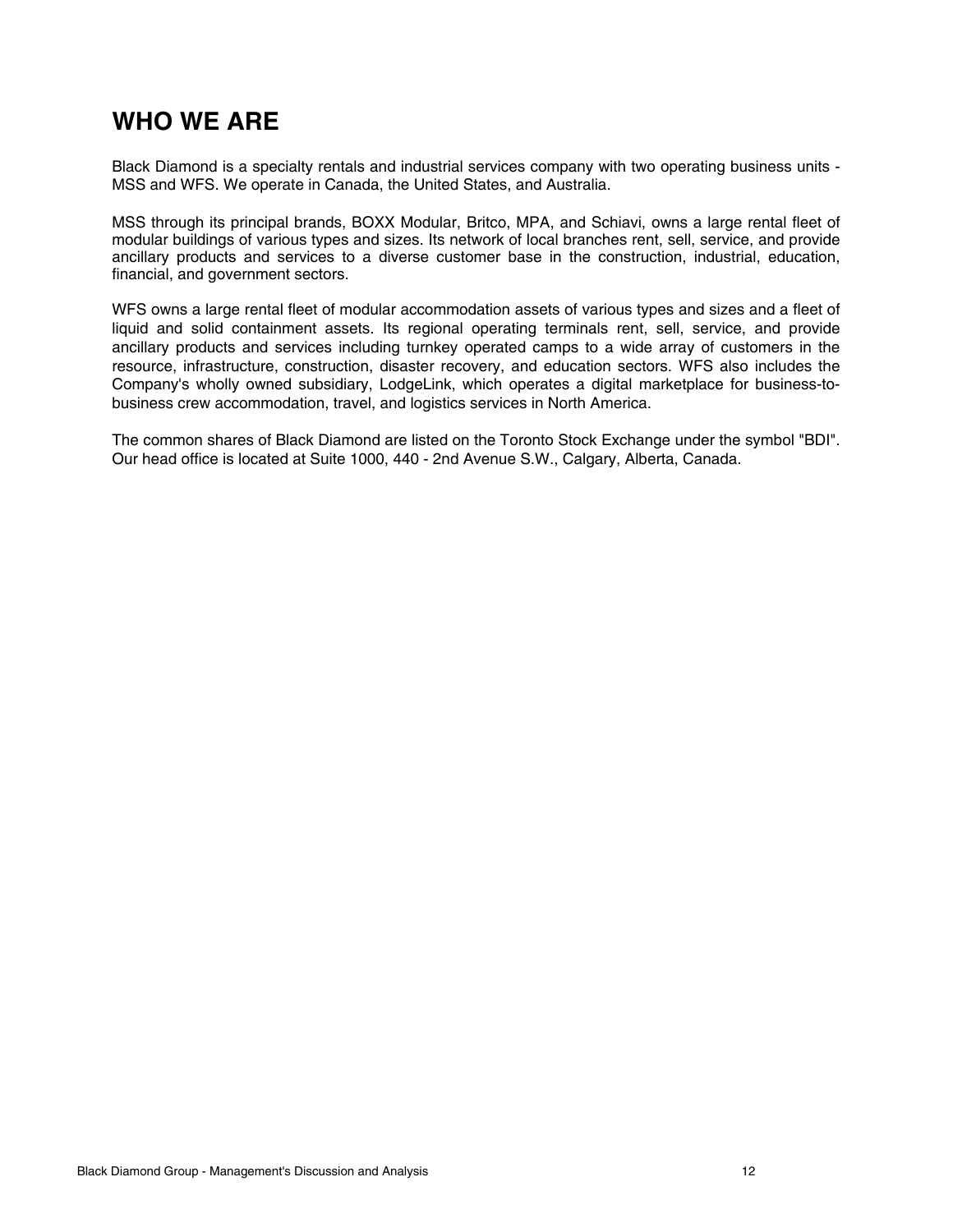## <span id="page-12-0"></span>**BLACK DIAMOND'S STRATEGY**

At its core, Black Diamond is a business-to-business renter of specialized equipment. Our team's extensive experience within the rental categories in which we operate, and our expertise in managing the logistics and supply chain for these assets, enable us to deliver higher returns on capital while also helping our clients meet their project objectives.

The members of our commercial management team, averaging more than 20 years of industry experience, have built a business platform designed to weather downturns through a prudent approach to capital allocation, risk management, business diversification and asset management.

#### **Asset Management**

Since 2003, we have built a large rental fleet that consists of remote workforce accommodation, space rental and surface rental assets. These assets generally maintain their value over their relatively long lives and require very little maintenance capital. To ensure we are managing our assets (and capital) efficiently, we set return targets for our assets based on their net book value. This creates discipline around the aging of our rental fleet, encouraging managers to regularly sell older, less economic rental assets on the secondary market. Through all parts of the market cycle, we have been able to sell our used assets for more than their net book value and this is recorded as sales revenue, with the book value of the asset recorded as a non-cash item in our consolidated statement of cash flows.

#### **Integrated Revenue Model**

In addition to owning specialty rental assets, Black Diamond provides the support services for these assets including transportation, installation, catering, power, water, waste management, security, and housekeeping through subcontracted third-party service providers. In doing so, we maximize the return on our assets while mitigating the overhead risks associated with performing these services ourselves.

This model also provides our clients with increased optionality and flexibility, and creates constructive pricing tension among our subcontractors that ensures we achieve competitive pricing for our customers.

### **Business Diversification**

We actively work to diversify Black Diamond's business with respect to geographies, the types of assets and services offered, and variety of customers and industries served. Our entries into Australia and the U.S. in previous years, as well as our North American MSS expansions and growth of the Lodgelink technology platform were predicated on the fundamental belief that this diversification strategy can help mitigate volatility during a downturn in any one geography, commodity or asset class.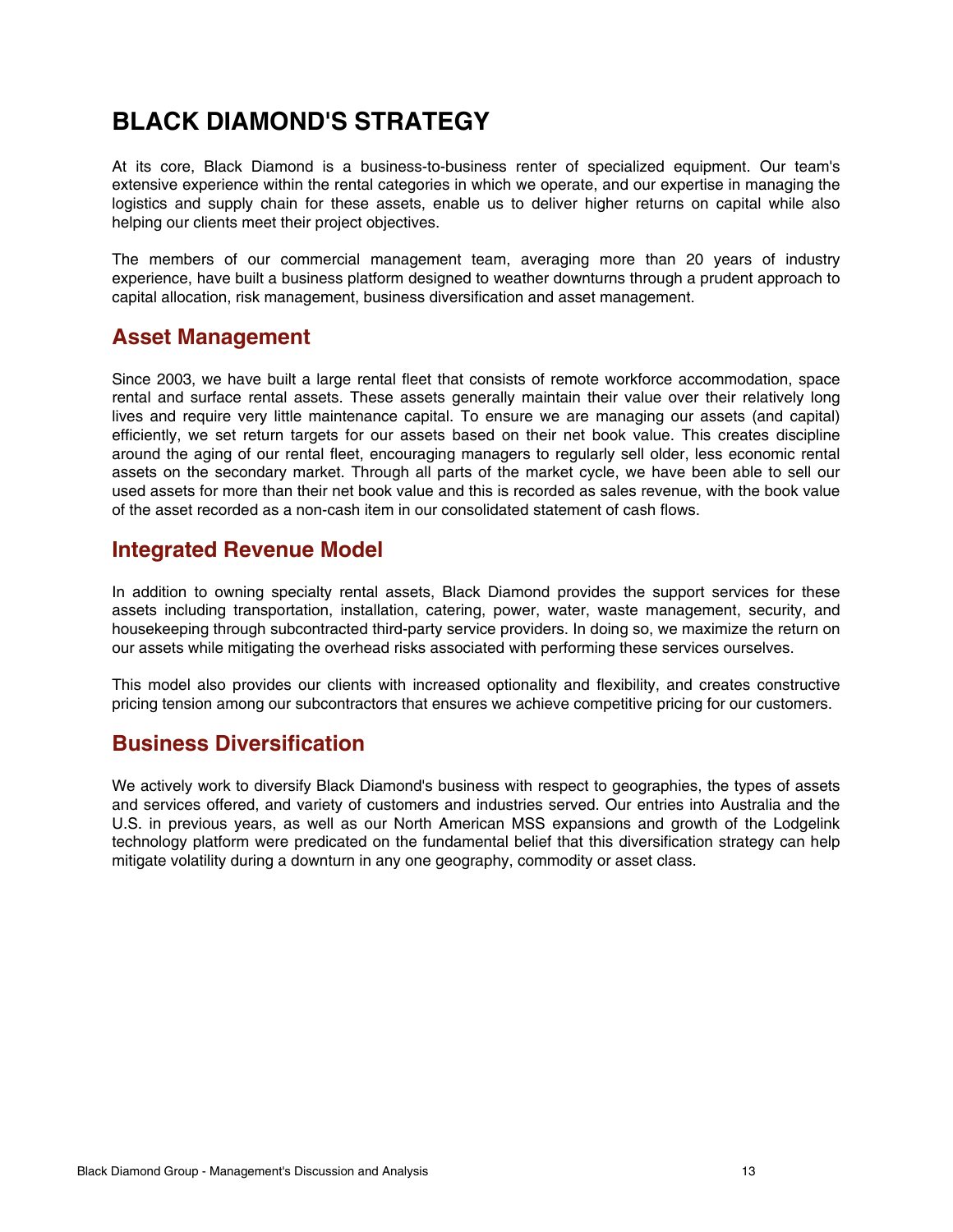## **Capital Allocation**

We are focused on achieving industry leading returns on the capital we deploy. Our approach is to own quality rental assets and, through strategic sales and disciplined management, realize a target return on capital invested in these rental assets through rental revenue, and the sale of associated services.

Achieving this is only possible through focus, efficiency and effective third-party contracting. This means that we outsource functions that are not core to Black Diamond's expertise or where the capital risk is deemed too high such as manufacturing, construction, catering, camp services, and any other functions that, while lucrative in a strong economy, might represent significant downside risk through the troughs of business cycles which include commodity cycles.

## **Health and Safety**

The objective of our health and safety program is to achieve zero incidents and injuries and to adhere to global best practices for workplace health and safety.

By working closely with stakeholders across all aspects of the health and safety program we ensure the safety of our employees and our clients' operations, reducing the burden of injuries and incidents and enhancing the financial performance of Black Diamond.

#### **Risk Management**

Through careful selection and contracting with Black Diamond's counterparties, our management team strives to share risk appropriately, and promote mutually beneficial outcomes with both vendors and customers. Where capital is being deployed, our preference is to tie that capital to a long-term customer commitment. Doing so allows us to offer our customers lower rates in return for the certainty of increased asset utilization. This helps us attain our targeted return on capital, and our customers achieve price certainty relative to spot rates for rental assets.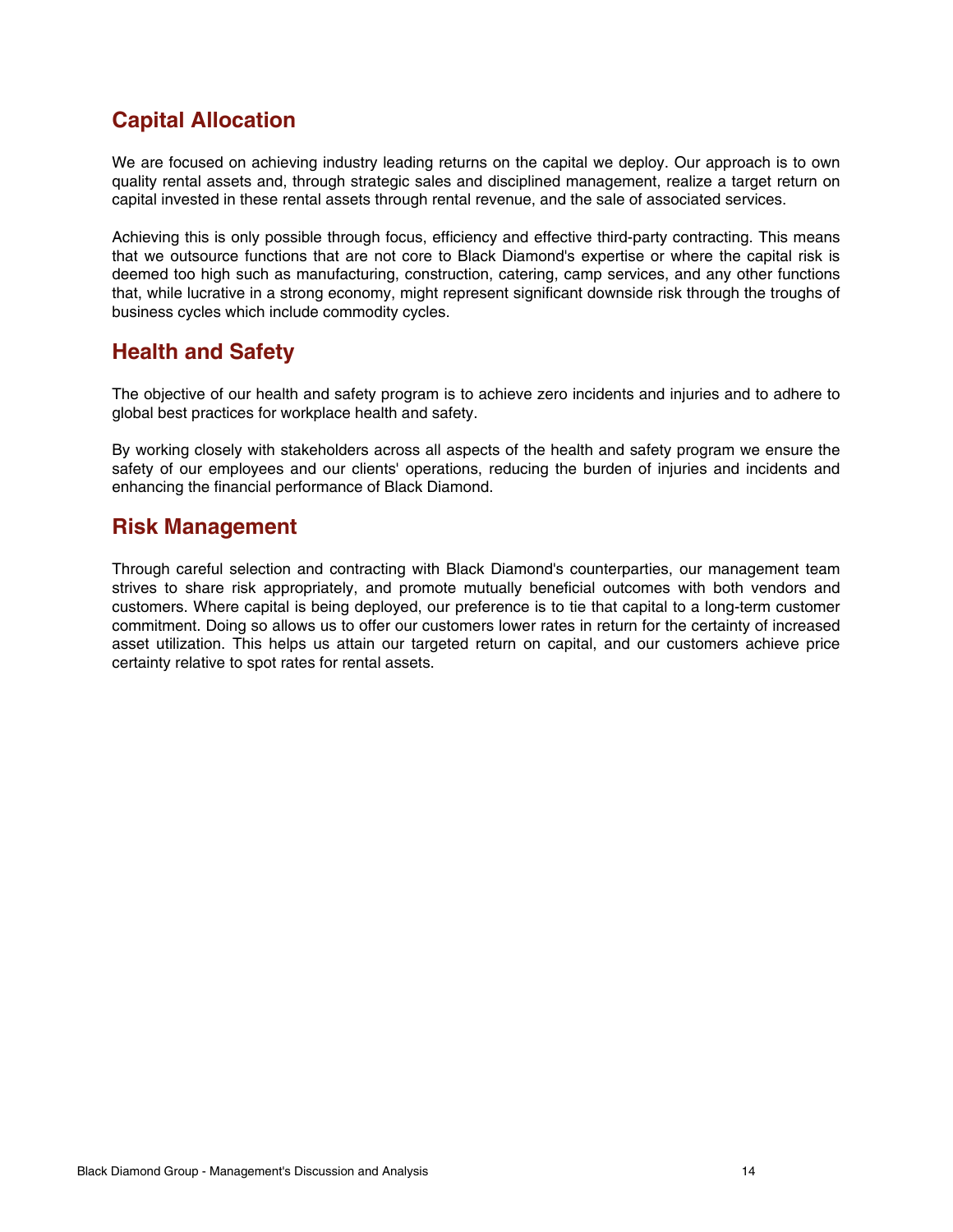## <span id="page-14-0"></span>**SELECTED FINANCIAL INFORMATION**

The following is a summary of selected financial and operating information for the three months and twelve months ended December 31, 2021 and 2020.

|                                      |       | Three months ended<br>December 31, |           |       | <b>Twelve months ended</b><br>December 31, |           |  |
|--------------------------------------|-------|------------------------------------|-----------|-------|--------------------------------------------|-----------|--|
| (in millions, except as noted)       | 2021  | 2020                               | Change    | 2021  | 2020                                       | Change    |  |
| <b>Financial Highlights</b>          | \$    | \$                                 | %         | \$    | \$                                         | $\%$      |  |
| Total revenue                        | 96.1  | 56.3                               | 71%       | 339.6 | 179.9                                      | 89%       |  |
| Gross profit                         | 30.4  | 20.2                               | 50%       | 111.6 | 72.2                                       | 55%       |  |
| Administrative expenses              | 13.0  | 9.1                                | 43%       | 47.6  | 31.6                                       | 51%       |  |
| Adjusted EBITDA <sup>(1)</sup>       | 17.5  | 11.1                               | 58%       | 64.0  | 40.6                                       | 58%       |  |
| Adjusted EBIT <sup>(1)</sup>         | 8.6   | 2.1                                | 310%      | 28.8  | 7.6                                        | 279%      |  |
| Funds from operations (1)            | 21.6  | 12.2                               | 77%       | 76.6  | 42.5                                       | 80%       |  |
| Per share (\$)                       | 0.37  | 0.22                               | 68%       | 1.32  | 0.77                                       | 71%       |  |
| Profit before income taxes           | 6.6   | (2.2)                              | 400%      | 20.0  | (2.8)                                      | 814%      |  |
| Profit (loss)                        | 10.7  | (2.2)                              | 586%      | 20.4  | (3.5)                                      | 683%      |  |
| Profit (loss) per share (\$) - Basic | 0.18  | (0.04)                             | 550%      | 0.35  | (0.06)                                     | 683%      |  |
| $(\$)$ - Diluted                     | 0.18  | (0.04)                             | 550%      | 0.34  | (0.06)                                     | 667%      |  |
| Capital expenditures                 | 12.0  | 5.0                                | 140%      | 37.9  | 36.0                                       | 5%        |  |
| <b>Business acquisitions</b>         |       | 80.2                               | $(100)$ % |       | 86.8                                       | $(100)$ % |  |
| Property & equipment                 | 404.5 | 410.0                              | (1)%      | 404.5 | 410.0                                      | (1)%      |  |
| Total assets                         | 530.3 | 511.9                              | 4%        | 530.3 | 511.9                                      | 4%        |  |
| Long-term debt                       | 155.6 | 175.7                              | (11)%     | 155.6 | 175.7                                      | (11)%     |  |
| Cash and cash equivalents            | 4.6   | 3.7                                | 24%       | 4.6   | 3.7                                        | 24%       |  |
| Return on assets $(\%)^{(1)}$        | 17%   | 11%                                | 6         | 15%   | 11%                                        | 4         |  |
| Free cashflow $(1)$                  | 15.4  | 7.8                                | 97%       | 54.3  | 22.8                                       | 138%      |  |

(1) Each of Adjusted EBITDA, Adjusted EBIT, Funds from Operations, Return on Assets and Free Cashflow is a non-GAAP financial measures. Refer to the "Non-GAAP Financial Measures" section of this MDA for more information on each non-GAAP financial measure.

| <b>Margin Summary</b>          | <b>Twelve months ended</b><br>Three months ended<br>December 31,<br>December 31, |      |               |      |      |               |
|--------------------------------|----------------------------------------------------------------------------------|------|---------------|------|------|---------------|
| (Percent of revenue)           | 2021                                                                             | 2020 | Change<br>(1) | 2021 | 2020 | Change<br>(1) |
| Gross profit                   | 32%                                                                              | 36%  | (4)           | 33%  | 40%  | (7)           |
| Administrative expenses        | 14%                                                                              | 16%  | (2)           | 14%  | 18%  | (4)           |
| Adjusted EBITDA <sup>(2)</sup> | 18%                                                                              | 20%  | (2)           | 19%  | 23%  | (4)           |

(1) Percentage point basis.

(2) Adjusted EBITDA is a non-GAAP financial measures. Refer to the "Non-GAAP Financial Measures" section of this MDA for more information on each non-GAAP financial measure.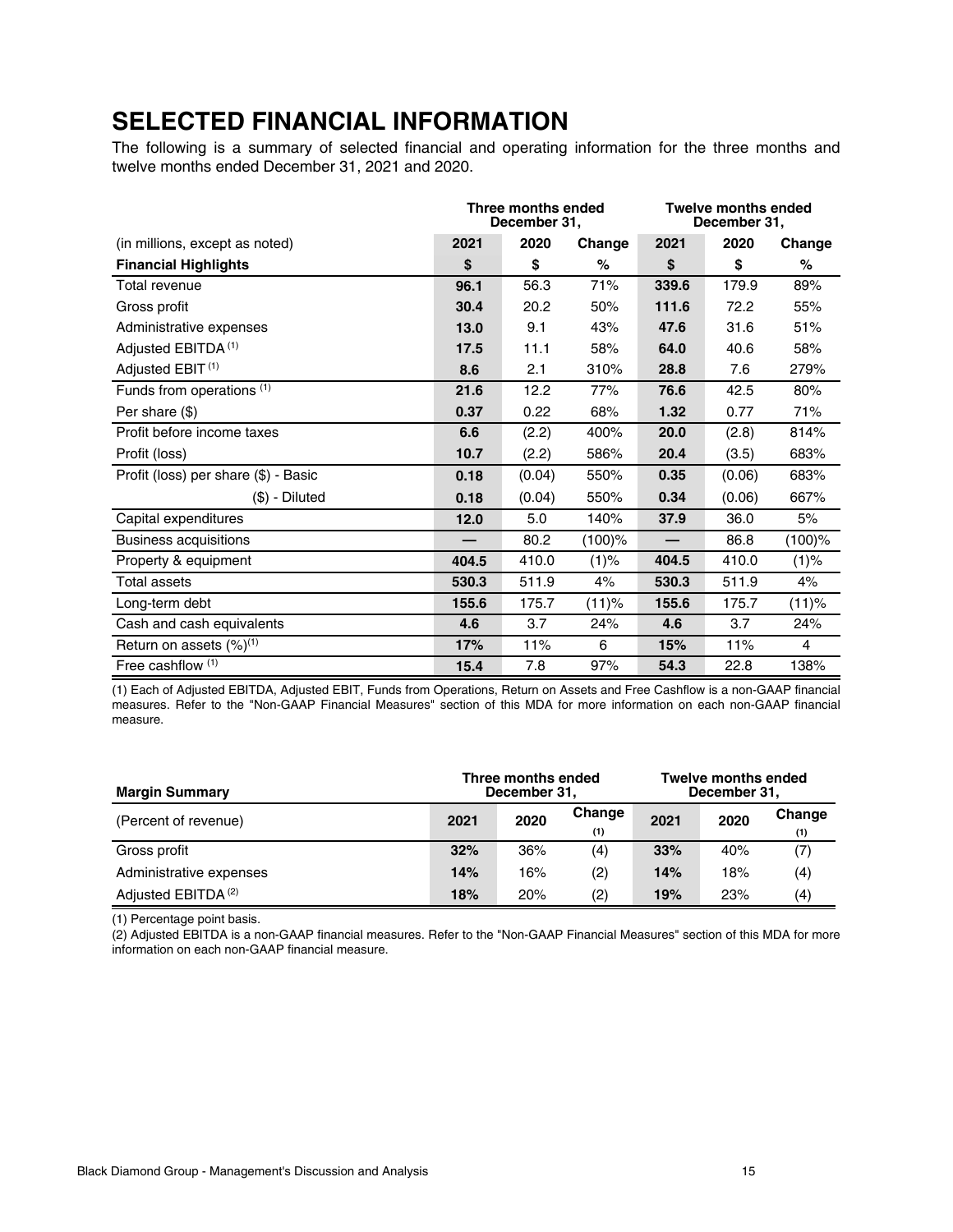## <span id="page-15-0"></span>**SUMMARY OF QUARTERLY RESULTS**

The following is a summary of the previous eight quarters:



From Q1 2020, revenue has remained relatively flat for three quarters with a general recovery in operations over that period.

From Q4 2020, revenue and profit have increased due to the acquisition of Vanguard on November 30, 2020 combined with increased activity in all segments.

The Net Income (Loss) and Adjusted EBITDA<sup>(1)</sup> over the last eight quarters generally trended positively with increasing higher margin rental revenue over the same period. Net Loss in Q4 2020 was driven by acquisition costs offset by one month of Vanguard operations. The earnings (loss) per share followed the same trend as the Net Income (loss) as there were no significant changes in shares outstanding over the eight-quarter period.

In Q3 2021, revenue and net income increased due to a significant increase in non-rental activities in the Quarter in both North America and Australia in WFS and increased non-rental margins in WFS and MSS.

In Q4 2021, revenue decreased compared to Q3 2021 due to less non-rental activities in the Quarter in WFS and MSS. Net income increased due to the recognition of a deferred tax asset .

Adjusted EBITDA is a non-GAAP financial measures. Refer to the "Non-GAAP Financial Measures" section of this MDA for more information on each non-GAAP financial measure.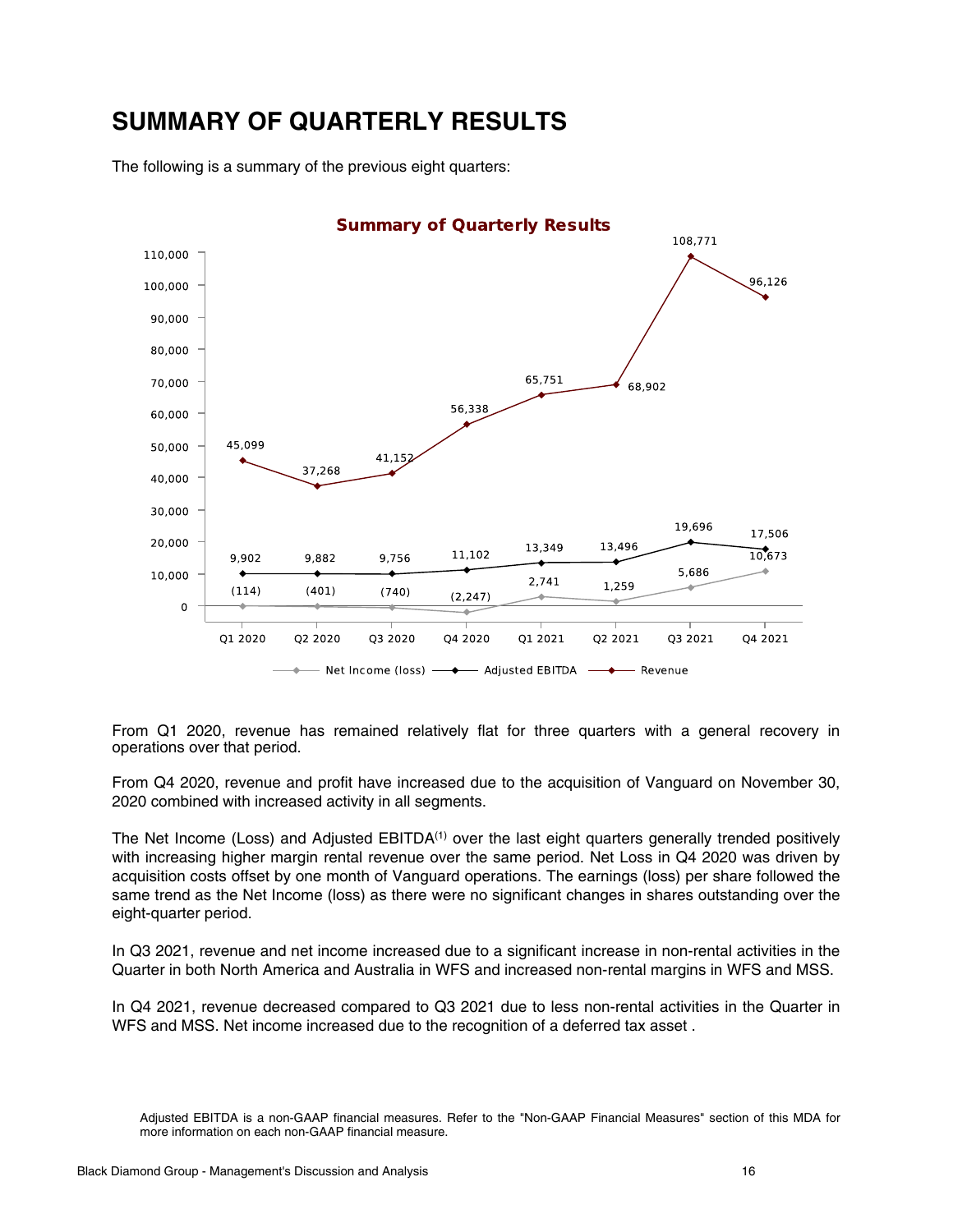<span id="page-16-0"></span>

**Basic & Diluted Earnings (Loss) Per Share** 

In the Quarter, the Company declared two dividends on its common shares in the amount of \$0.0125 each or \$0.0250 per share. Previously eleven quarters were nil.

## **CONSOLIDATED FINANCIAL AND OPERATIONAL REVIEW**

#### **Consolidated Fleet**

The consolidated number of rental units in Black Diamond's global fleet decreased to 15,707 units at the end of the Quarter compared with 16,263 in the Comparative Quarter primarily due to used fleet sales in WFS in North America. The decrease in units is part of the Company's strategy to reallocate invested capital from underutilized assets to asset types that are in higher demand in the current environment. Consolidated unit count includes accommodation units, modular space rental units and surface rental units. Consolidated room count in Black Diamond's global fleet decreased to 11,759 rooms in the Quarter compared with 12,906 rooms in the Comparative Quarter due to used fleet sales in WFS.



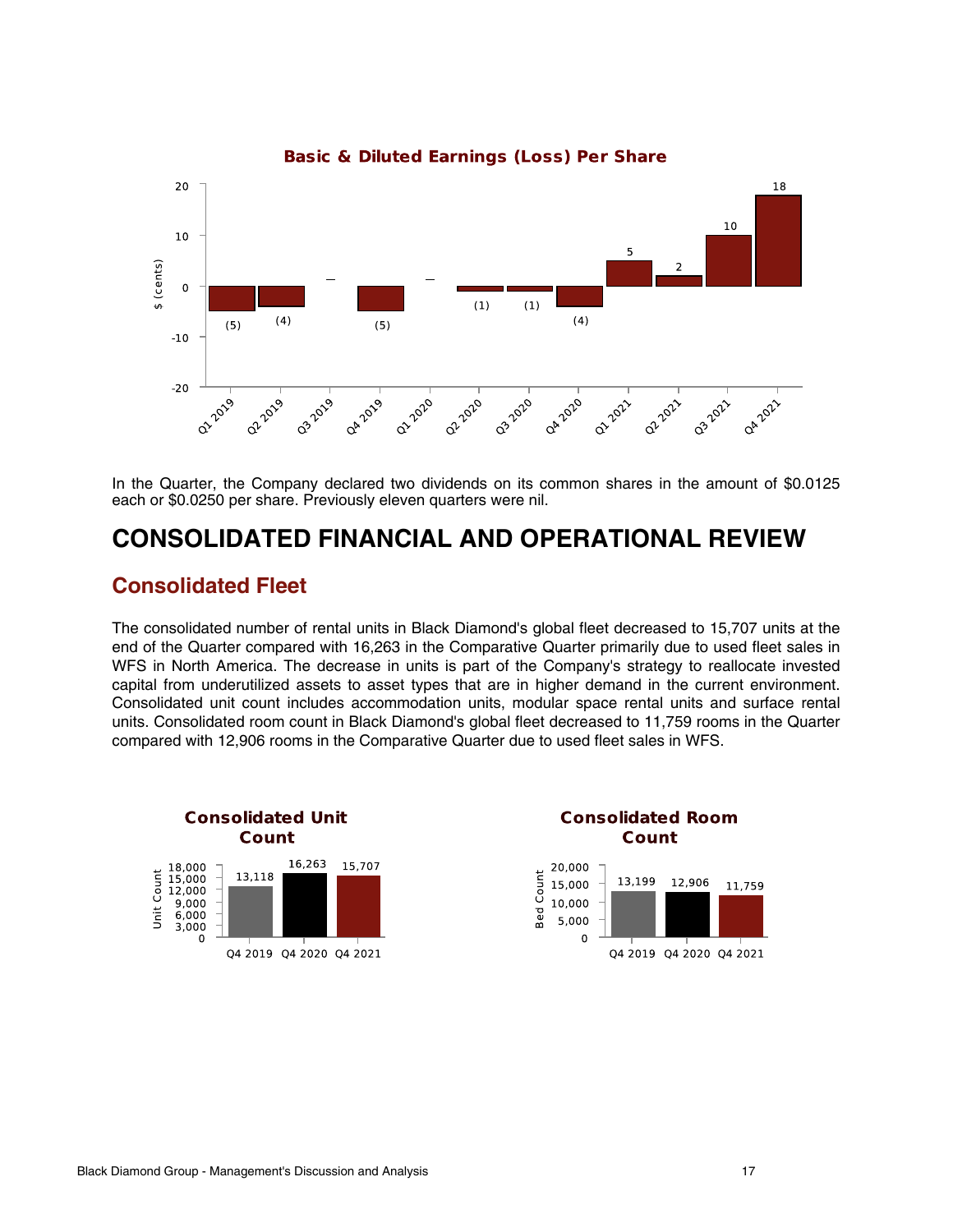### **Fleet Utilization Rates**

|                                | Three months ended<br>December 31, |      |        | <b>Twelve months ended</b><br>December 31, |      |        |
|--------------------------------|------------------------------------|------|--------|--------------------------------------------|------|--------|
|                                | 2021                               | 2020 | Change | 2021                                       | 2020 | Change |
| <b>Modular Space Solutions</b> | 85%                                | 78%  |        | 84%                                        | 75%  | 9      |
| <b>Workforce Solutions</b>     | 49%                                | 28%  | 21     | 45%                                        | 31%  | 14     |
| Consolidated                   | 72%                                | 56%  | 16     | 69%                                        | 54%  | 15     |

(1) Percentage point basis.

Black Diamond measures utilization on the basis of the net book value of fleet assets on rent, divided by the net book value of the business unit's total fleet assets.

#### **Q4 2021 vs Q4 2020**

The increase in utilization in MSS and WFS is primarily due to increased activity in all regions.

#### **Year to Date 2021 vs 2020**

The increase in utilization in MSS and WFS is primarily due to increased activity within all regions.

#### **Revenue**

Black Diamond's revenues are broken out into four categories: rental, sales, non-rental, and lodge services:

**Rental Revenues** are associated with the rental of Black Diamond's owned assets to customers. Rental revenue is the highest margin of the Company's revenues.

**Sales Revenues** are derived from the sale of both new and used assets, including modular space, workforce accommodations, wellsite accommodations and surface equipment assets.

**Non-Rental Revenues** are derived from a number of services that are typically associated with the rental or sale of the Company's modular space or workforce assets, including the delivery, installation, pickup, dismantling of assets, sublease equipment, maintenance and catering services. The services offered are often required to support the deployment and remobilization of these assets. Also included in non-rental revenue is the revenue earned on bookings at third party lodges and hotels through LodgeLink.

**Lodge Services Revenues** are generated from provision of full turnkey lodge services provided to customers. The rooms in our lodge services fleet are marketed to individual customers at man day rates through LodgeLink or are contracted with customers for specific rates and/or number of man days. A man day is defined as one overnight stay in one room at a lodge and is used in calculating occupancy.

|                                |      | Three months ended<br>December 31, |        |       | <b>Twelve months ended</b><br>December 31, |        |  |
|--------------------------------|------|------------------------------------|--------|-------|--------------------------------------------|--------|--|
| (\$ millions, except as noted) | 2021 | 2020                               | Change | 2021  | 2020                                       | Change |  |
| Rental revenue                 | 27.3 | 18.1                               | 51%    | 97.9  | 65.6                                       | 49%    |  |
| Sales revenue                  | 25.6 | 11.2                               | 129%   | 71.1  | 27.0                                       | 163%   |  |
| Non-rental revenue             | 35.9 | 19.4                               | 85%    | 141.9 | 69.5                                       | 104%   |  |
| Lodge services revenue         | 7.3  | 7.6                                | (4)%   | 28.7  | 17.8                                       | 61%    |  |
| Total revenue                  | 96.1 | 56.3                               | 71%    | 339.6 | 179.9                                      | 89%    |  |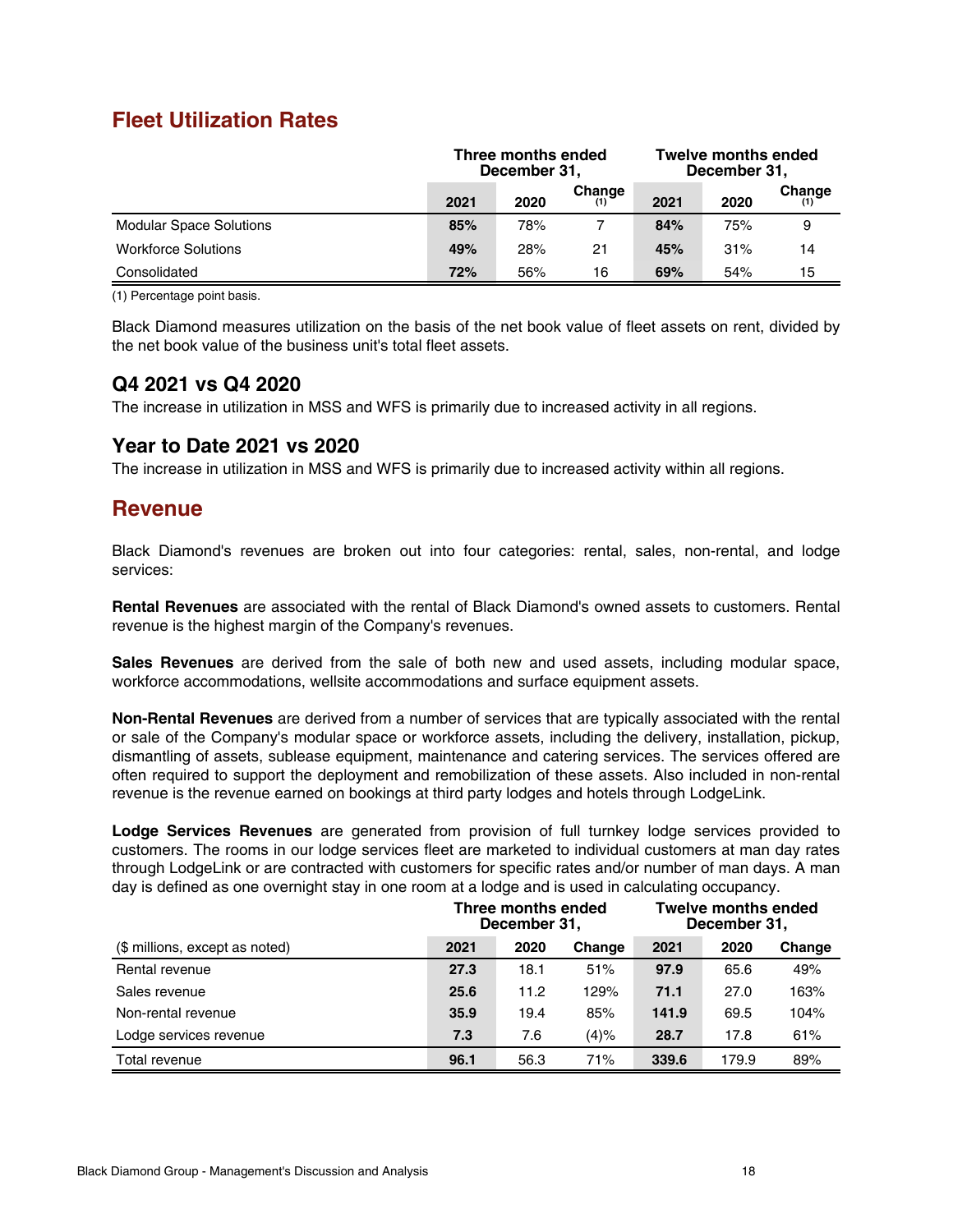|                                    | Three months ended<br>December 31, |      |        | <b>Twelve months ended</b><br>December 31, |      |        |
|------------------------------------|------------------------------------|------|--------|--------------------------------------------|------|--------|
| Percentage of consolidated revenue | 2021                               | 2020 | Change | 2021                                       | 2020 | Change |
| Rental revenue                     | 28%                                | 32%  | (4)    | 29%                                        | 36%  | (7)    |
| Sales revenue                      | 27%                                | 20%  |        | 21%                                        | 15%  | 6      |
| Non-rental revenue                 | 37%                                | 35%  | 2      | 42%                                        | 39%  | З      |
| Lodge services revenue             | 8%                                 | 13%  | (5)    | 8%                                         | 10%  | (2)    |

(1) Percentage point basis.

#### **Q4 2021 vs Q4 2020**

Rental revenue for the Quarter was \$27.3 million, up 51% or \$9.2 million from the Comparative Quarter primarily due to a \$4.8 million increase in MSS rental revenue due to the acquisition of Vanguard and a larger fleet, along with higher rental rates and utilization, combined with a \$4.5 million increase in WFS rental revenue due to increased utilization across all regions.

Sales revenue for the Quarter was \$25.6 million, up 129% or \$14.4 million from the Comparative Quarter driven by a \$10.2 million increase in MSS sales revenue primarily due to the custom sales generated by Vanguard, combined with a \$4.2 million increase in WFS sales revenue due to increased fleet sales in U.S and Canada.

Non-rental revenue for the Quarter was \$35.9 million, up 85% or \$16.5 million from the Comparative Quarter due to a \$4.6 million increase in MSS non-rental revenue primarily due to contribution from Vanguard combined with an \$11.8 million increase in WFS non-rental revenue due to increased installation activities in the Quarter in U.S. and Australia.

Lodge services revenue for the Quarter was \$7.3 million, down 4% or \$0.3 million from the Comparative Quarter due to decreased occupancy at a number of open lodges, partially offset by increased occupancy in turnkey lodges.

#### **Year to Date 2021 vs 2020**

Rental revenue for the YTD was \$97.9 million, up 49% or \$32.3 million with the Prior YTD due to a \$20.7 million increase in MSS rental due to the acquisition of Vanguard and a larger fleet, along with higher rental rates and utilization, combined with an \$11.7 increase in WFS rental revenue due to increased utilization across all regions, particularly within Canada.

Sales revenue for the YTD was \$71.1 million, up 163% or \$44.1 million from the Prior YTD due to a \$36.3 million increase in MSS primarily due to an increase in custom and used sales combined with a \$7.7 million increase in WFS due to higher used fleet sales in Canada.

Non-rental revenue for the YTD was \$141.9 million, up 104% or \$72.40 million from the Prior YTD primarily due to a \$22.8 million increase in MSS non-rental revenue primarily due to higher rental and sales activity combined with a \$49.6 million increase in WFS non-rental revenue due to increased activities in the YTD in both North America and Australia and increased occupancy at turnkey lodges.

Lodge services revenue for the YTD was \$28.7 million, up 61% or \$10.9 million from the Prior YTD due to increased occupancy at turnkey lodges partially offset by decreased occupancy in open lodges.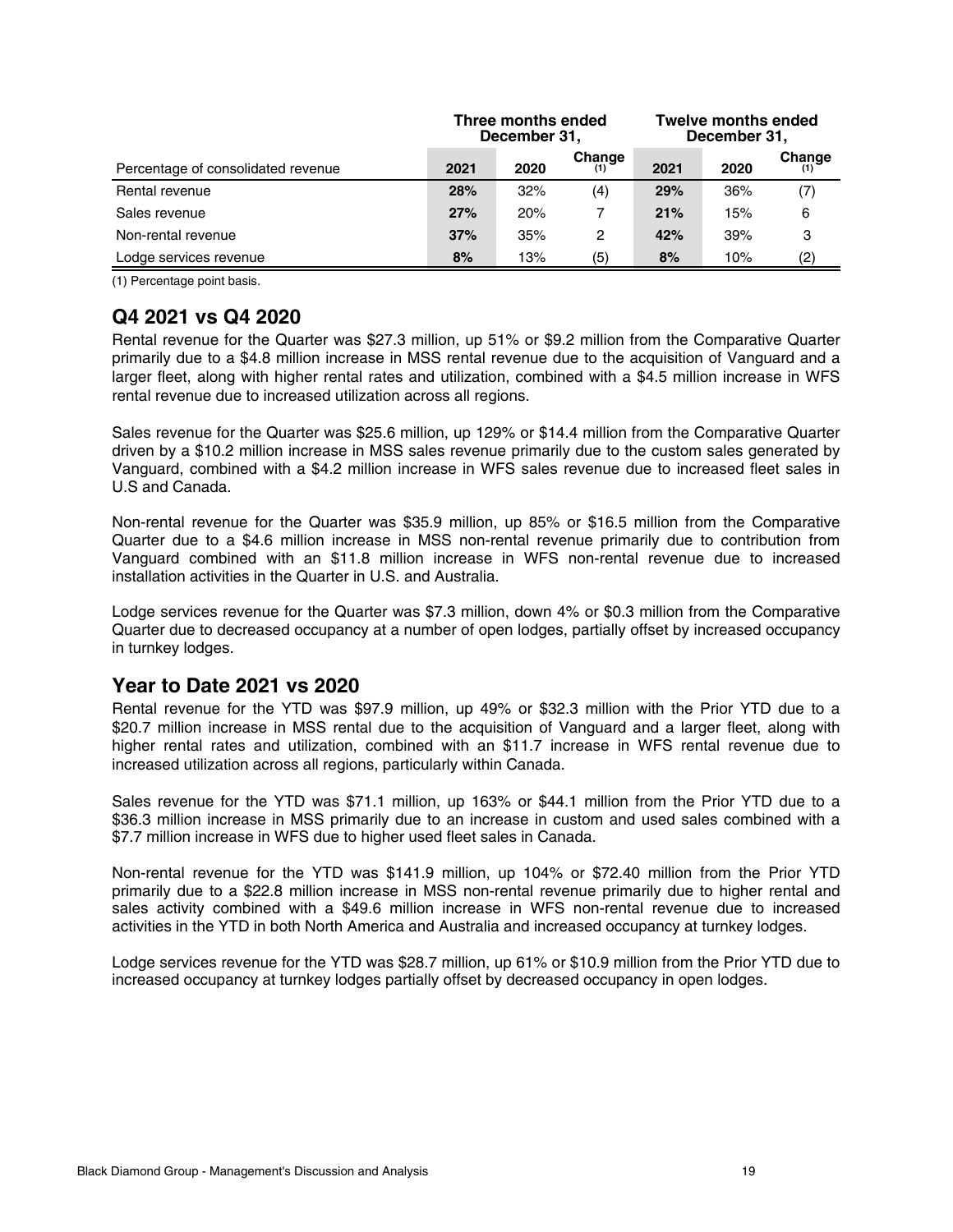## **Direct Costs and Gross Profit**

|                                    |      | Three months ended<br>December 31, |               |       | <b>Twelve months ended</b><br>December 31, |               |
|------------------------------------|------|------------------------------------|---------------|-------|--------------------------------------------|---------------|
| (\$ millions, except as noted)     | 2021 | 2020                               | Change        | 2021  | 2020                                       | Change        |
| Direct costs                       | 65.7 | 36.1                               | 82%           | 227.9 | 107.6                                      | 112%          |
| Gross profit                       | 30.4 | 20.2                               | 50%           | 111.6 | 72.2                                       | 55%           |
|                                    |      |                                    |               |       |                                            |               |
|                                    |      | Three months ended<br>December 31, |               |       | <b>Twelve months ended</b><br>December 31, |               |
| Percentage of consolidated revenue | 2021 | 2020                               | Change<br>(1) | 2021  | 2020                                       | Change<br>(1) |
| Direct costs                       | 68%  | 64%                                | 4             | 67%   | 60%                                        | 7             |

(1) Percentage point basis.

Gross profit margins fluctuate depending on the mix between rental, sales and non-rental and lodge services revenue streams. Revenue streams ancillary to rental revenue generally realize lower gross margins than fleet rental margins.

Direct costs related to rental revenue include labour, fuel, materials, freight, maintenance and servicing of rental units. Direct costs related to lodge services revenue include catering services, utilities costs, consumable materials and other services required to provide turnkey lodge services. From time to time, Black Diamond will sell used units from its fleet, rent equipment from third parties and re-rent the equipment, provide installation and render other services to customers. These activities are captured in sales and non-rental revenues. Direct costs related to non-rental and sales revenues include the net book value of used units that have been sold, the cost of units sub-leased from others, and the cost of third parties in delivering some of these services.

|                                                | Three months ended<br>December 31, |      |        | <b>Twelve months ended</b><br>December 31, |       |        |
|------------------------------------------------|------------------------------------|------|--------|--------------------------------------------|-------|--------|
| <b>Direct Costs</b>                            | 2021                               | 2020 | Change | 2021                                       | 2020  | Change |
| (\$ million, except as noted)                  | \$                                 | \$   |        | \$                                         | \$    |        |
| Construction and transportation services       | 25.2                               | 12.6 | 100%   | 86.2                                       | 39.8  | 117%   |
| New sales                                      | 14.3                               | 6.1  | 134%   | 39.3                                       | 15.4  | 155%   |
| Catering, utilities and other consumable costs | 7.0                                | 6.5  | 8%     | 25.9                                       | 17.0  | 52%    |
| Subleased equipment                            | 3.8                                | 1.1  | 245%   | 24.2                                       | 5.9   | 310%   |
| Repairs and maintenance                        | 4.7                                | 2.6  | 81%    | 16.3                                       | 10.2  | 60%    |
| Labour costs                                   | 3.9                                | 2.6  | 50%    | 14.8                                       | 8.5   | 74%    |
| Used fleet sales                               | 4.2                                | 2.3  | 83%    | 13.5                                       | 5.5   | 145%   |
| Other direct costs                             | 1.5                                | 1.3  | 15%    | 3.8                                        | 1.9   | 100%   |
| Fleet Insurance                                | 0.6                                | 0.6  | $-\%$  | 2.4                                        | 1.9   | 26%    |
| Rent expense - subleased properties            | 0.5                                | 0.4  | 25%    | 1.5                                        | 1.5   | $-\%$  |
| <b>Total direct costs</b>                      | 65.7                               | 36.1 | 82%    | 227.9                                      | 107.6 | 112%   |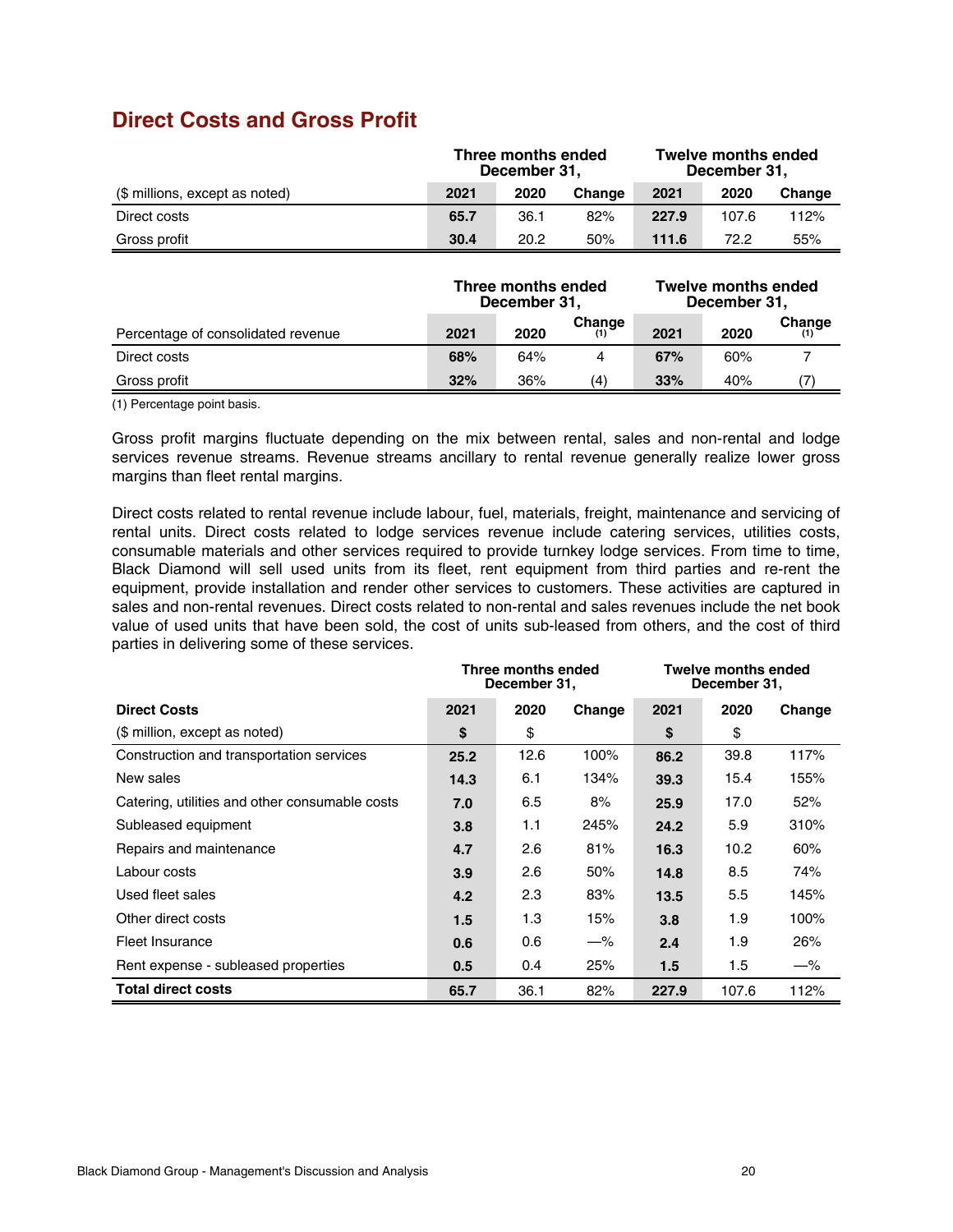#### **Q4 2021 vs Q4 2020**

Direct costs for the Quarter were \$65.7 million, up 82% or \$29.6 million from the Comparative Quarter primarily due to increases in construction and transportation services, new sales and subleased equipment.

Gross profit for the Quarter was \$30.4 million, up 50% or \$10.2 million from the Comparative Quarter primarily due to an increase in rental, sales and non-rental revenues.

#### **Year to Date 2021 vs 2020**

Direct costs for the YTD were \$227.9 million, up 112% or \$120.3 million from the Prior YTD primarily due increases in construction and transportation services, new sales and subleased equipment.

Gross profit for the YTD was \$111.6 million, up 55% or \$39.4 million from the Prior YTD primarily due to an increase in all revenues streams.

### **Administrative Expenses**

|                                      |      | Three months ended<br>December 31, |          | <b>Twelve months ended</b><br>December 31, |      |         |
|--------------------------------------|------|------------------------------------|----------|--------------------------------------------|------|---------|
| (\$ millions, except as noted)       | 2021 | 2020                               | Change   | 2021                                       | 2020 | Change  |
| Personnel costs                      | 10.5 | 6.2                                | 69%      | 35.7                                       | 21.1 | 69%     |
| Other administrative expenses        | 1.9  | 2.1                                | (10)%    | 9.0                                        | 7.4  | 22%     |
| Occupancy and insurance              | 0.6  | 0.8                                | $(25)\%$ | 2.9                                        | 3.1  | $(6)$ % |
| <b>Total administrative expenses</b> | 13.0 | 9.1                                | 43%      | 47.6                                       | 31.6 | 51%     |
| % of Consolidated revenue            | 14%  | 16%                                | (2)      | 14%                                        | 18%  | (4)     |

Other administrative expenses include costs related to professional services, office administration and communication, bad debts, travel and accommodation.

#### **Q4 2021 vs Q4 2020**

Total administrative expenses for the Quarter were \$13.0 million, up 43% or \$3.9 million from the Comparative Quarter.

The various components of Black Diamond's total administrative expenses are broken out below:

- Personnel costs for the Quarter were \$10.5 million, up 69% or \$4.3 million from the Comparative Quarter primarily due to an increase in staffing levels, higher profit incentive expenses and the acquisition of Vanguard.
- Other administrative expenses for the Quarter were \$1.9 million, down 10% or \$0.2 million with the Comparative Quarter primarily due to a decreased bad debt expense.
- Occupancy and insurance costs for the Quarter were \$0.6 million, down 25% or \$0.2 million from the Comparative Quarter due to decreased property taxes.

#### **Year to Date 2021 vs 2020**

Total administrative expenses for the YTD were \$47.6 million, up 51% or \$16.0 million from the Prior YTD.

The various components of Black Diamond's total administrative expenses are broken out below:

• Personnel costs for the YTD were \$35.7 million, up 69% or \$14.6 million from the Prior YTD primarily due to an increase in staffing levels and higher profit incentive expenses. This is offset by the receipt of Canadian Emergency Wage Subsidy ("CEWS") of \$2.9 million in 2020 compared to \$0.4 million of CEWS received in the YTD.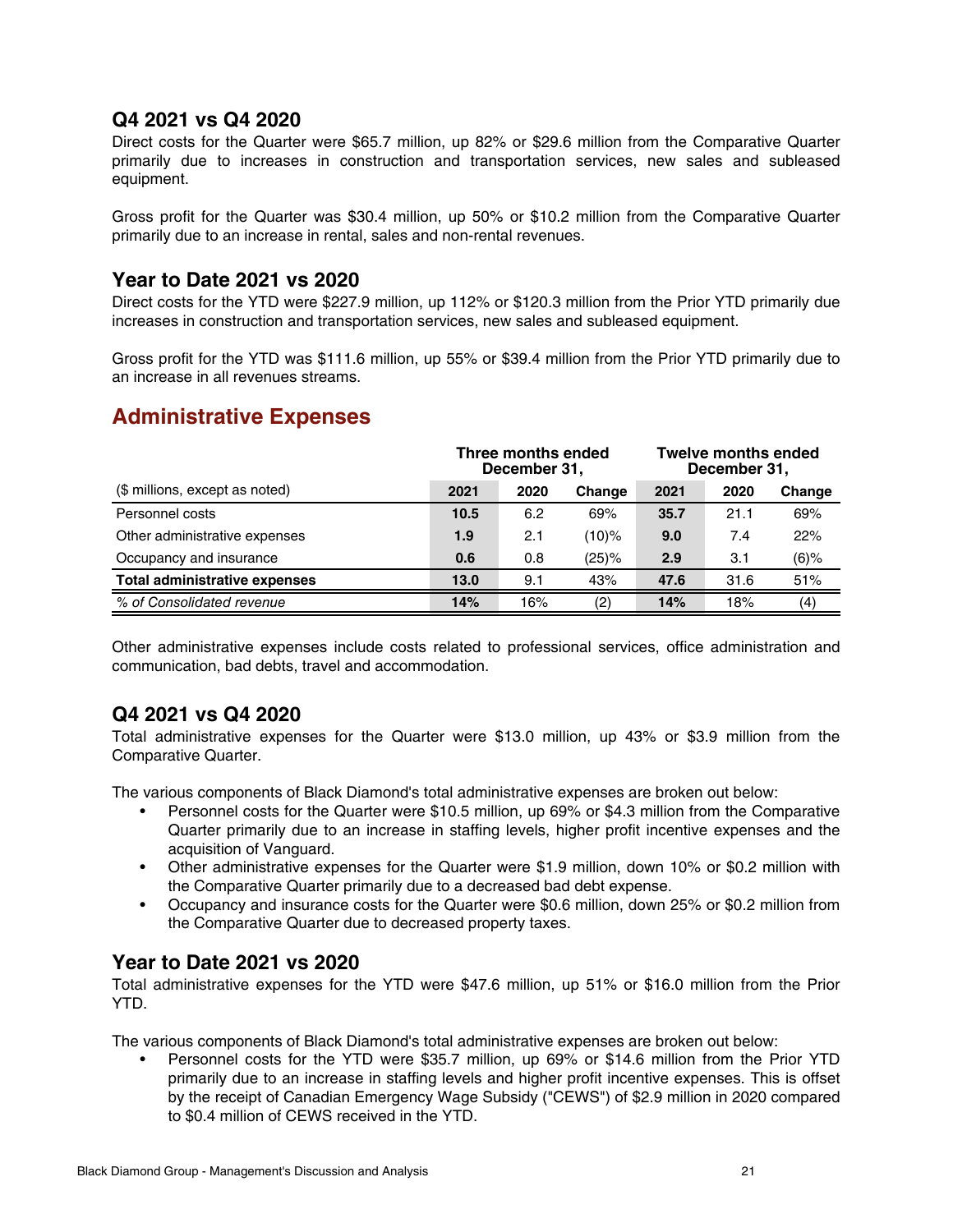- Other administrative expenses for the YTD were \$9.0 million, up 22% or \$1.6 million from the Prior YTD primarily due to increased bad debt expense mainly driven by a \$0.7 million bad debt expense related to one project and employee travel and entertainment costs.
- Occupancy and insurance costs for the YTD were \$2.9 million, down 6% or \$0.2 million from the Prior YTD primarily due to decreased property taxes.

## **Adjusted EBITDA**

|                                | Three months ended<br>December 31, |      |        | <b>Twelve months ended</b><br>December 31, |      |        |
|--------------------------------|------------------------------------|------|--------|--------------------------------------------|------|--------|
| (\$ millions, except as noted) | 2021                               | 2020 | Change | 2021                                       | 2020 | Change |
| Adjusted EBITDA (1)            | 17.5                               | 11.1 | 58%    | 64.0                                       | 40.6 | 58%    |
| % of Consolidated revenue      | 18%                                | 20%  | (2)    | 19%                                        | 23%  | (4)    |

(1) Adjusted EBITDA is a non-GAAP financial measures. Refer to the "Non-GAAP Financial Measures" section of this MDA for more information on each non-GAAP financial measure.

Adjusted EBITDA as a percentage of consolidated revenue will fluctuate from period to period depending on the proportion of rental revenue compared to ancillary revenue streams such as lodge services, used and custom manufactured fleet sales, installation, subleases and other services which generally yield a lower Adjusted EBITDA margin.

#### **Q4 2021 vs Q4 2020**

Adjusted EBITDA for the Quarter was \$17.5 million, up 58% or \$6.4 million from the Comparative Quarter primarily due to increased revenue partially offset by higher personnel costs.

#### **Year to Date 2021 vs 2020**

Adjusted EBITDA for the YTD was \$64.0 million, up 58% or \$23.4 million from the Prior YTD primarily due to increased revenue partially offset by higher personnel costs.

## **Depreciation and Amortization**

|                                                                              | Three months ended<br>December 31, |      |        | <b>Twelve months ended</b><br>December 31, |      |        |
|------------------------------------------------------------------------------|------------------------------------|------|--------|--------------------------------------------|------|--------|
| (\$ millions, except as noted)                                               | 2021                               | 2020 | Change | 2021                                       | 2020 | Change |
| Depreciation and amortization, net of<br>depreciation of right-of-use assets | 7.3                                | 7.5  | (3)%   | 28.5                                       | 27.3 | 4%     |
| % of Property and equipment                                                  | 2%                                 | 2%   |        | 7%                                         | 7%   |        |
| Depreciation of right-of-use assets                                          | 1.6                                | 1.5  | 7%     | 6.7                                        | 5.7  | 18%    |

#### **Q4 2021 vs Q4 2020**

Depreciation and amortization for the Quarter was \$7.3 million, down 3% or \$0.2 million from the Comparative Quarter primarily due to lower net book value as a result of increased fleet sales in WFS.

Depreciation of right-of-use assets was \$1.6 million, up 7% or \$0.1 million with the Comparative Quarter due to a larger leased real estate and equipment portfolio in the Quarter combined with extensions of existing real estate contracts.

#### **Year to Date 2021 vs 2020**

Depreciation and amortization for the YTD was \$28.5 million, up 4% or \$1.2 million from the Prior YTD primarily due to an increase in modular space assets from the acquisition of Vanguard.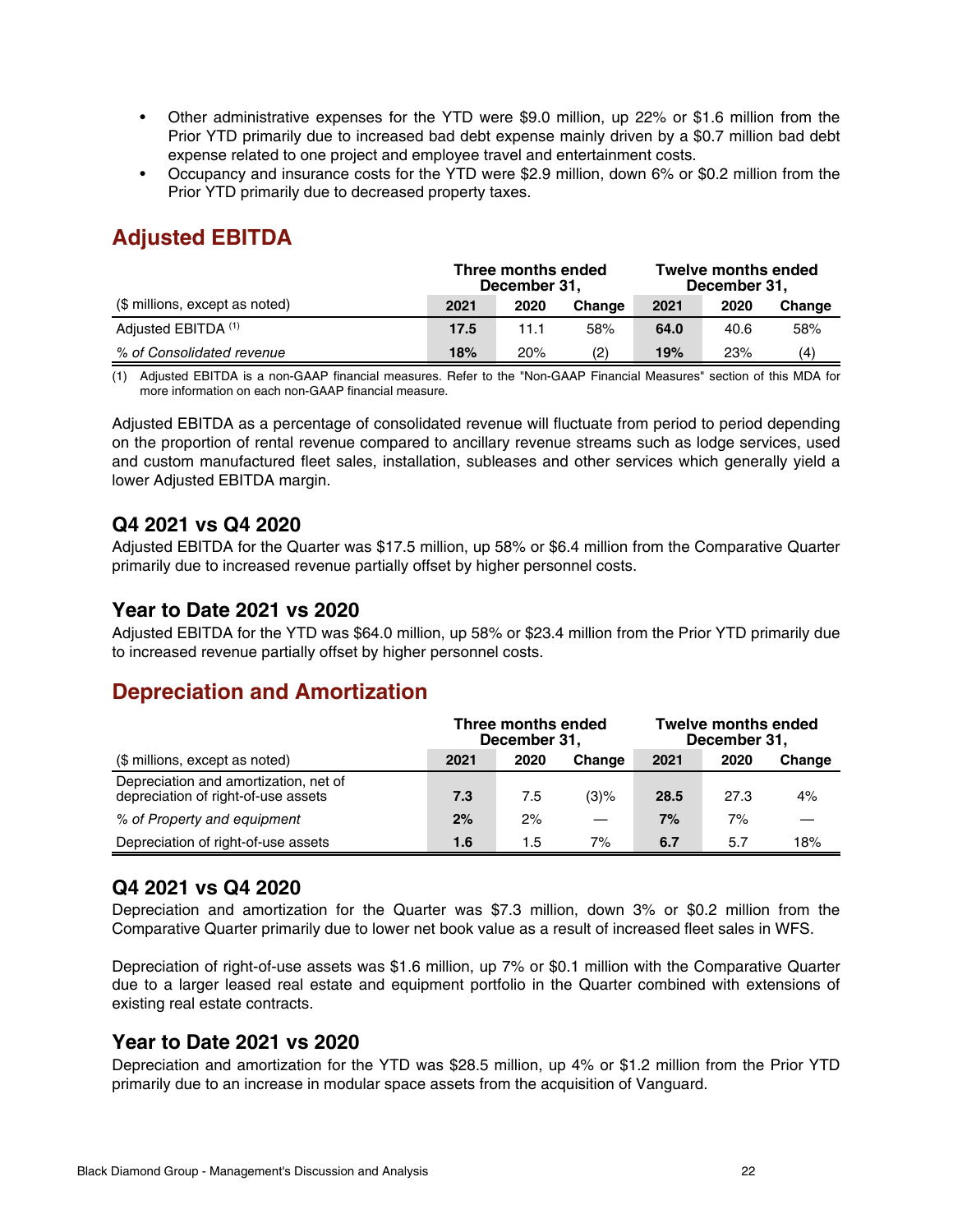Depreciation of right-of-use assets for the YTD was \$6.7 million, up 18% or \$1.0 million due to a larger leased real estate and equipment portfolio in the YTD combined with extensions of previous real estate contracts.

## **Finance Costs**

|                                      | Three months ended<br>December 31, |       |        | <b>Twelve months ended</b><br>December 31, |       |           |  |
|--------------------------------------|------------------------------------|-------|--------|--------------------------------------------|-------|-----------|--|
| (\$ millions, except as noted)       | 2021                               | 2020  | Change | 2021                                       | 2020  | Change    |  |
| Finance cost                         | 1.7                                | 1.6   | 6%     | 6.0                                        | 5.7   | 5%        |  |
| Long-term debt                       | 155.6                              | 175.7 | (11)%  | 155.6                                      | 175.7 | (11)%     |  |
| Average interest rate <sup>(1)</sup> | 2.23%                              | 2.18% | 5 bps  | 2.11%                                      | 2.57% | $-46$ bps |  |

(1) Average interest rates do not include lease interest.

#### **Q4 2021 vs Q4 2020**

Finance costs for the Quarter were \$1.7 million, up 6% or \$0.1 million from the Comparative Quarter primarily due to an increase in accretion expense on asset retirement obligation.

#### **Year to Date 2021 vs 2020**

Finance costs for the YTD were \$6.0 million, up 5% or \$0.3 million from the Prior YTD due higher interest expense and fees associated with the increased loan amount from the Vanguard acquisition combined with increased lease interest due to a larger lease portfolio.

#### **Income Tax**

|                                | Three months ended<br>December 31, |       |           | <b>Twelve months ended</b><br>December 31, |       |           |
|--------------------------------|------------------------------------|-------|-----------|--------------------------------------------|-------|-----------|
| (\$ millions, except as noted) | 2021                               | 2020  | Change    | 2021                                       | 2020  | Change    |
| Current tax expense            | 0.1                                | 0.4   | (75)%     | 0.1                                        | 0.4   | (75)%     |
| Deferred tax recovery          | (4.6)                              | (0.7) | $(557)$ % | (1.9)                                      | (0.9) | (111)%    |
| Total tax recovery             | (4.5)                              | (0.3) | (1,400)%  | (1.8)                                      | (0.5) | $(260)$ % |

#### **Q4 2021 vs Q4 2020**

For the Quarter, Black Diamond recognized a total income tax recovery of \$4.5 million, a change of \$4.2 million from the Comparative Quarter. Black Diamond recognized a deferred income tax recovery of \$4.6 million, a change of \$3.9 million from the Comparative Quarter. The tax recovery in the Quarter is reflective of the recognition of previously unrecognized deferred tax assets which management considers to be available to be offset against the Company's taxable profits expected to arise in future accounting periods. The Company has based their assessment on the expectation of future LodgeLink and Australian earnings.

#### **Year to Date 2021 vs 2020**

For the YTD, Black Diamond recognized a total income tax recovery of \$1.8 million, a decrease of \$1.3 million from the Prior YTD. Black Diamond recognized a deferred income tax recovery of \$1.9 million, a change of \$1.0 million from the Prior YTD. The deferred tax recovery YTD is reflective of YTD earnings offset by the recognition of previously unrecognized deferred tax assets which management considers to be available to be offset against the Company's taxable profits expected to arise in future accounting periods. The Company has based their assessment on the expectation of future LodgeLink and Australian earnings. The tax provision has been calculated at the enacted tax rate of 24% in Canada, 25% in the U.S. and 30% in Australia.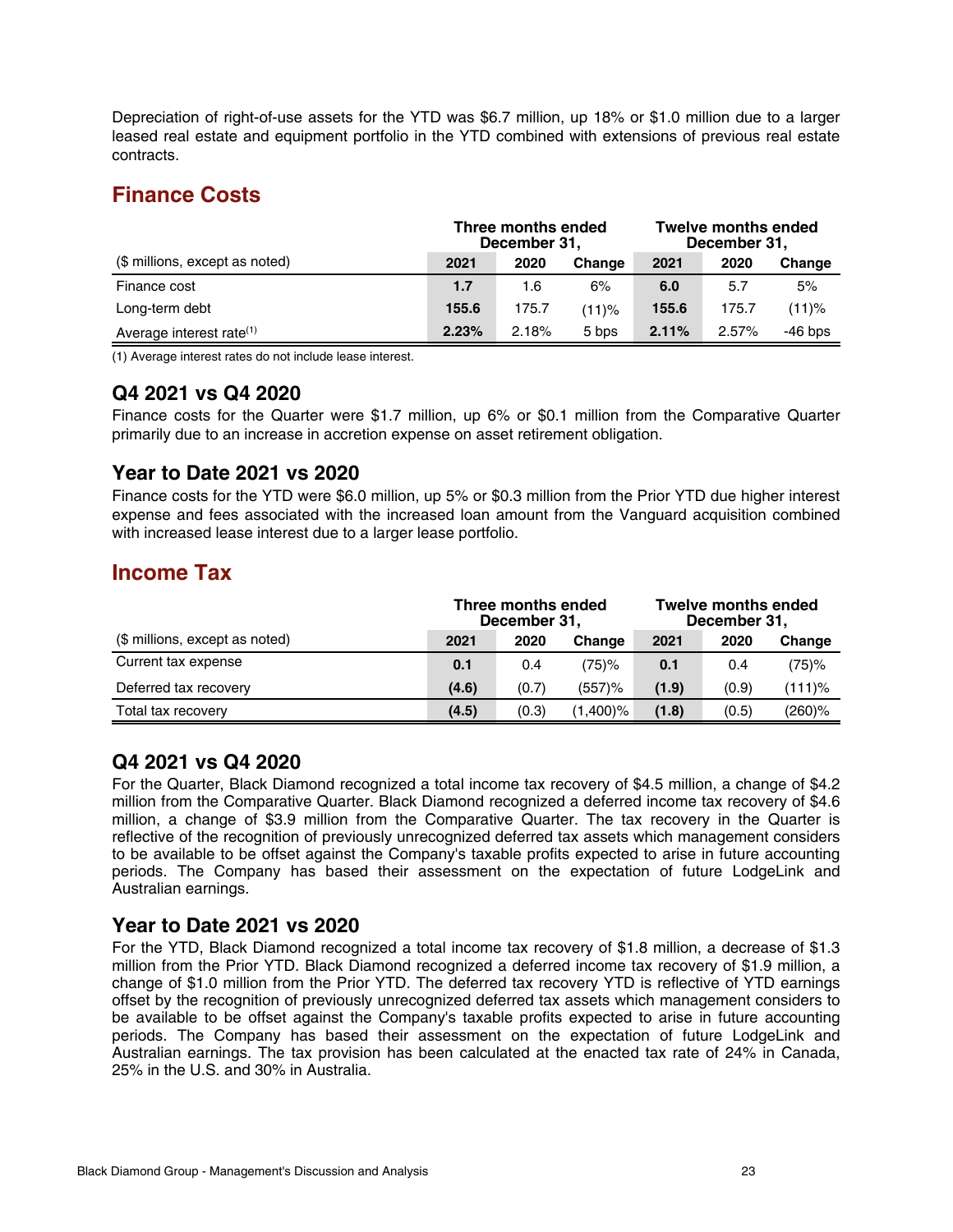### **Non-Controlling Interest**

The non-controlling interests ("NCI") represent earnings attributable to the Fort Nelson First Nation's interest in the Black Diamond Dene Limited Partnership, the West Moberly First Nation's interest in the Black Diamond West Moberly Limited Partnership, the Beaver Lake Cree Nation's interest in the Black Diamond Nehiyawak Limited Partnership and the Whitecap Dakota First Nation's interest in Whitecap Black Diamond Limited Partnership.

In connection with the acquisition of Vanguard, the Company issued 867 preferred shares (the "Preferred Shares") of its wholly owned subsidiary BOXX Modular Holdings Inc. (the "Issuer") for gross proceeds of approximately US\$8.7 million (C\$11.3 million). In the YTD, the Company redeemed 183 Preferred Shares for US \$1.8 million (C\$2.4 million). The Preferred Shares have been accounted for as non-controlling interest within the consolidated financial statements of Black Diamond.

The Preferred Shares entitle the holders to a cumulative dividend of 7.0% per annum through to the end of the second year, increasing by 1.0% per annum thereafter. If the dividend is not paid in cash at least quarterly, the cumulative dividend will increase to 9.0% per annum through to the end of the third year and increasing by 1.0% per annum thereafter. The declaration and payment of dividends is at the sole discretion of the Issuer and are required to be settled in cash. The amount payable per share will equal the Original Issue price, plus any accrued but unpaid dividends.

|                                | Three months ended<br>December 31. |      |        | <b>Twelve months ended</b><br>December 31. |      |        |
|--------------------------------|------------------------------------|------|--------|--------------------------------------------|------|--------|
| (\$ millions, except as noted) | 2021                               | 2020 | Change | 2021                                       | 2020 | Change |
| Non-controlling interest       | 0.4                                | 0.3  | 33%    | 1.4                                        |      | 27%    |

#### **Q4 2021 vs Q4 2020**

The NCI for the Quarter was \$0.4 million, up \$0.1 million from the Comparative Quarter due to dividends paid to holders of Preferred Shares.

#### **Year to Date 2021 vs 2020**

The NCI for the YTD was \$1.4 million, up \$0.3 million from the Prior YTD due to dividends paid to holders of Preferred Shares.

#### **Net Income (Loss)**

|                                | Three months ended<br>December 31. |       |        | <b>Twelve months ended</b><br>December 31. |       |        |
|--------------------------------|------------------------------------|-------|--------|--------------------------------------------|-------|--------|
| (\$ millions, except as noted) | 2021                               | 2020  | Change | 2021                                       | 2020  | Change |
| Net income (loss)              | 10.7                               | (2.2) | 586%   | 20.4                                       | (3.5) | 683%   |

#### **Q4 2021 vs Q4 2020**

Net income for the Quarter was \$10.7 million, an improvement of 586% or \$12.9 million from the Comparative Quarter primarily due to increased margin contribution from all revenue streams, a one-time recognition of a deferred tax asset of \$5.3 million and a decrease in acquisition cost, partially offset by higher personnel costs.

#### **Year to Date 2021 vs 2020**

Net income for the YTD was \$20.4 million, an improvement of 683% or \$23.9 million from the Prior YTD primarily due to increased margin contribution from all revenue streams, partially offset by higher personnel costs.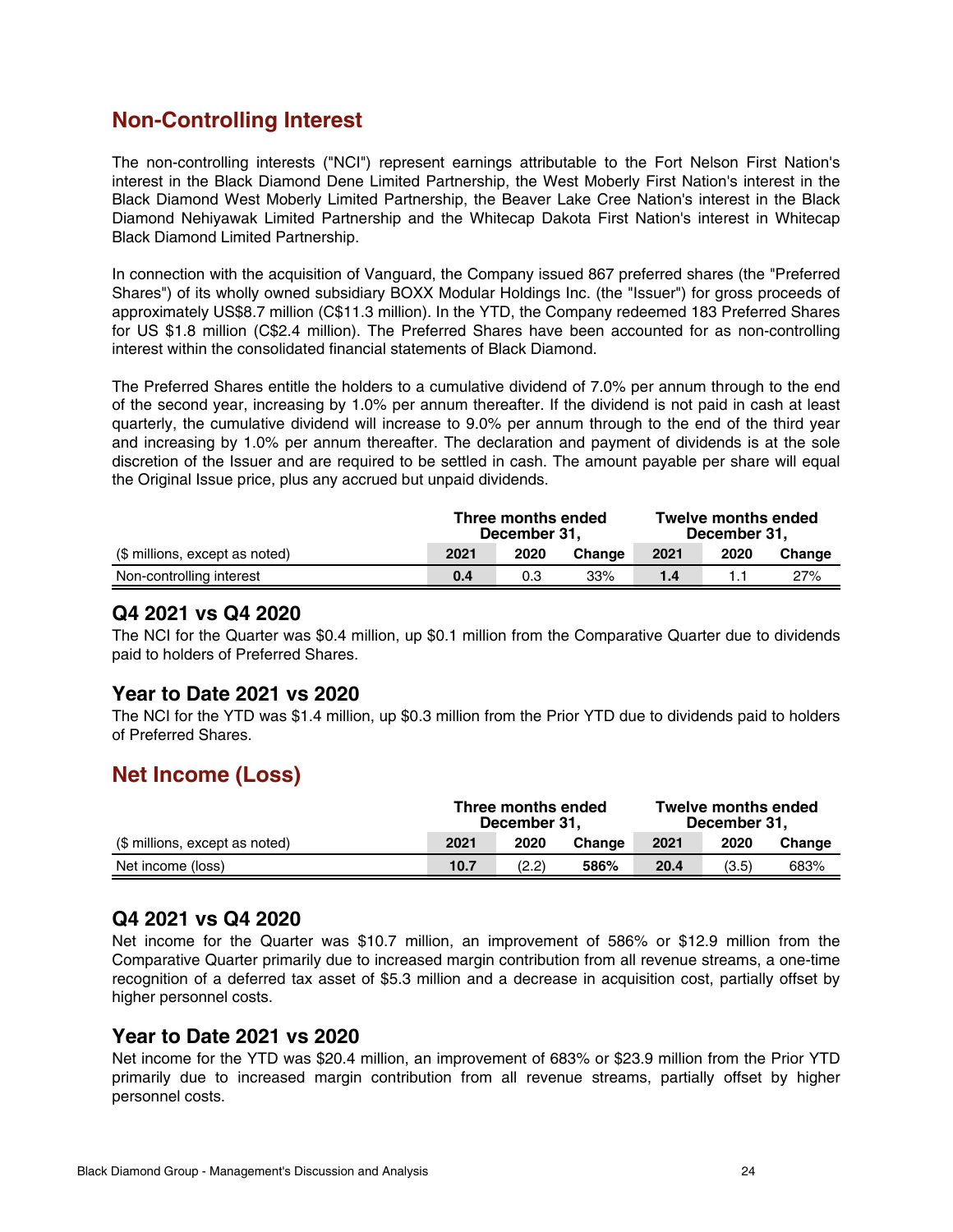## <span id="page-24-0"></span>**SEGMENTED REVIEW OF FINANCIAL PERFORMANCE**

The Company's senior management evaluates segment performance based on a variety of financial measures including revenue, profit, operating expenses and Adjusted EBITDA.

The following is a summary of the Company's segmented results for the three and twelve months ended December 31, 2021 and 2020, detailing revenues and Adjusted EBITDA by each of the Company's business units.

#### **Segmented Revenue**

Revenues presented by segment in the tables below exclude inter-segment revenue.

|                                   | Three months ended<br>December 31, |      |        | <b>Twelve months ended</b><br>December 31, |       |        |
|-----------------------------------|------------------------------------|------|--------|--------------------------------------------|-------|--------|
|                                   | 2021                               | 2020 | Change | 2021                                       | 2020  | Change |
| (in millions, except where noted) | \$                                 | S.   | %      | \$                                         | S     | %      |
| Revenue                           |                                    |      |        |                                            |       |        |
| <b>Modular Space Solutions</b>    | 51.0                               | 31.4 | 62%    | 173.6                                      | 93.8  | 85%    |
| <b>Workforce Solutions</b>        | 45.1                               | 24.9 | 81%    | 166.0                                      | 86.1  | 93%    |
| <b>Total revenue</b>              | 96.1                               | 56.3 | 71%    | 339.6                                      | 179.9 | 89%    |

## **Segmented Adjusted EBITDA**

Adjusted EBITDA by segment excludes finance costs, tax expense, depreciation, amortization, accretion, foreign exchange gains or losses, stock-based compensation, acquisition costs, non-controlling interests, and gains or losses on the sale of non-fleet assets in the normal course of business.

|                                   | Three months ended<br>December 31, |       |        | <b>Twelve months ended</b><br>December 31, |        |        |
|-----------------------------------|------------------------------------|-------|--------|--------------------------------------------|--------|--------|
|                                   | 2021                               | 2020  | Change | 2021                                       | 2020   | Change |
| (in millions, except where noted) | \$                                 | \$    | %      | \$                                         | \$     | %      |
| Adjusted EBITDA (1)               |                                    |       |        |                                            |        |        |
| <b>Modular Space Solutions</b>    | 13.3                               | 10.0  | 33%    | 46.8                                       | 29.4   | 59%    |
| <b>Workforce Solutions</b>        | 9.7                                | 4.3   | 126%   | 34.6                                       | 22.1   | 57%    |
| Corporate and Other               | (5.5)                              | (3.2) | (72)%  | (17.4)                                     | (10.9) | (60)%  |
| <b>Total Adiusted EBITDA</b>      | 17.5                               | 11.1  | 58%    | 64.0                                       | 40.6   | 58%    |

(1) Adjusted EBITDA is a non-GAAP financial measures. Refer to the "Non-GAAP Financial Measures" section of this MDA for more information on each non-GAAP financial measure.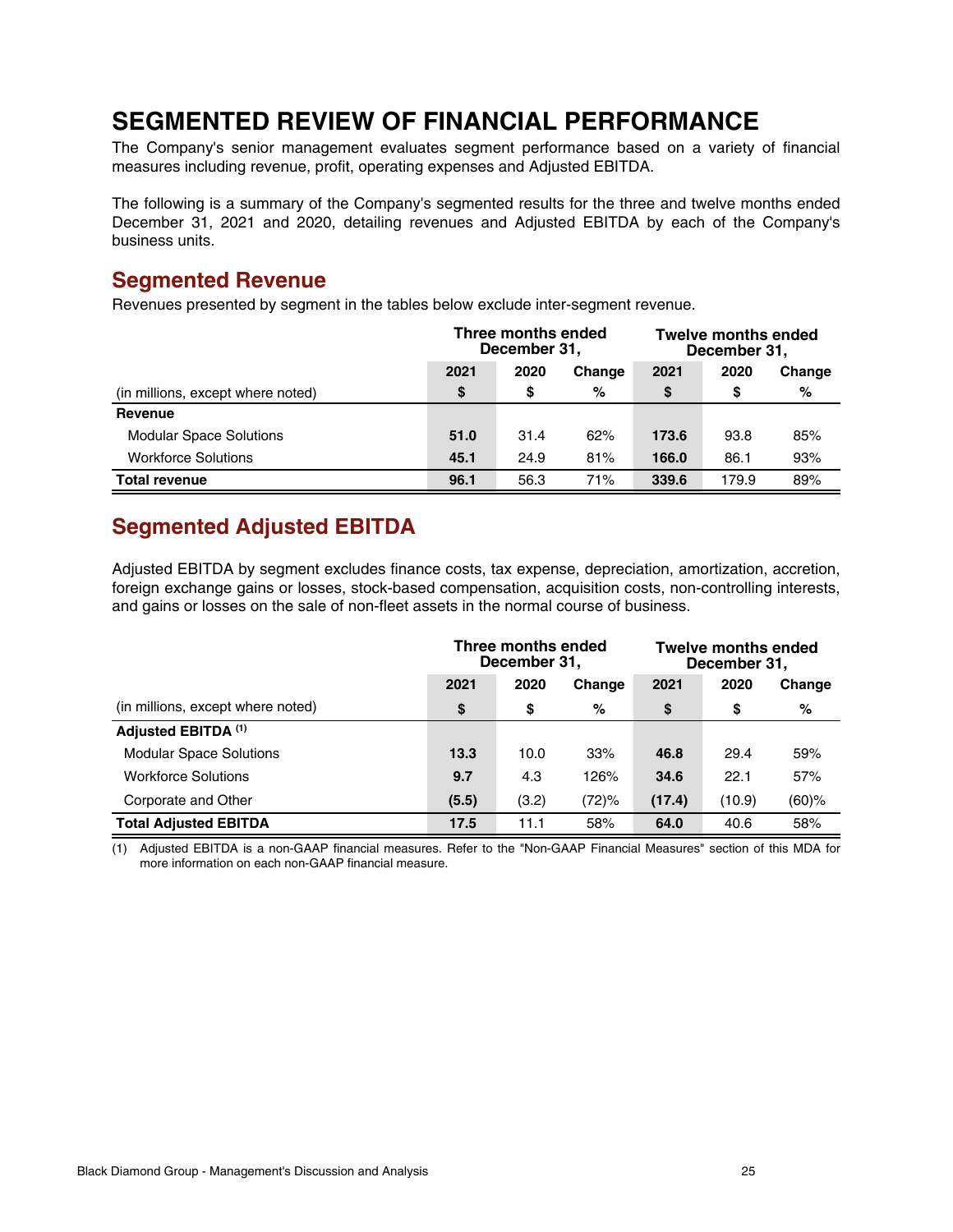## <span id="page-25-0"></span>**MODULAR SPACE SOLUTIONS BUSINESS UNIT**

MSS has a network of branches in key geographic areas across North America where we provide modular buildings, either for rent, or as a permanent solution through custom sales or used fleet sales. Products include mobile office units, large multi-unit office complexes, classroom facilities, lavatories, storage units, health care facilities, high security modular buildings, custom manufactured modular facilities and blast resistant structures. We provide delivery, installation, and dismantlement of these modules as support to the primary rental or sales equipment.

MSS provides ancillary products and services that are complementary to our modular buildings and gives the customer a packaged solution that enhances their productivity and allows for immediate use. These VAPS include furniture rental, steps/ramps and landings, appliances, maintenance programs, utility services, disaster recovery programs, subleased equipment and more.

Our customers operate in the construction, real estate development, education, manufacturing, health care, financial, government and defense industries. As a result of this diversity in the customer and geographic end markets, MSS generates steady cash flows from its recurring rental revenue.

#### **Revenue**

There are three revenue streams to which these assets contribute.

- **1. Rental**: MSS provides assets to customers on a rental basis. Rental durations typically exceed the initial contract terms and are renewable on a month to month basis. Rental often includes VAPS when the non-fleet equipment is owned by Black Diamond.
- **2. Sales**: MSS complements its core, recurring rental revenue business with product sales. This sales activity is an extension of the asset rental business as many customers have long term or permanent projects where it may be more cost-effective to purchase rather than rent.

There are two categories of assets sales:

- Custom sales which involves the purchase of new units to customer specifications from our broad network of third-party manufacturers. Black Diamond will provide project management services including design work, procurement, installation, delivery, and other associated services. We do not purchase new custom units for resale unless we have already obtained a commitment from the customer.
- Used fleet sales have typically been both a profitable and cost-effective method to finance the replenishment or upgrade of the rental fleet while generating free cash flow.
- **3. Non-rental**: Non-rental revenue is derived from a number of services that are typically associated with the rental or sale of the Company's modular space assets, including the delivery, installation, pickup, dismantling of assets, and sublease equipment. The Company provides these services to customers for an additional fee beyond the rental and sales costs. Also included are VAPS that are provided to our customers where we are performing a service or supplying equipment that is not owned by Black Diamond.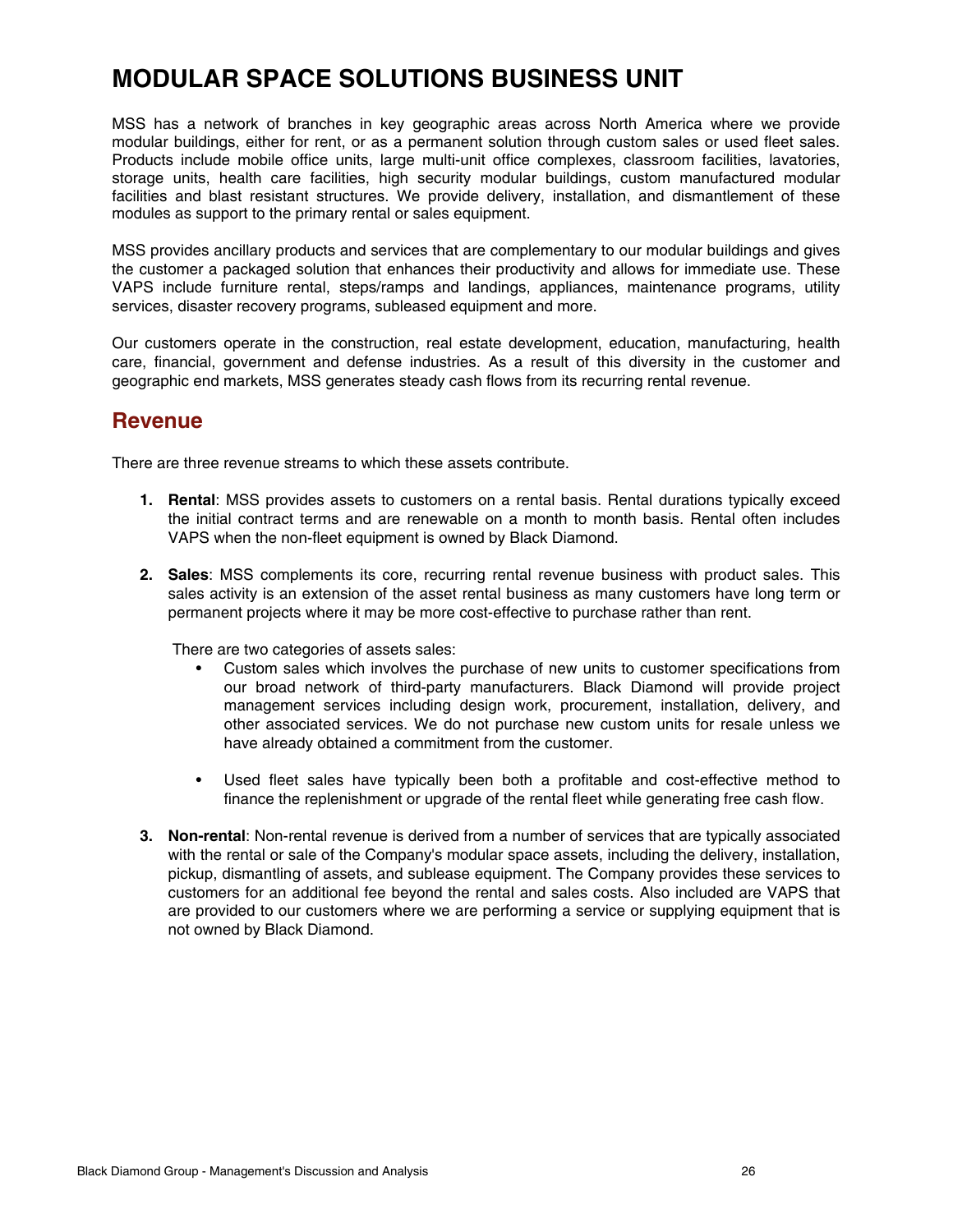## **Financial Highlights**

Rental revenue for MSS is directly proportional to the number of rental fleet units, the utilization rate of the fleet and the realized rental rate. Rental rates will vary between projects and periods due to the complexity of the fleet unit types available, asset configuration, quantity, project location and contract duration.

Due to the diversity of our locations and customers we contract with, the rental revenue in MSS is predictable and experiences consistent margins. Non-rental and sales revenue, on the other hand, can fluctuate with less consistent margins. The realized margins on non-rental and sales revenues are lower than margins for rental revenues due to the operating costs associated with non-rental revenue. As a result, changes in the mix between rental, non-rental and sales revenue, and the general variability in Non-rental and sales revenue margins, can lead to fluctuations in Adjusted EBITDA margin between periods.

|                                                            | Three months ended<br>December 31, |      |        | <b>Twelve months ended</b><br>December 31, |      |        |
|------------------------------------------------------------|------------------------------------|------|--------|--------------------------------------------|------|--------|
| <b>Revenue by Stream</b><br>(\$ millions, except as noted) | 2021                               | 2020 | Change | 2021                                       | 2020 | Change |
| Rental revenue                                             | 16.1                               | 11.3 | 42%    | 60.0                                       | 39.3 | 53%    |
| Sales revenue                                              | 20.0                               | 9.8  | 104%   | 56.8                                       | 20.5 | 177%   |
| Non-rental revenue                                         | 14.9                               | 10.3 | 45%    | 56.8                                       | 34.0 | 67%    |
| Total revenue                                              | 51.0                               | 31.4 | 62%    | 173.6                                      | 93.8 | 85%    |
| Adjusted EBITDA <sup>(1)</sup>                             | 13.3                               | 10.0 | 33%    | 46.8                                       | 29.4 | 59%    |
| Adjusted EBITDA as a % of revenue                          | 26%                                | 32%  | (6)    | 27%                                        | 31%  | (4)    |
| Return on assets (1)                                       | 20%                                | 18%  | 2      | 18%                                        | 15%  | 3      |

(1) Each of Adjusted EBITDA and Return on Assets is a non-GAAP financial measure. Refer to the "Non-GAAP Financial Measures" section of this MDA for more information on each non-GAAP financial measure.

|                                                         | Three months ended<br>December 31, |      |        | <b>Twelve months ended</b><br>December 31, |      |        |
|---------------------------------------------------------|------------------------------------|------|--------|--------------------------------------------|------|--------|
| <b>Value Added Products &amp; Services</b>              | 2021                               | 2020 | Change | 2021                                       | 2020 | Change |
| Rental revenue                                          | 16.1                               | 11.3 | 42%    | 60.0                                       | 39.3 | 53%    |
| Less:                                                   |                                    |      |        |                                            |      |        |
| VAPS revenue within rental revenue                      | 1.0                                | 0.8  | 25%    | 3.6                                        | 2.7  | 33%    |
| Rental revenue excluding VAPS revenue                   | 15.1                               | 10.5 | 44%    | 56.4                                       | 36.6 | 54%    |
| <b>VAPS</b> revenue                                     | 1.5                                | 1.4  | 7%     | 6.2                                        | 5.5  | 13%    |
| VAPS as a % of Rental revenue excluding VAPS<br>revenue | 10%                                | 13%  | (3)    | 11%                                        | 15%  | (4)    |

|                                                               | Three months ended<br>December 31, |      |        | <b>Twelve months ended</b><br>December 31, |      |        |
|---------------------------------------------------------------|------------------------------------|------|--------|--------------------------------------------|------|--------|
| <b>Revenue by Geography</b><br>(\$ millions, except as noted) | 2021                               | 2020 | Change | 2021                                       | 2020 | Change |
| <b>United States</b>                                          | 35.9                               | 15.1 | 138%   | 115.6                                      | 42.6 | 171%   |
| Canada                                                        | 15.1                               | 16.3 | (7)%   | 58.0                                       | 51.2 | 13%    |
| Total revenue                                                 | 51.0                               | 31.4 | 62%    | 173.6                                      | 93.8 | 85%    |

Each of Adjusted EBITDA and Return on Assets is a non-GAAP financial measures. Refer to the "Non-GAAP Financial Measures" section of this MDA for more information on each non-GAAP financial measure.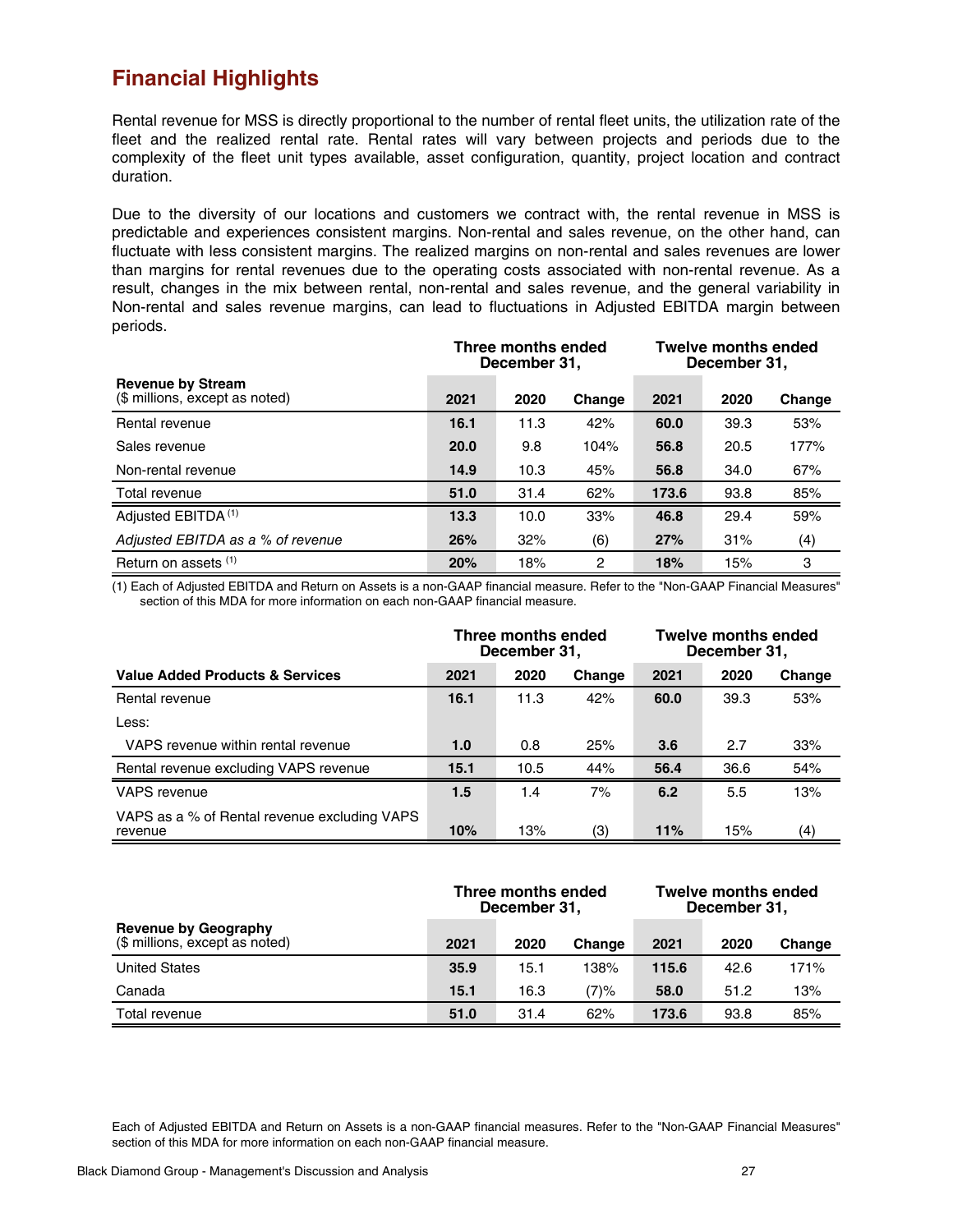#### **Q4 2021 vs Q4 2020**

MSS' total revenue for the Quarter was \$51.0 million, up 62% or \$19.6 million from the Comparative Quarter.

- **Rental revenue** during the Quarter was \$16.1 million, up 42% or \$4.8 million from the Comparative Quarter due to the acquisition of Vanguard, a larger fleet, higher unit rental rates and higher utilization.
- **Sales revenue** during the Quarter was \$20.0 million, up 104% or \$10.2 million from the Comparative Quarter primarily due to increased used sales across the platform and custom sales generated by Vanguard.
- **• Non-rental revenue** during the Quarter was \$14.9 million, up 45% or \$4.6 million from the Comparative Quarter primarily due to contribution from Vanguard.

VAPS as a percent of Total Rental Revenue during the quarter was 10%, down three percentage points from the Comparative Quarter due to the addition of Vanguard which historically did not have a significant focus on VAPS. VAPS revenue in dollar terms continued to increase as we grew VAPS revenue across the platform compared to 2020.

Adjusted EBITDA for the Quarter of \$13.3 million increased 33% or \$3.3 million from the Comparative Quarter. This was due to growth in both rental dollar margins and non-rental dollar margins from both higher revenues but also higher relative margins while controlling our administration costs. Adjusted EBITDA as a percentage of revenue decreased six percentage points to 26% as compared to the Comparative Quarter primarily due to a change in revenue mix, with a higher proportion of sales and nonrental revenue in the Quarter, which generate lower percentage margins compared to rental revenue.

ROA for the Quarter was 20%, an increase of two percentage points from 18% in the Comparative Quarter due primarily to increasing rental rates and utilization along with higher sales revenues across the platform.

#### **Year to Date 2021 vs 2020**

MSS' total revenue for the YTD was \$173.6 million, up 85% or \$79.8 million from the Prior YTD.

- **Rental revenue** for the YTD was \$60.0 million, up 53% or \$20.7 million from the Prior YTD due to the acquisition of Vanguard and a larger fleet, along with higher rental rates and utilization.
- **Sales revenue** for the YTD was \$56.8 million, up 177% or \$36.3 million from the Prior YTD primarily due to an increase in custom and used sales.
- **• Non-rental revenue** for the YTD was \$56.8 million, up 67% or \$22.8 million primarily due to higher rental and sales activity.

Adjusted EBITDA for the YTD was \$46.8 million, which increased 59% or \$17.4 million from the Prior YTD. This is primarily due to increased revenue including from the acquisition of Vanguard. Adjusted EBITDA margin was 27%, a decrease of four percentage points as compared to the Prior YTD. This was primarily due to a change of mix towards lower margin sales and non-rental revenue.

YTD ROA increased to 18%, an increase of three percentage points from 15% due primarily to increasing rental rates and utilization along with higher sales revenues across the platform.

Each of Adjusted EBITDA and Return on Assets is a non-GAAP financial measures. Refer to the "Non-GAAP Financial Measures" section of this MDA for more information on each non-GAAP financial measure.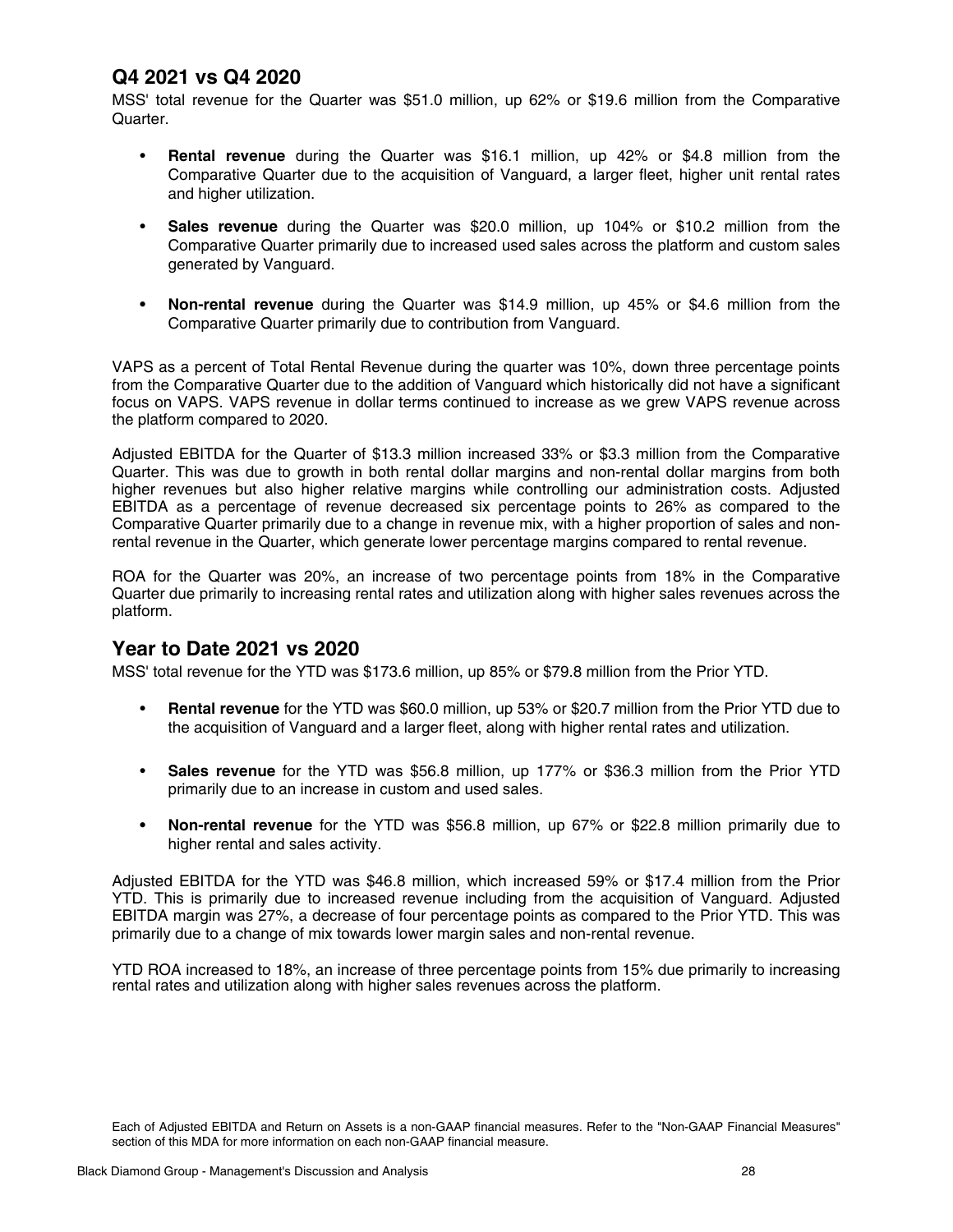#### **Rental Revenue**

Rental revenue for the Quarter continued the positive growth trend over the last two years (36% compound annual growth rate from Q4 2019 to Q4 2021).



### **Rental Term**

Rental durations typically exceed the initial contract terms and are renewable on a month-to-month basis. The average duration of the MSS lease portfolio was 42.3 months as at December 31, 2021, relatively flat compared to 43.0 months as at December 31, 2020.

#### **Contracted Future Revenue**

Contracted rental revenue for assets on rent is calculated as total value of rental revenue yet to be recognized in the future related to performance obligations unsatisfied at the reporting period. Assets on rent is comprised of only assets that are on rent on or before the reporting period.

Contracted rental revenue for assets on rent as December 31, 2021 was \$53.6 million, an increase of \$4.0 million or 8% from \$49.6 million as at December 31, 2020.

### **Space Rental Assets and Average Utilization**

The MSS fleet consisted of 8,827 units as at December 31, 2021, which increased from 8,784 units as at December 31, 2020. The change of 43 units was due to the addition of 515 new units, partially offset by 472 disposals. Disposals were primarily driven by selective disposal of older units. The majority of disposals were older units where it was not economical to refurbish along with some sales of newer units at or above replacement cost.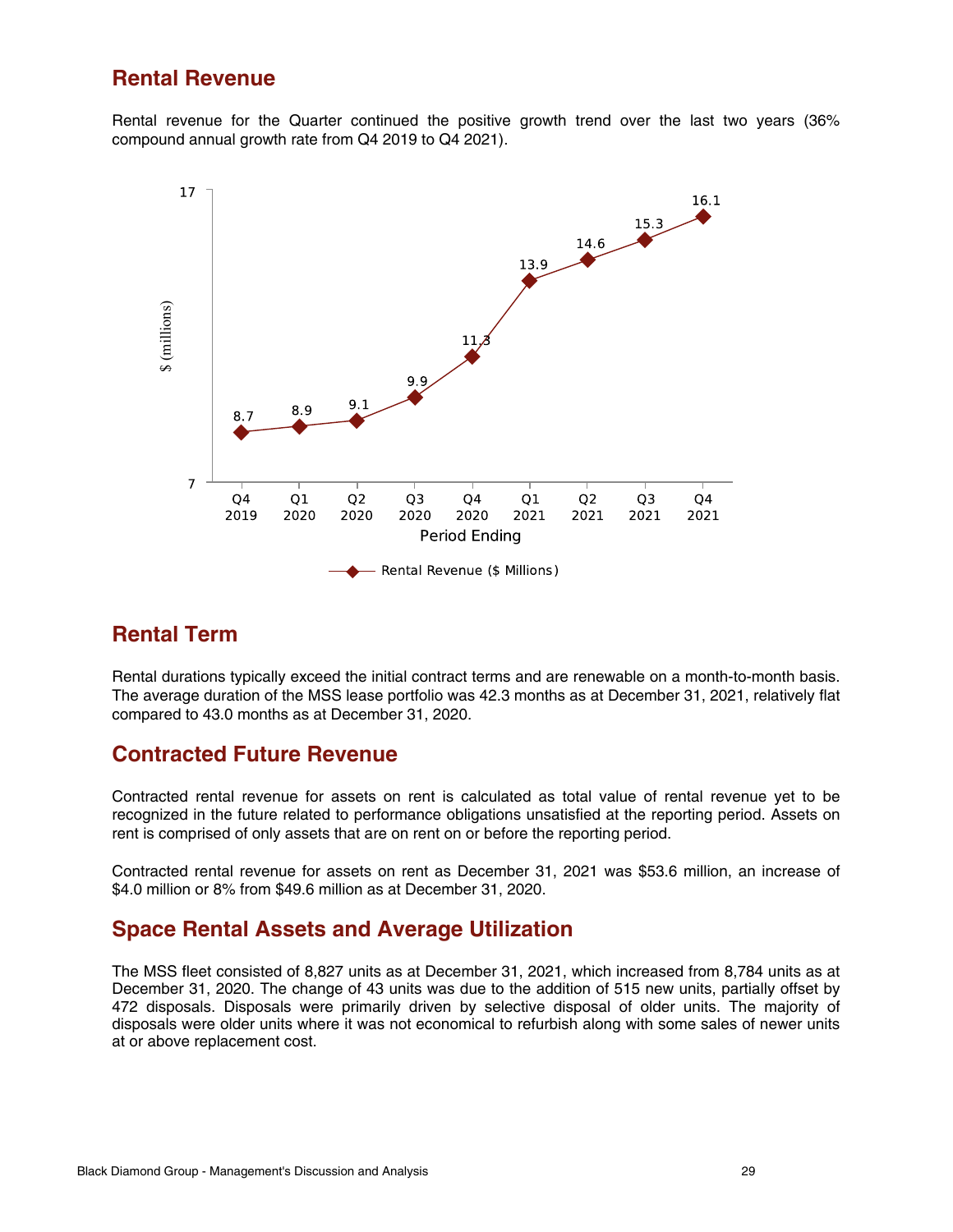#### **MSS Consolidated**

|                                                               | Three months ended<br>December 31, |       |        | <b>Twelve months ended</b><br>December 31, |       |        |
|---------------------------------------------------------------|------------------------------------|-------|--------|--------------------------------------------|-------|--------|
| MSS Assets, Utilization, and Rates                            | 2021                               | 2020  | Change | 2021                                       | 2020  | Change |
| Property and equipment net book value<br>$(S$ millions) $(1)$ | 246.1                              | 238.3 | 3%     | 246.1                                      | 238.3 | 3%     |
| Modular space assets                                          | 8,827                              | 8.784 | $-\%$  | 8,827                                      | 8.784 | $-\%$  |
| Average utilization (2)                                       | 85%                                | 78%   |        | 84%                                        | 75%   | 9      |
| Average monthly rental rate                                   | \$694                              | \$646 | 7%     | \$673                                      | \$639 | 5%     |

(1) Net book value of property and equipment is influenced by changes in foreign exchange rates.

(2) Calculated as the net book value of fleet assets on rent, divided by the net book value of total fleet assets.



#### **Space Rental Assets and Average Utilization - Quarterly**

#### **Q4 2021 vs Q4 2020**

Utilization for the Quarter was 85%, a seven percentage point increase from 78% in the Comparative Quarter, mainly due to increased activity within all regions and refurbishing of older units in the fleet.

The average rental rate has improved as compared to the Comparative Quarter by 7%, due to higher rates across all regions. On a constant currency basis, average rental rates increased 9% versus the Comparative Quarter.

#### **Year to Date 2021 vs 2020**

Utilization for the YTD was 84%, a nine percentage point increase from 75% in the Prior YTD, mainly due to increased activity within all regions and refurbishing of older units in the fleet.

The average rental rate has improved as compared to the Prior YTD by 5%, due to higher rates across all regions. On a constant currency basis, average rental rates increased 9% versus the Prior YTD.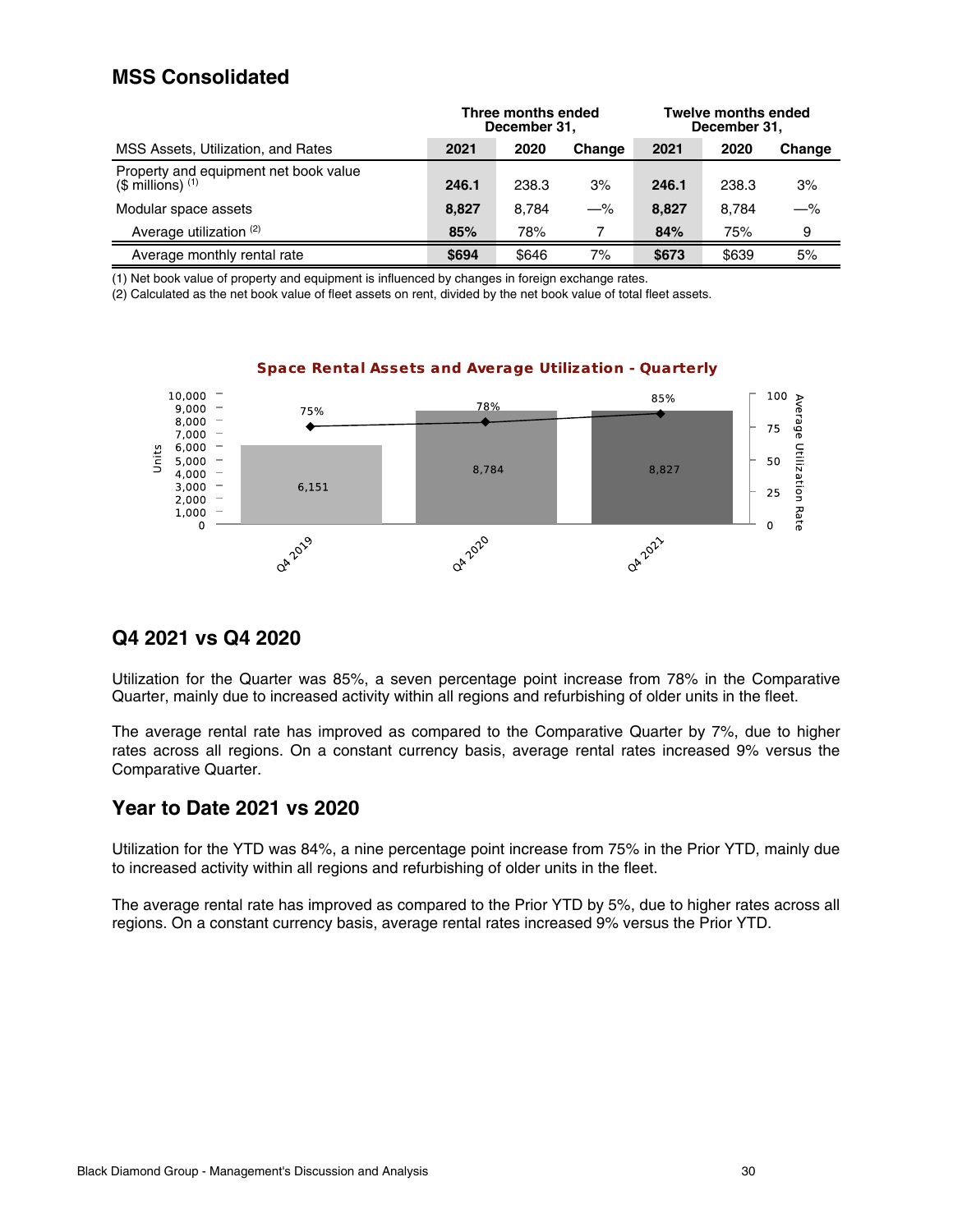## <span id="page-30-0"></span>**WORKFORCE SOLUTIONS BUSINESS UNIT**

WFS provides workforce accommodation solutions including rental of accommodations and surface equipment, provision of full turnkey lodge services and provision of travel management logistics through LodgeLink. WFS operates in Canada, the U.S. and Australia.

The primary service offerings in WFS are asset rental, lodge services and travel management logistics. To support the core rental business, WFS also offers associated services such as installation, transportation and dismantle, and the sale of used fleet assets.

The assets included in WFS are modular accommodation structures that are assembled into large scale camps in a variety of dormitory configurations with kitchen/diner complexes, recreation facilities and single unit or multi-unit complexes. These assets are often necessary for operations related to infrastructure and large-scale construction projects, oil and gas, mining, disaster recovery, government, and other industries. On occasion these assets are supplied to open lodges which generate revenue based on occupancy. These accommodations typically house workforces in remote locations where local accommodation infrastructure is either insufficient or non-existent.

LodgeLink is a digital marketplace and ecosystem that enables customers to efficiently find, book, and manage their crew travel and accommodation needs through a rapidly growing network of hotel, remote lodge, and travel partners. The LodgeLink digital platform was created to solve and address the unique challenges associated with crew travel with a goal to remove inefficiencies at every step of the crew travel process from booking, to management, to payments. LodgeLink's vision is to be the ecosystem for workforce travel, while applying innovative technology to transform the crew travel process.

#### **Revenue**

There are four revenue streams to which these assets contribute.

- **1. Rental:** WFS provides assets to customers on a rental basis. Rental contracts may be month to month or a term longer than a month for accommodation fleet assets and based on day rates for surface rental fleet assets. The rates quoted for a rental of workforce accommodation assets are typically monthly and wellsite accommodations and surface equipment are typically quoted as a day rate.
- **2. Sales:** WFS sells new and used workforce accommodations, wellsite accommodations and surface equipment assets.
- **3. Non-Rental:** WFS provides complete installation, delivery and maintenance services and catering services or subleased equipment. Installation and delivery of assets is typically associated with rental contracts or sales of new and used fleet, contracted on a lump sum basis. Catering contracts or sublease contracts are typically associated with a rental contract of workforce accommodations assets or wellsite accommodations assets. Also included in nonrental revenue is the revenue earned on bookings at third party lodges and hotels through LodgeLink.
- **4. Lodge Services:** Workforce accommodations assets, typically generate revenue from the provision of full turnkey lodge services to our customers. Lodge services revenue is earned both at the Company's open lodges and at turnkey sites where the Company is providing accommodation assets and additional management or catering services. Lodge services revenue is earned on a day rate or days occupied basis.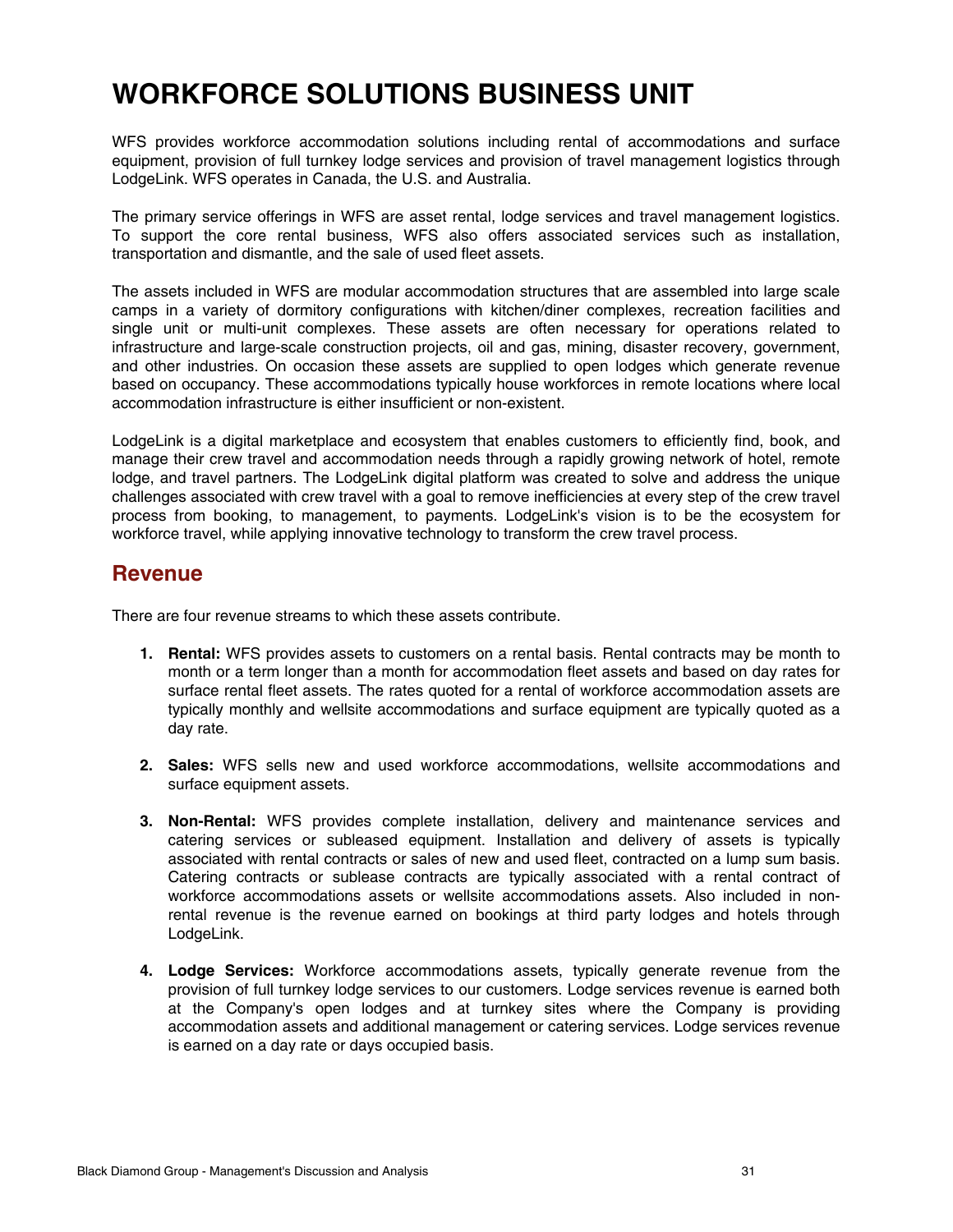## **Financial Highlights**

The following is a summary of the key metrics used by management to assess performance. Revenue, Adjusted EBITDA and ROA are key financial measures which fluctuate in direct proportion to utilization, occupancy and rates.

|                                                            | Three months ended<br>December 31, |      |        | <b>Twelve months ended</b><br>December 31, |      |        |
|------------------------------------------------------------|------------------------------------|------|--------|--------------------------------------------|------|--------|
| <b>Revenue by Stream</b><br>(\$ millions, except as noted) | 2021                               | 2020 | Change | 2021                                       | 2020 | Change |
| Rental revenue                                             | 11.2                               | 6.7  | 67%    | 38.0                                       | 26.3 | 44%    |
| Sales revenue                                              | 5.7                                | 1.5  | 280%   | 14.2                                       | 6.5  | 118%   |
| Non-rental revenue                                         | 20.9                               | 9.1  | 130%   | 85.1                                       | 35.5 | 140%   |
| Lodge services revenue                                     | 7.3                                | 7.6  | (4)%   | 28.7                                       | 17.8 | 61%    |
| Total revenue                                              | 45.1                               | 24.9 | 81%    | 166.0                                      | 86.1 | 93%    |

|                                                        | Three months ended<br>December 31, |      |        | <b>Twelve months ended</b><br>December 31, |      |        |
|--------------------------------------------------------|------------------------------------|------|--------|--------------------------------------------|------|--------|
| Revenue by Geography<br>(\$ millions, except as noted) | 2021                               | 2020 | Change | 2021                                       | 2020 | Change |
| Canada                                                 | 23.9                               | 21.1 | 13%    | 94.1                                       | 57.8 | 63%    |
| <b>United States</b>                                   | 13.0                               | 0.6  | 2,067% | 40.9                                       | 14.7 | 178%   |
| Australia                                              | 8.2                                | 3.2  | 156%   | 31.0                                       | 13.6 | 128%   |
| Total revenue                                          | 45.1                               | 24.9 | 81%    | 166.0                                      | 86.1 | 93%    |
| Adjusted EBITDA <sup>(1)</sup>                         | 9.7                                | 4.3  | 126%   | 34.6                                       | 22.1 | 57%    |
| Adjusted EBITDA as a % of revenue                      | 22%                                | 17%  | 5      | 21%                                        | 26%  | (5)    |
| Return on assets (1)                                   | 26%                                | 11%  | 15     | 23%                                        | 14%  | 9      |

(1) Each of Adjusted EBITDA and Return on Assets is a non-GAAP financial measure. Refer to the "Non-GAAP Financial Measures" section of this MDA for more information on each non-GAAP financial measure.

#### **Q4 2021 vs Q4 2020**

Adjusted EBITDA increased in the Quarter to \$9.7 million from \$4.3 million, an increase of \$5.4 million or 126% due to higher segment revenue. Adjusted EBITDA as a percentage of revenue was 22%, an increase of five percentage points from the Comparative Quarter due to higher margin on used fleet sales and higher activity over relatively flat personnel, administration and occupancy costs.

#### **Year to Date 2021 vs 2020**

Adjusted EBITDA increased to \$34.6 million from \$22.1 million in the Prior YTD, an increase of \$12.5 million or 57%, primarily due to higher segment revenue. Adjusted EBITDA as a percentage of revenue was 21%, a decrease of five percentage points from the Prior YTD due to a stronger margin contribution from a significant project in the U.S. in the Prior YTD as well as a higher proportion of nonrental revenue which generates lower margin than rental revenue in the YTD.

Adjusted EBITDA is a non-GAAP financial measures. Refer to the "Non-GAAP Financial Measures" section of this MDA for more information on each non-GAAP financial measure.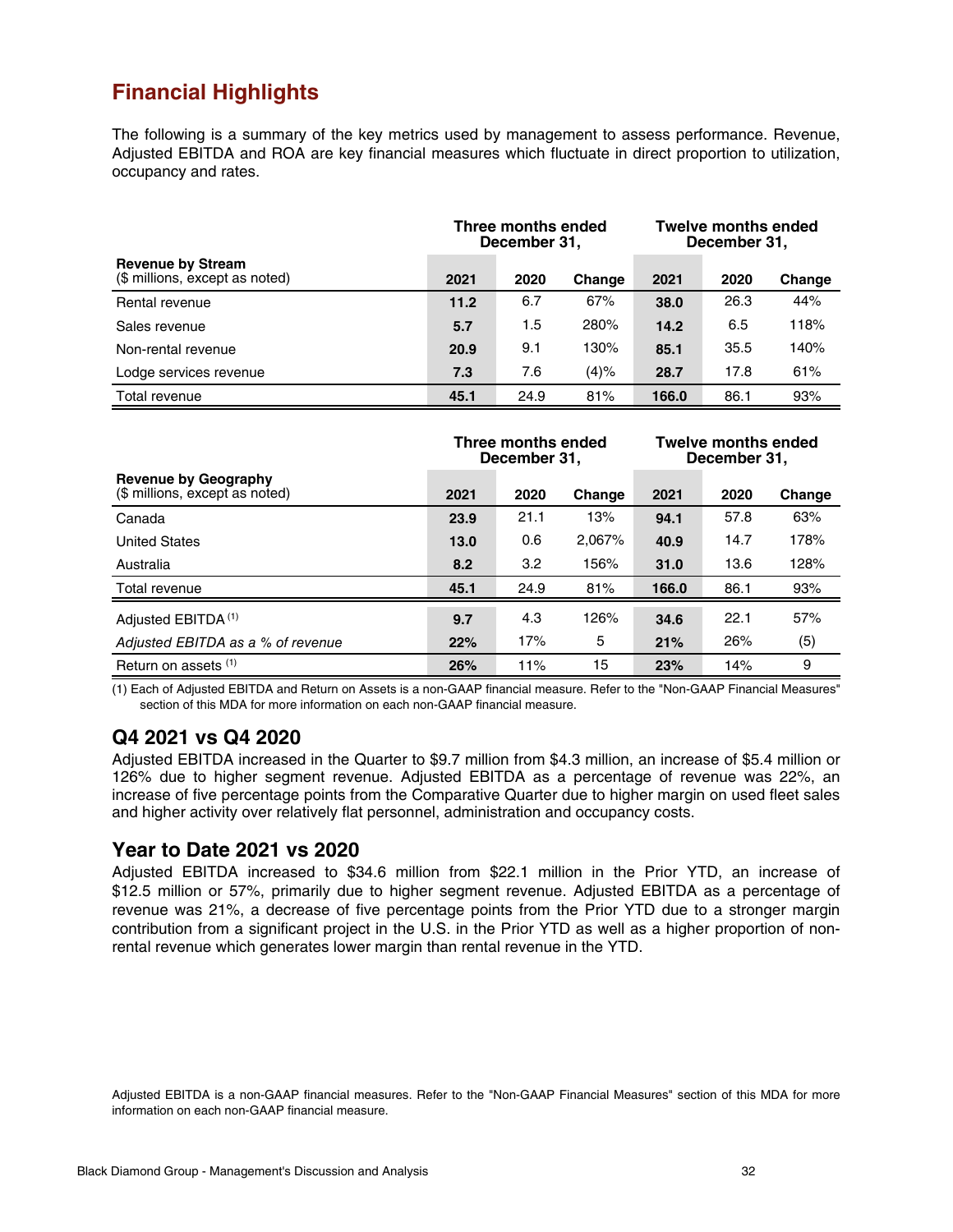### **Rental**

The following are key metrics used to measure and report on performance of WFS assets. Average asset utilization is calculated by dividing the net book value of fleet assets on rent by the total net book value of total fleet assets. Fleet assets used to generate lodge services revenue at open lodges are shown as unutilized.

|                                        | Three months ended<br>December 31, |      |        | <b>Twelve months ended</b><br>December 31, |      |        |
|----------------------------------------|------------------------------------|------|--------|--------------------------------------------|------|--------|
| <b>Average Asset Utilization</b>       | 2021                               | 2020 | Change | 2021                                       | 2020 | Change |
| Canada                                 | 42%                                | 25%  | 17     | 38%                                        | 22%  | 16     |
| <b>United States</b>                   | 52%                                | 20%  | 32     | 49%                                        | 37%  | 12     |
| Australia                              | 88%                                | 67%  | 21     | 78%                                        | 75%  | 3      |
| Consolidated average asset utilization | 49%                                | 28%  | 21     | 45%                                        | 31%  | 14     |

|                            | As at December 31, |       |        |
|----------------------------|--------------------|-------|--------|
| <b>Fleet Count (Units)</b> | 2021               | 2020  | Change |
| Canada                     | 5,317              | 5.882 | (10)%  |
| <b>United States</b>       | 450                | 555   | (19)%  |
| Australia                  | 1.113              | 1.042 | 7%     |

|                                             |        | As at December 31, |          |  |  |
|---------------------------------------------|--------|--------------------|----------|--|--|
| <b>Consolidated Room Count by Geography</b> |        | 2020               | Change   |  |  |
| Canada                                      | 9,581  | 10.167             | $(6)\%$  |  |  |
| <b>United States</b>                        | 1,005  | 1.575              | $(36)\%$ |  |  |
| Australia                                   | 1.173  | 1.164              | $1\%$    |  |  |
|                                             | 11.759 | 12.906             | (9)%     |  |  |

|                                                     |       | As at December 31, |         |  |  |
|-----------------------------------------------------|-------|--------------------|---------|--|--|
| <b>Net Book Value by Geography</b><br>(\$ millions) | 2021  | 2020               | Change  |  |  |
| Canada                                              | 96.2  | 106.2              | (9)%    |  |  |
| <b>United States</b>                                | 30.2  | 33.8               | (11)%   |  |  |
| Australia                                           | 16.0  | 15.1               | 6%      |  |  |
|                                                     | 142.4 | 155.1              | $(8)\%$ |  |  |

#### **Q4 2021 vs Q4 2020**

Rental revenue during the Quarter was \$11.2 million, up 67% or \$4.5 million from the Comparative Quarter due to increased utilization across all regions.

#### **Year to Date 2021 vs 2020**

Rental revenue for the YTD was \$38.0 million, up 44% or \$11.7 million from the Prior YTD due to increased utilization across all regions, particularly within Canada.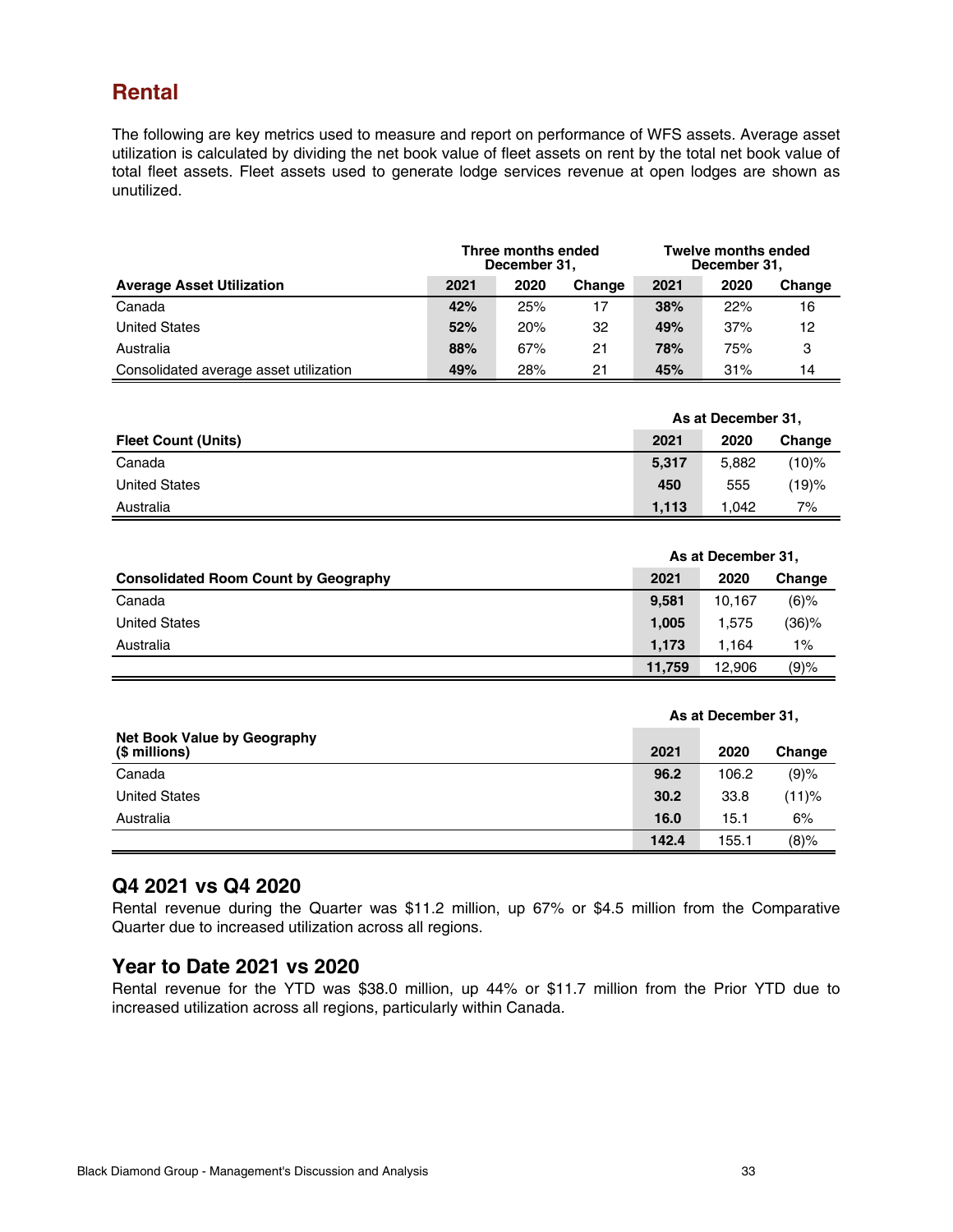## **Contracted Future Revenue**

Contracted rental revenue for contracts in place is calculated as total value of rental revenue yet to be recognized in the future related to performance obligations unsatisfied at the reporting period. Commencement date of the contracts in place include on or before the reporting period or in some instances future reporting periods.

At December 31, 2021, contracted rental revenue from contracts in place was \$19.5 million, a decrease of \$2.4 million or 11% from \$21.9 million as at December 31, 2020.

#### **Sales**

#### **Q4 2021 vs Q4 2020**

Sales revenue during the Quarter was \$5.7 million, up 280% or \$4.2 million from the Comparative Quarter due to increased fleet sales in the U.S. and Canada.

#### **Year to Date 2021 vs 2020**

Sales revenue for the YTD was \$14.2 million, up 118% or \$7.7 million from the Prior YTD due to higher used fleet sales in Canada.

#### **Non-Rental**

#### **Q4 2021 vs Q4 2020**

Non-rental revenue during the Quarter was \$20.9 million, up 130% or \$11.8 million from the Comparative Quarter due to increased installation activities in the Quarter in the U.S. and Australia.

#### **Year to Date 2021 vs 2020**

Non-rental revenue for the YTD was \$85.1 million, up 140% or \$49.6 million from the Prior YTD due to increased activities in the YTD in both North America and Australia.

### **Lodge Services**

#### **Q4 2021 vs Q4 2020**

Lodge services revenue during the Quarter was \$7.3 million, down 4% or \$0.3 million from the Comparative Quarter due to decreased occupancy at a number of open lodges, partially offset by increased occupancy in turnkey lodges.

#### **Year to Date 2021 vs 2020**

Lodge services revenue during the YTD was \$28.7 million, up 61% or \$10.9 million from the Prior YTD due to increased occupancy at turnkey lodges partially offset by decreased occupancy in open lodges.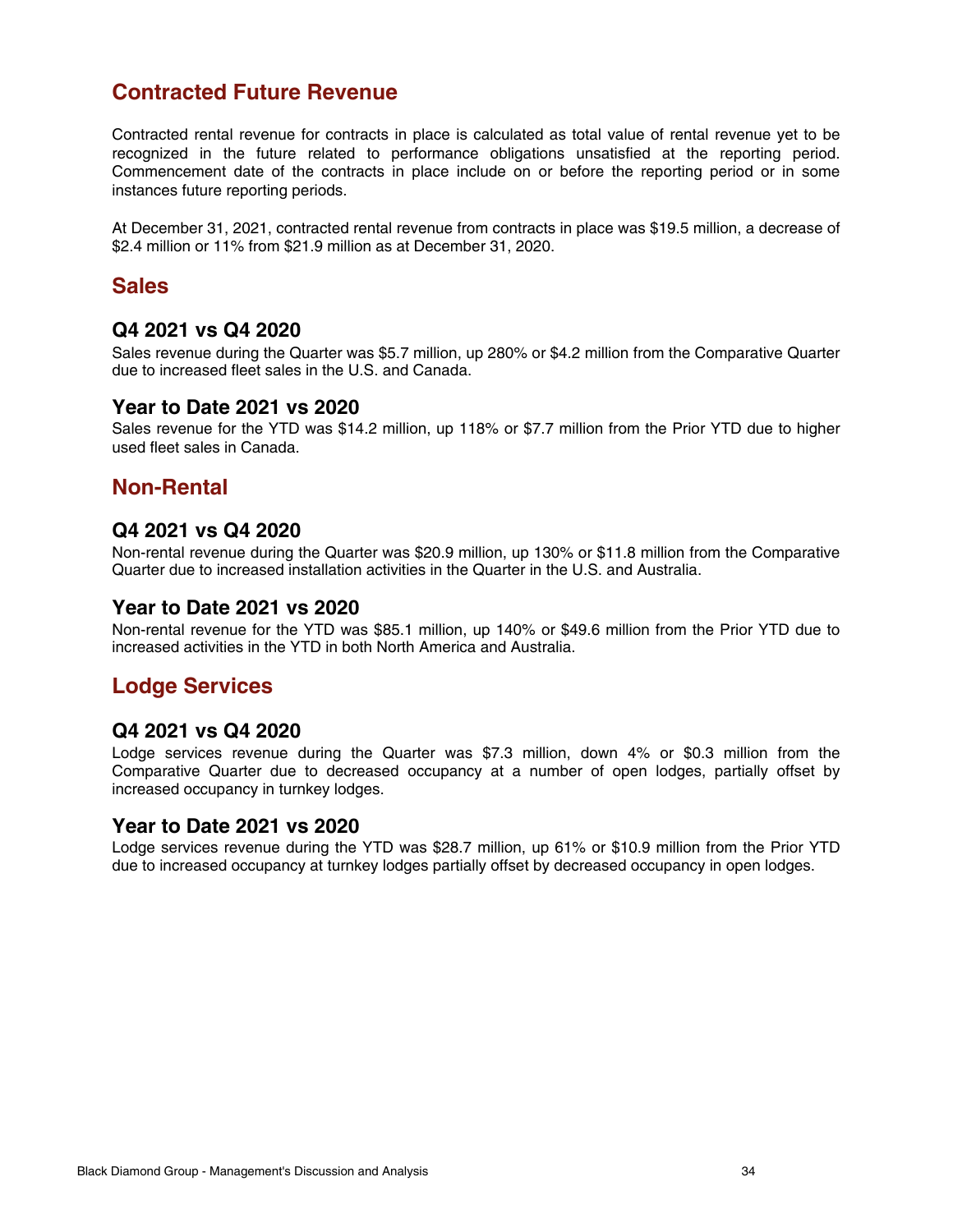### **LodgeLink**

LodgeLink revenue generated from bookings is typically based on a margin per room booked. When the room is booked in a third-party hotel or lodge the revenue is categorized as non-rental revenue (revenue from bookings at Black Diamond owned lodges is categorized as lodge services revenue).

|                                                     | Three months ended<br>December 31, |        |        | <b>Twelve months ended</b><br>December 31, |         |        |
|-----------------------------------------------------|------------------------------------|--------|--------|--------------------------------------------|---------|--------|
| LodgeLink                                           | 2021                               | 2020   | Change | 2021                                       | 2020    | Change |
| Total gross bookings $(\$$ millions) <sup>(1)</sup> | 10.2                               | 6.6    | 55%    | 35.5                                       | 18.0    | 97%    |
| Total net revenue (\$ millions)                     | 1.1                                | 0.5    | 120%   | 3.8                                        | 1.7     | 124%   |
| Net revenue margin                                  | 11%                                | 8%     | 3      | 11%                                        | 9%      | 2      |
| Total room nights booked                            | 70.317                             | 35.945 | 96%    | 222.801                                    | 100.267 | 122%   |

(1) Total gross bookings is non-GAAP financial measure. Refer to the "Non-GAAP Financial Measures" section of this MDA for more information on each non-GAAP financial measure.

Record highs set in the previous quarter were exceeded in the Quarter for total room nights, number of active properties, number of active customers, and revenue earned in the U.S. Total room nights booked in the Quarter increased 96% from the Comparative Quarter and represent 70% of total room nights booked in twelve months of 2020.

Net revenue margins increased 13% year over year, primarily driven by growth in hotel bookings across Canada and U.S. markets, which result in higher margins than remote lodge bookings. Travel bookings represent 9% of the Quarter's gross bookings and 14% of the annual gross bookings, growing 94% year over year despite ongoing headwinds from COVID-19 restrictions.

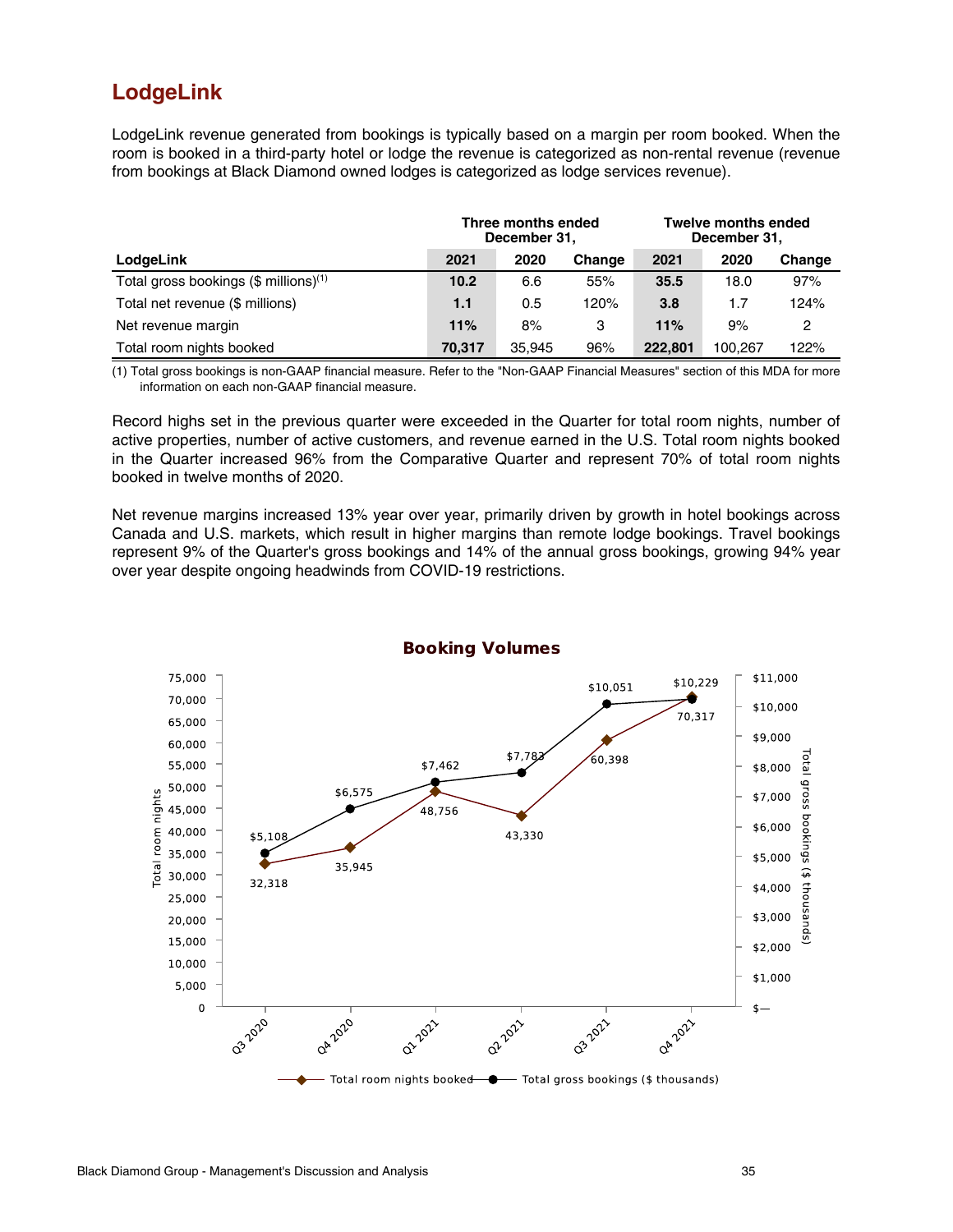

**Unique** corporate customers



**Total properties and rooms listed** 

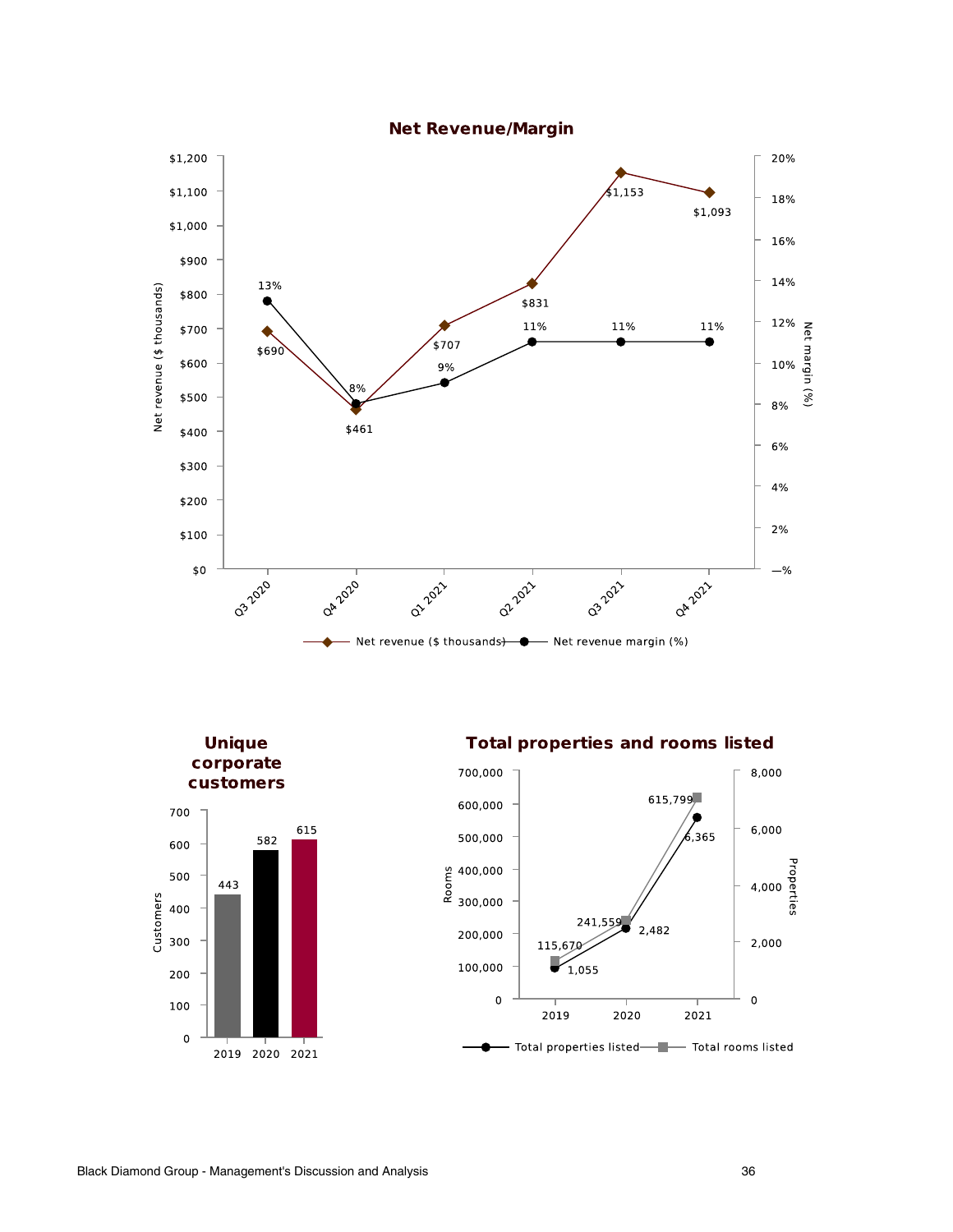## <span id="page-36-0"></span>**CORPORATE AND OTHER BUSINESS UNIT**

The Corporate and Other business unit includes costs related to administrative activities that support all business units. The administrative support functions include activities of the executive office, finance, human resources, health and safety, legal and information technology. Included in the Corporate and Other business unit are non-material revenues that are not significant enough to report on their own.

|                                       | Three months ended<br>December 31, |       |         | <b>Twelve months ended</b><br>December 31, |        |         |
|---------------------------------------|------------------------------------|-------|---------|--------------------------------------------|--------|---------|
| (\$ millions, except as noted)        | 2021                               | 2020  | Change  | 2021                                       | 2020   | Change  |
| Property and equipment net book value | 16.0                               | 16.6  | $(4)\%$ | 16.0                                       | 16.6   | $(4)\%$ |
| Adjusted EBITDA <sup>(1)</sup>        | (5.5)                              | (3.2) | '72)%   | (17.4)                                     | (10.9) | (60)%   |

(1) Adjusted EBITDA is non-GAAP financial measure. Refer to the "Non-GAAP Financial Measures" section of this MDA for more information on each non-GAAP financial measure.

#### **Q4 2021 vs Q4 2020**

Adjusted EBITDA for the Quarter was a loss of \$5.5 million, a decrease of 72% or \$2.3 million, from \$3.2 million in the Comparative Quarter, primarily due to higher profit incentive expenses along with increased headcount.

#### **Year to Date 2021 vs 2020**

Adjusted EBITDA for the YTD was a loss of \$17.4 million, a decrease of 60% or \$6.5 million, compared to a loss of \$10.9 million in the Prior YTD due to an increase in higher profit incentive expenses and increased headcount.

Adjusted EBITDA is a non-GAAP financial measures. Refer to the "Non-GAAP Financial Measures" section of this MDA for more information on each non-GAAP financial measure.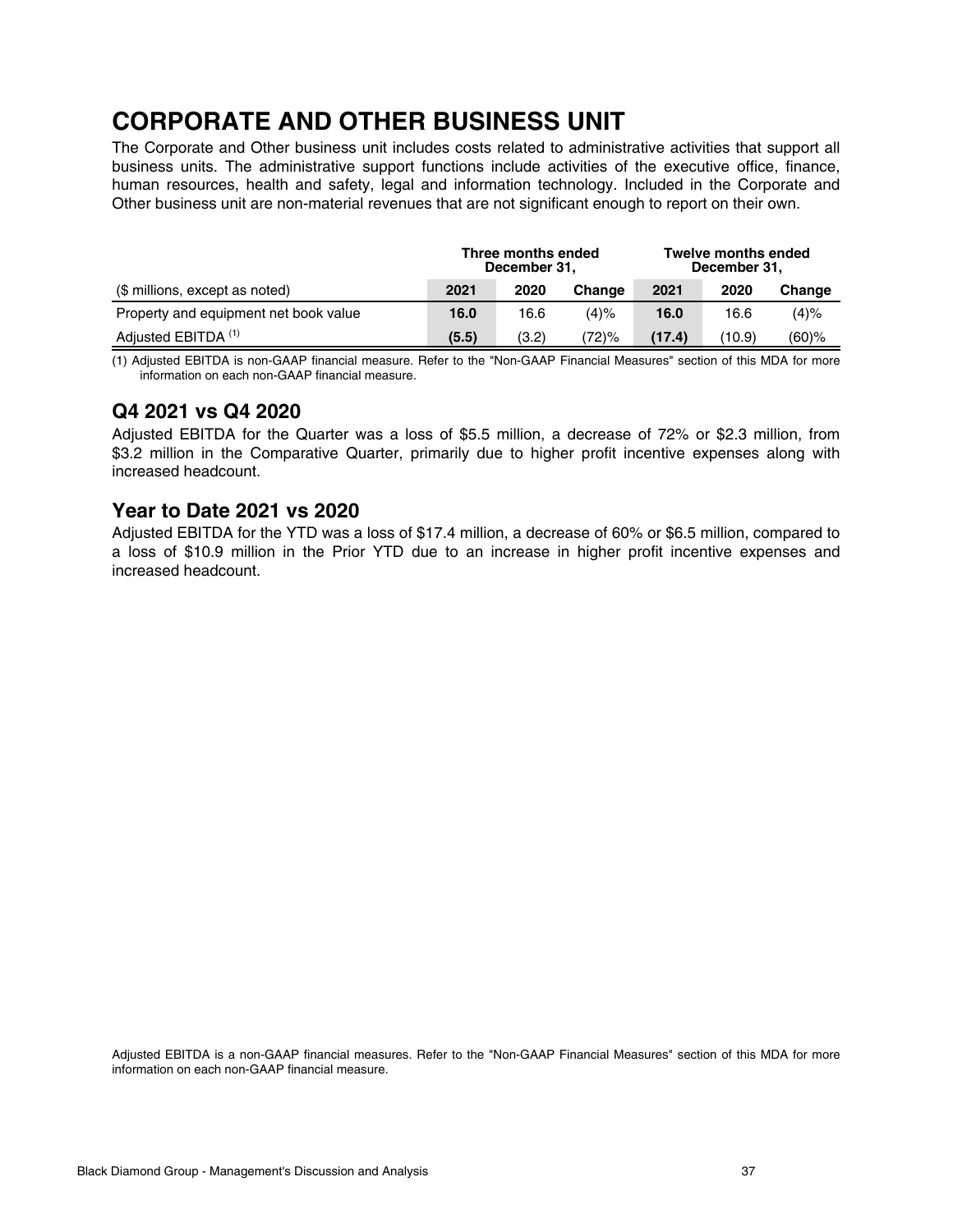## <span id="page-37-0"></span>**LIQUIDITY AND CAPITAL RESOURCES**

## **Cash Requirements**

#### **Capital Expenditures**

Black Diamond's capital expenditures relate primarily to:

- MSS space rental structures and ancillary equipment;
- WFS workforce accommodation structures, ancillary equipment, surface rental equipment, space rental structures in Australia, and LodgeLink development costs; and
- Corporate and Other land, leasehold improvements, computers, furniture and service related equipment.

For the Quarter, Black Diamond expended \$12.0 million (Comparative Quarter – \$5.1 million) on additions to property and equipment and intangible assets. The expenditures on additions are set out in the table below.

|                                | Three months ended<br>December 31, |      |             | <b>Twelve months ended</b><br>December 31, |      |             |
|--------------------------------|------------------------------------|------|-------------|--------------------------------------------|------|-------------|
| (\$ millions, except as noted) | 2021                               | 2020 | Change<br>% | 2021                                       | 2020 | Change<br>℅ |
| <b>Modular Space Solutions</b> | 8.4                                | 3.5  | 140%        | 27.4                                       | 26.6 | 3%          |
| <b>Workforce Solutions</b>     | 2.2                                | 1.0  | 120%        | 8.1                                        | 7.6  | 7%          |
| Corporate and Other            | 1.4                                | 0.6  | 133%        | 2.4                                        | 1.8  | 33%         |
|                                | 12.0                               | 5.1  | 135%        | 37.9                                       | 36.0 | 5%          |

## **Sources and Uses of Cash**

Cash flows from operating, investing and financing activities, as reflected in the Consolidated Statement of Cash Flows, are summarized in the following table:

|                                          | Three months ended<br>December 31, |        |             | <b>Twelve months ended</b><br>December 31, |         |             |
|------------------------------------------|------------------------------------|--------|-------------|--------------------------------------------|---------|-------------|
| (\$ millions, except as noted)           | 2021                               | 2020   | Change<br>% | 2021                                       | 2020    | Change<br>% |
| Cash from operating activities           | 20.4                               | 14.7   | 39%         | 71.1                                       | 50.0    | 42%         |
| Cash used in investing activities        | (5.7)                              | (71.8) | (92)%       | (33.6)                                     | (109.9) | (69)%       |
| Cash (used in) from financing activities | (15.4)                             | 58.4   | $(126)\%$   | (36.6)                                     | 59.0    | $(162)$ %   |
| Total cash (decrease) increase           | (0.7)                              | 1.3    | (154)%      | 0.9                                        | (0.9)   | 200%        |

Liquidity needs can be met through a variety of sources, depending on specific circumstances, including: available cash, cash generated from operations, drawdowns under the ABL Facility and the issuance of new equity or debt. Black Diamond's primary use of funds are operational expenses, sustaining and opportunity capital spending, and interest, taxes and principal debt repayments.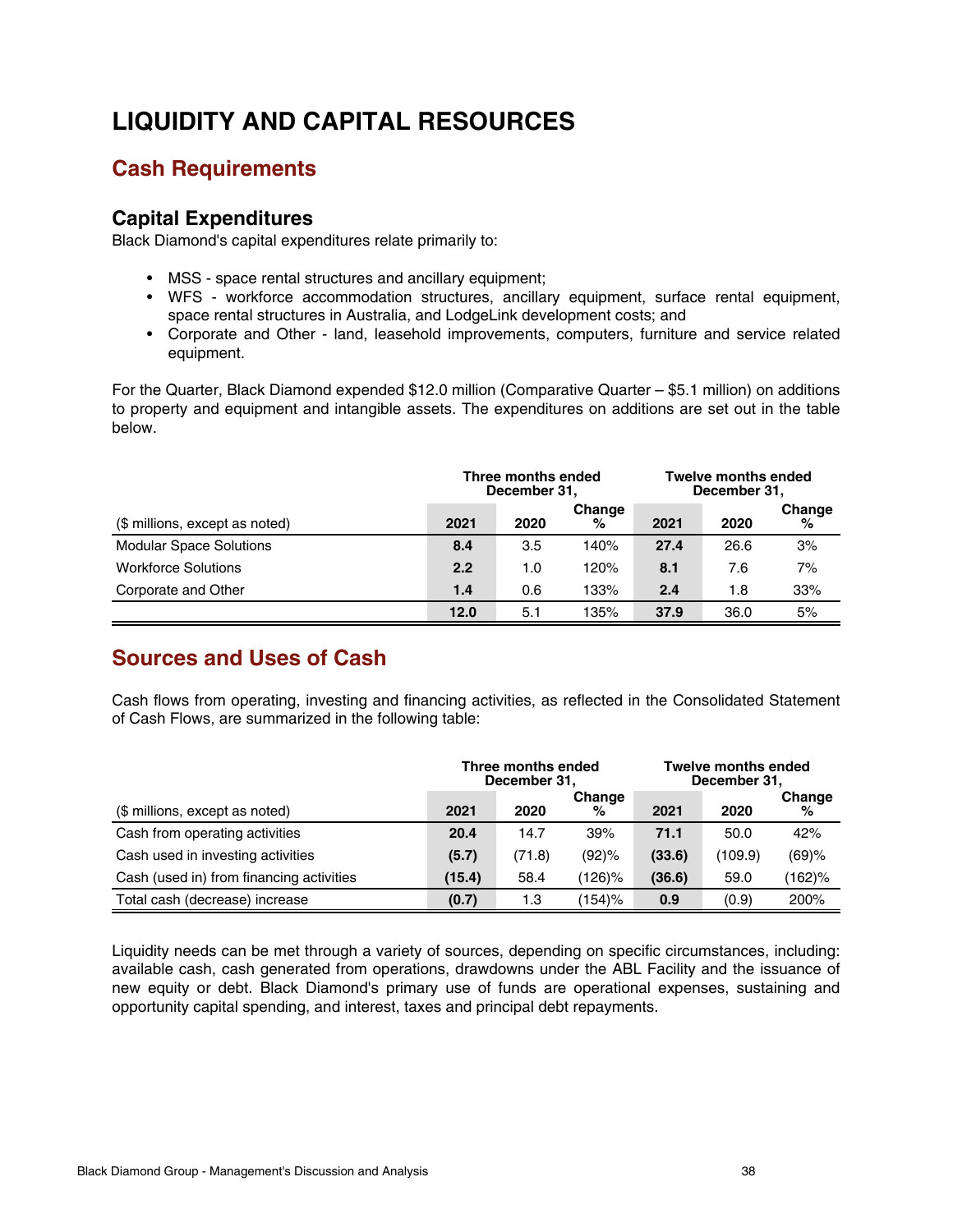Cash provided by operating activities was \$5.7 million higher in the Quarter than in the Comparative Quarter and \$21.1 million higher in the YTD than in the Prior YTD. The increase in the Quarter is primarily due to an increase in net income and higher used fleet sales, partially offset by higher deferred income taxes and by an increase in non-cash working capital. The increase in the YTD is primarily due to an increase in net income and higher used fleet sales, partially offset by an increase in non-cash working capital.

Cash used in investing activities was \$66.1 million lower in the Quarter than in the Comparative Quarter and \$76.3 lower in the YTD than in the Prior YTD. The decreases in both the Quarter and in the YTD are the result of a business acquisition in the fourth quarter of 2020.

The Company had lower cash from financing activities of \$73.8 million in the Quarter and \$95.6 million in the YTD primarily due to drawdowns under the ABL Facility in relation to a business acquisition in the Comparative Quarter as well as net repayments of LT debt in both the Quarter and in the YTD.

## **Working Capital**

The following table presents summarized working capital information:

| (\$ millions, except as noted) | December 31, December 31,<br>2021 | 2020 | Change % |
|--------------------------------|-----------------------------------|------|----------|
| Current assets                 | 76.0                              | 57.5 | 32%      |
| Current liabilities            | 66.3                              | 50.8 | 31%      |
| Working capital (1)            | 9.7                               | 6.7  | 45%      |

(1) Working Capital, a supplementary financial measure, is calculated as current assets minus current liabilities.

The increase in current assets of \$18.5 million from December 31, 2020 was due to an increase in accounts receivable of \$12.1 million, an increase in other assets of \$5.5 million and an increase in cash of \$0.9 million.

The increase in current liabilities of \$15.5 million from December 31, 2020 was due to an increase of \$8.4 million in accounts payable, a \$5.3 million increase in deferred revenue and a \$1.7 million increase in current lease liabilities.

#### **Contractual Obligations and Other Commitments**

At December 31, 2021, Black Diamond had capital expenditure commitments in the amount of \$11.5 million. Additionally, Black Diamond has a commitment of \$6.5 million related to the Company's office and yard leases, which have varying terms over the next ten years. It is management's intention to meet the funding requirements for these commitments through internally generated cash flow.

## **Principal Debt Instruments**

Effective December 17, 2021, the Company renewed the ABL Facility and extended the maturity date of the ABL Facility to October 31, 2026.

The borrowing base, or available amount at any given time under the ABL Facility is based on 85 - 90% of the net orderly liquidation value of eligible rental fleet and qualified receivables plus certain other qualifying assets, up to \$300 million.

For the three and twelve months ended December 31, 2021, the average interest rate on outstanding debt was 2.23% and 2.11%, respectively (2020 - 2.18% and 2.57%, respectively).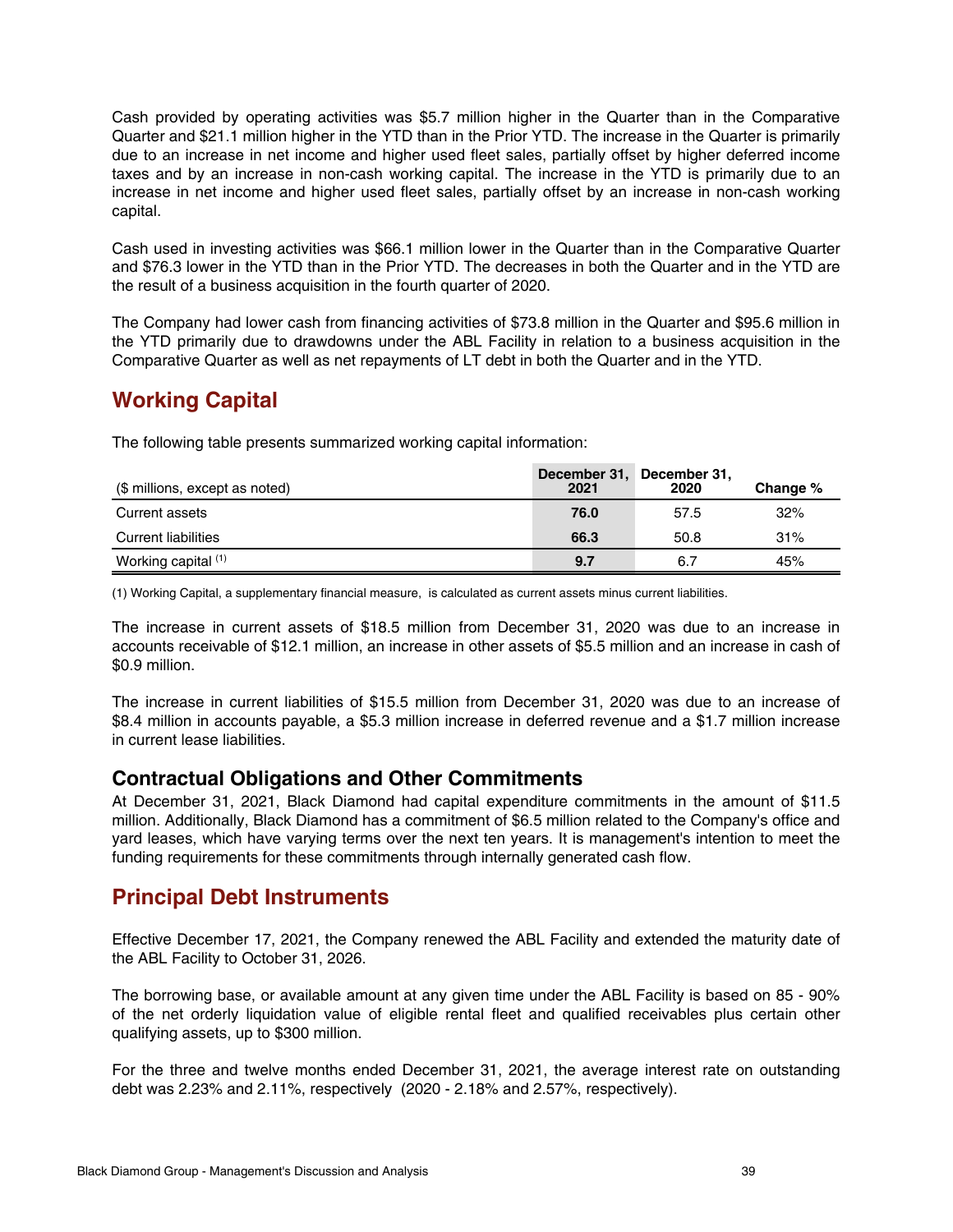The Company uses debt to finance its business activities. Management believes that Black Diamond has the liquidity, barring any unforeseen circumstances, to continue to operate through the foreseeable future, and pursue its planned business objectives.

Management believes that the ongoing management of cash generated from operations will be sufficient to allow it to meet ongoing requirements for working capital, repayment of the ABL Facility, maintenance costs, administrative expenses, and interest costs. Black Diamond's cash generated from operations will be dependent upon future financial performance, which in turn will be subject to financial, business and other risk factors, including factors beyond Black Diamond's control. Management also believes that, dependent on capital market conditions, Black Diamond has room under its existing credit facilities and believes it has the ability to raise equity if required.

The Company is committed to maintaining a strong balance sheet and flexible capital structure.

The Company entered into risk management assets, or interest rate swap agreements, with the ABL lending syndicate in the YTD. In Q2 2021, an aggregate \$30.0 million swap was entered into, hedging against a \$30.0 million Bankers Acceptance of our Canadian debt. The effective date of the agreement is April 29, 2021 with a termination date of October 29, 2023. In Q4 2021, a further \$25.0 million swap was entered into, hedging against a \$25.0 million Bankers Acceptance of our Canadian debt. The effective date of the agreement is December 17, 2021 with a termination date of October 29, 2026. As at December 31, 2021, the total risk management asset was less than \$0.1 million.

#### **Debt Covenants**

In accordance with the terms of the ABL Facility, the Company is required to maintain a Fixed Charge Coverage Ratio ("FCCR") of 1.1 to 1; however, this covenant is only tested in certain instances, principally when draws under the ABL Facility exceed 90% of the borrowing base. As at December 31, 2021, the Company's draws under the ABL Facility amounted to \$156.6 million (refer to consolidated financial statements), which represents 59% of the borrowing base of \$264.7 million, therefore the FCCR covenant was not applicable.

As at December 31, 2021, Black Diamond was in compliance with its debt covenants.

### **Share Capital**

At December 31, 2021, Black Diamond had 58.2 million (December 31, 2020 - 56.7 million) common shares outstanding, net of 1.2 million (December 31, 2020 - 1.6 million) held in trust to settle equity based compensation plans. In addition, at December 31, 2021, Black Diamond had 4.7 million (December 31, 2020 - 5.3 million) common shares reserved for issuance pursuant to the exercise of options and restricted share units which have been granted pursuant to Black Diamond's share option plan and restricted and performance incentive award plan.

The following table summarizes Black Diamond's equity capitalization as at March 3, 2022 (in thousands):

| Common shares (net of shares held in trust) | 58.177 |
|---------------------------------------------|--------|
| Common shares (held in trust)               | 1.189  |
| Stock options                               | 3.887  |
| Restricted and performance share units      | 749    |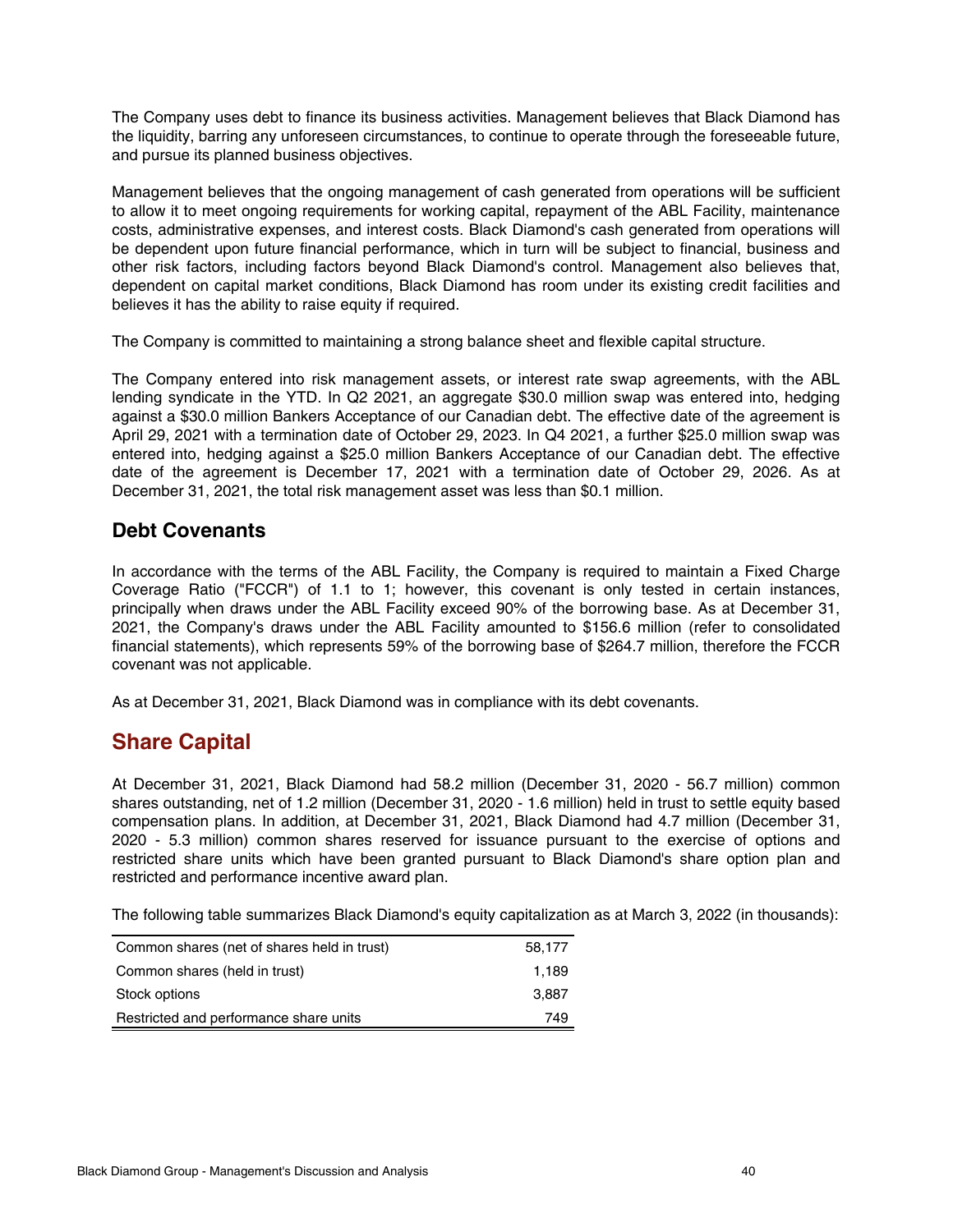## <span id="page-40-0"></span>**Off-Balance Sheet Arrangements**

The Company does not have any off-balance sheet arrangements that have, or are likely to have, a material current or future effect on the Company's financial condition, revenues or expenses, results of operations, liquidity or capital expenses.

### **Contractual Obligations**

The following table summarizes Black Diamond's total contractual obligations as at December 31, 2021:

|                                      | Payments due by period |                  |               |               |  |  |
|--------------------------------------|------------------------|------------------|---------------|---------------|--|--|
| (\$ millions, except as noted)       | Total                  | Less than 1 year | $1 - 5$ years | After 5 years |  |  |
| Long-term debt                       | 156.6                  |                  | 156.6         |               |  |  |
| Lease obligations, undiscounted      | 26.7                   | 7.3              | 19.0          | 0.4           |  |  |
| Commitments                          | 6.5                    | 1.5              | 5.0           |               |  |  |
| Capital commitments                  | 11.5                   | 11.5             |               |               |  |  |
| <b>Total contractual obligations</b> | 201.3                  | 20.3             | 180.6         | 0.4           |  |  |

## **FINANCIAL INSTRUMENTS**

All of Black Diamond's financial instruments as at December 31, 2021 relate to standard working capital accounts, credit facility items and risk management contracts.

Black Diamond is subject to both cash flow and interest rate risk on its long-term debt facilities. The required cash flow to service the Company's long-term debt facilities will fluctuate as a result of changes in market rates.

## **NON-GAAP FINANCIAL MEASURES**

Black Diamond's consolidated financial statements have been prepared in accordance with IFRS. Non-GAAP financial measures are used to assist investors in understanding Black Diamond's operating results that may not be evident when relying solely on the GAAP financial measures. Black Diamond believes securities analysts, investors and other interested parties frequently use non-GAAP financial measures in the evaluation of the Company's results. Black Diamond uses non-GAAP financial measures to evaluate operating results from period to period, as internal reporting key performance indicators, and to determine elements of management compensation. Non-GAAP financial measures do not have any standardized meaning prescribed by IFRS and are therefore unlikely to be comparable to similar measures presented by other issuers for these non-GAAP measures. These non-GAAP financial measures include Adjusted EBITDA, Adjusted EBIT, Adjusted EBITDA Margin, Net Debt to Adjusted EBITDA, Funds from Operations, Free Cashflow, Gross Profit, Gross Profit Margin, Return on Assets, Gross Bookings and Net Revenue Margin.

**Adjusted EBITDA** is not a measure recognized under IFRS and does not have standardized meanings prescribed by IFRS. Adjusted EBITDA refers to consolidated earnings before finance costs, tax expense, depreciation, amortization, accretion, foreign exchange, stock-based compensation, acquisition costs, non-controlling interests, share of gains or losses of an associate, write-down of property and equipment, impairment, restructuring costs, and gains or losses on the sale of non-fleet assets in the normal course of business.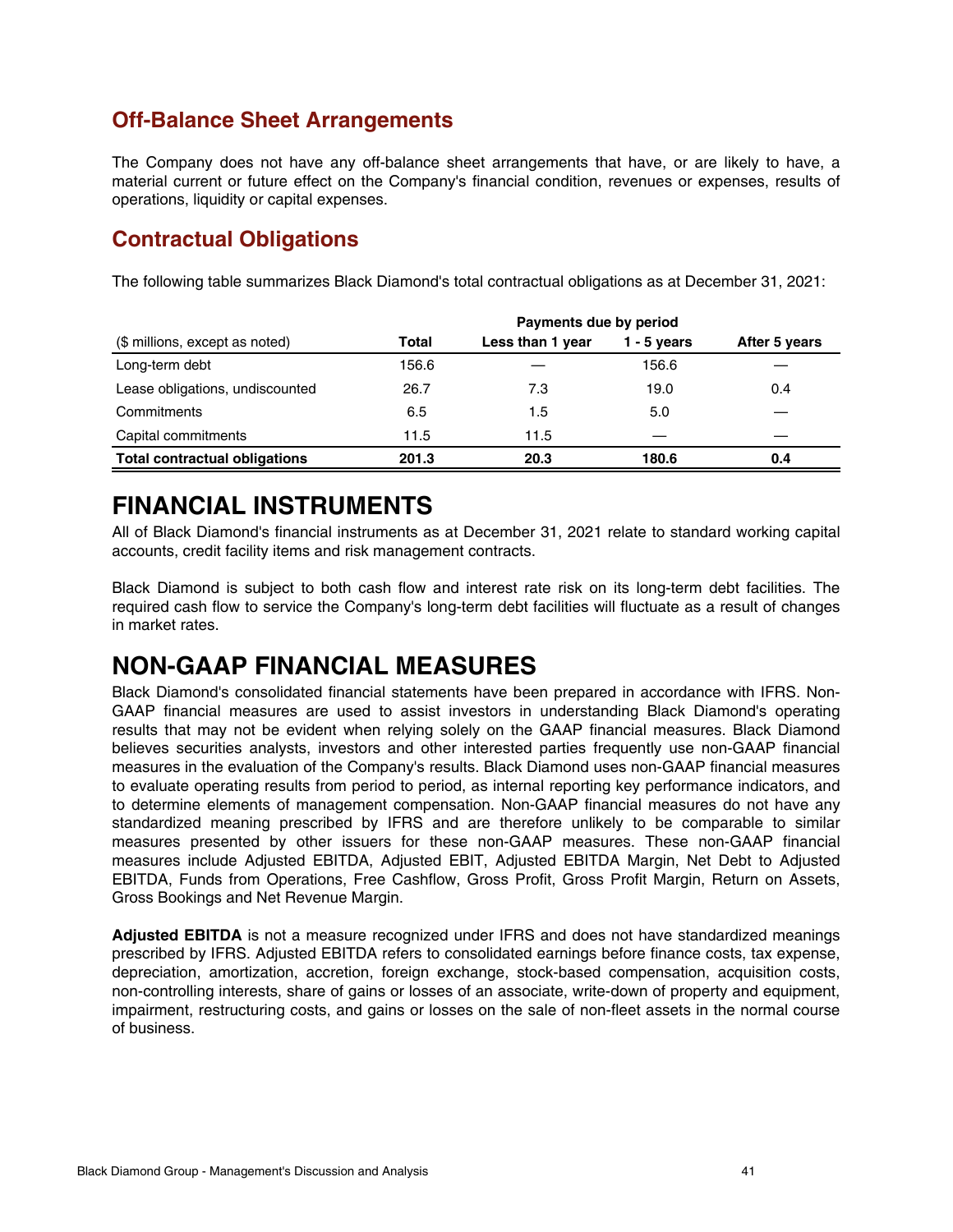Black Diamond uses Adjusted EBITDA primarily as a measure of operating performance. Management believes that operating performance, as determined by Adjusted EBITDA, is meaningful because it presents the performance of the Company's operations on a basis which excludes the impact of certain non-cash items as well as how the operations have been financed. In addition, management presents Adjusted EBITDA because it considers it to be an important supplemental measure of the Company's performance and believes this measure is frequently used by securities analysts, investors and other interested parties in the evaluation of companies in industries with similar capital structures.

Adjusted EBITDA has limitations as an analytical tool, and readers should not consider this item in isolation, or as a substitute for an analysis of the Company's results as reported under IFRS. Some of the limitations of Adjusted EBITDA are:

- Adjusted EBITDA excludes certain income tax payments and recoveries that may represent a reduction or increase in cash available to the Company;
- Adjusted EBITDA does not reflect the Company's cash expenditures, or future requirements, for capital expenditures or contractual commitments;
- **•** Adjusted EBITDA does not reflect changes in, or cash requirements for, the Company's working capital needs;
- Adjusted EBITDA does not reflect the significant interest expense, or the cash requirements necessary to service interest payments on the Company's debt;
- depreciation and amortization are non-cash charges, thus the assets being depreciated and amortized will often have to be replaced in the future and Adjusted EBITDA does not reflect any cash requirements for such replacements; and
- other companies in the industry may calculate Adjusted EBITDA differently than the Company does, limiting its usefulness as a comparative measure.

Because of these limitations, Adjusted EBITDA should not be considered as a measure of discretionary cash available to invest in the growth of the Company's business. The Company compensates for these limitations by relying primarily on the Company's IFRS results and using Adjusted EBITDA only on a supplementary basis. A reconciliation to profit (loss), the most comparable GAAP measure, is provided below.

**Adjusted EBIT** is Adjusted EBITDA less depreciation and amortization. Black Diamond uses Adjusted EBIT primarily as a measure of operating performance. Management believes that adjusted EBIT is a useful measure for investors when analyzing ongoing operating trends. There can be no assurances that additional special items will not occur in future periods, nor that the Company's definition of adjusted EBIT is consistent with that of other companies. As such, management believes that it is appropriate to consider both profit (loss) determined on a GAAP basis as well as Adjusted EBIT. A reconciliation to profit (loss), the most comparable GAAP measure, is provided below.

**Adjusted EBITDA Margin** is calculated by dividing Adjusted EBITDA by total revenue for the period. Black Diamond uses Adjusted EBITDA Margin primarily as a measure of operating performance. Management believes this ratio is an important supplemental measure of the Company's performance and believes these measures are frequently used by securities analysts, investors and other interested parties in the evaluation of companies in industries with similar capital structures.

**Net Debt to Adjusted EBITDA** is a non-GAAP financial measure which is calculated as net debt divided by Adjusted EBITDA. Net Debt, a supplementary financial measure, is calculated as long-term debt minus cash and cash equivalents. A reconciliation to long-term debt, the most comparable GAAP measure, is provided below. Net Debt and Net Debt to Adjusted EBITDA removes cash and cash equivalents from the Company's debt balance. Black Diamond uses these ratios primarily as measures of operating performance. Management believes these ratios are important supplemental measures of the Company's performance and believes these measures are frequently used by securities analysts, investors and other interested parties in the evaluation of companies in industries with similar capital structures.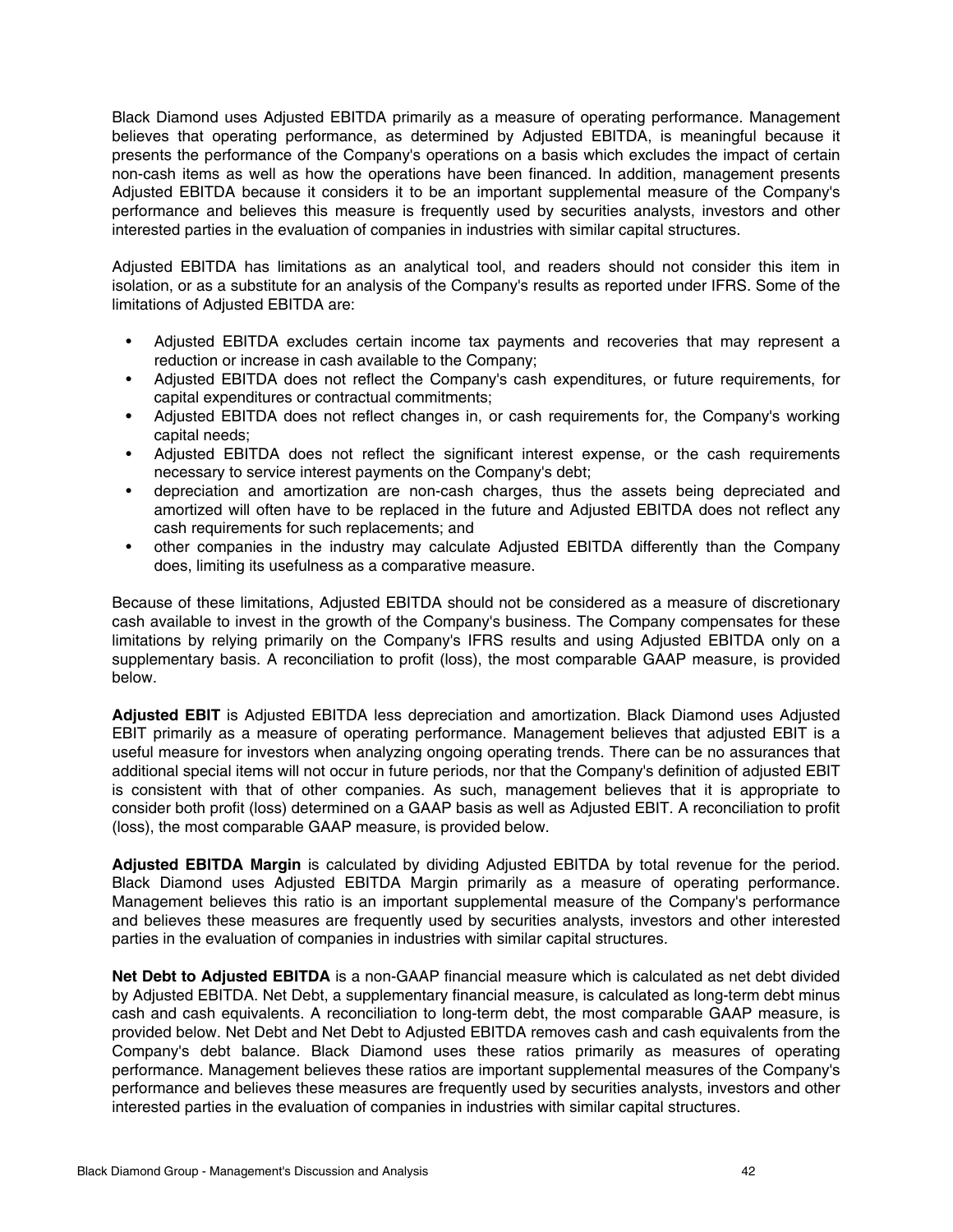**Return on assets ("ROA")** is calculated as annualized Adjusted EBITDA divided by average net book value of Property and Equipment. Annualized Adjusted EBITDA is calculated by multiplying Adjusted EBITDA for the Quarter and Comparative Quarter by an annualized multiplier. Management believes that ROA is a useful financial measure for investors in evaluating operating performance for the periods presented. When read in conjunction with our profit (loss) and property and equipment, two GAAP measures, it provides investors with a useful tool to evaluate Black Diamonds ongoing operations and management of assets from period-to-period.

## **Reconciliation of Consolidated Profit to Adjusted EBITDA, Adjusted EBIT, Adjusted EBITDA margin, Net Debt to Adjusted EBITDA and Return on Assets:**

|                                                           | <b>Three months ended</b><br>December 31, |       |             | <b>Twelve months ended</b><br>December 31, |       |                |
|-----------------------------------------------------------|-------------------------------------------|-------|-------------|--------------------------------------------|-------|----------------|
| (\$ millions, except as noted)                            | 2021                                      | 2020  | Change<br>℅ | 2021                                       | 2020  | Change<br>℅    |
| Profit (loss)                                             | 10.7                                      | (2.2) | 586%        | 20.4                                       | (3.5) | 683%           |
| Add:                                                      |                                           |       |             |                                            |       |                |
| Depreciation and amortization                             | 8.9                                       | 9.0   | (1)%        | 35.2                                       | 33.0  | 7%             |
| Acquisition costs                                         |                                           | 1.9   | $(100)$ %   |                                            | 1.9   | $(100)$ %      |
| Finance costs                                             | 1.7                                       | 1.6   | 6%          | 6.0                                        | 5.7   | 5%             |
| Share-based compensation                                  | 1.0                                       | 0.8   | 25%         | 3.3                                        | 2.9   | 14%            |
| Non-controlling interest                                  | 0.4                                       | 0.3   | 33%         | 1.4                                        | 1.1   | 27%            |
| Current income taxes                                      | 0.1                                       | 0.4   | (75)%       | 0.1                                        | 0.4   | (75)%          |
| Gain on sale of real estate assets and other              | (0.7)                                     |       | $-%$        | (0.6)                                      |       | $-\%$          |
| Deferred income taxes                                     | (4.6)                                     | (0.7) | (557)%      | (1.8)                                      | (0.9) | $(100)$ %      |
| <b>Adjusted EBITDA</b>                                    | 17.5                                      | 11.1  | 58%         | 64.0                                       | 40.6  | 58%            |
| Less:                                                     |                                           |       |             |                                            |       |                |
| Depreciation and amortization                             | 8.9                                       | 9.0   | (1)%        | 35.2                                       | 33.0  | 7%             |
| <b>Adjusted EBIT</b>                                      | 8.6                                       | 2.1   | 311%        | 28.8                                       | 7.6   | 279%           |
|                                                           |                                           |       |             |                                            |       |                |
| Total revenue                                             | 96.1                                      | 56.3  | 71%         | 339.6                                      | 179.9 | 89%            |
| Adjusted EBITDA margin                                    | 18%                                       | 20%   | (2)         | 19%                                        | 23%   | (4)            |
|                                                           |                                           |       |             |                                            |       |                |
| Long-term debt                                            | 155.6                                     | 175.7 | (11)%       | 155.6                                      | 175.7 | (11)%          |
| Cash and cash equivalents                                 | 4.6                                       | 3.7   | 24%         | 4.6                                        | 3.7   | 24%            |
| Net debt                                                  | 151.0                                     | 172.0 | (12)%       | 151.0                                      | 172.0 | (12)%          |
| Net debt to adjusted EBITDA                               | 8.6                                       | 15.5  | (44)%       | 2.4                                        | 4.2   | (44)%          |
|                                                           |                                           |       |             |                                            |       |                |
| Annualized multiplier                                     | 4                                         | 4     |             |                                            |       |                |
| Annualized adjusted EBITDA                                | 70.0                                      | 44.4  | 58%         | 64.0                                       | 40.6  | 58%            |
| Average net book value of property plant and<br>equipment | 423.0                                     | 400.4 | 6%          | 422.4                                      | 376.8 | 12%            |
| Return on assets                                          | 17%                                       | 11%   | 6           | 15%                                        | 11%   | $\overline{4}$ |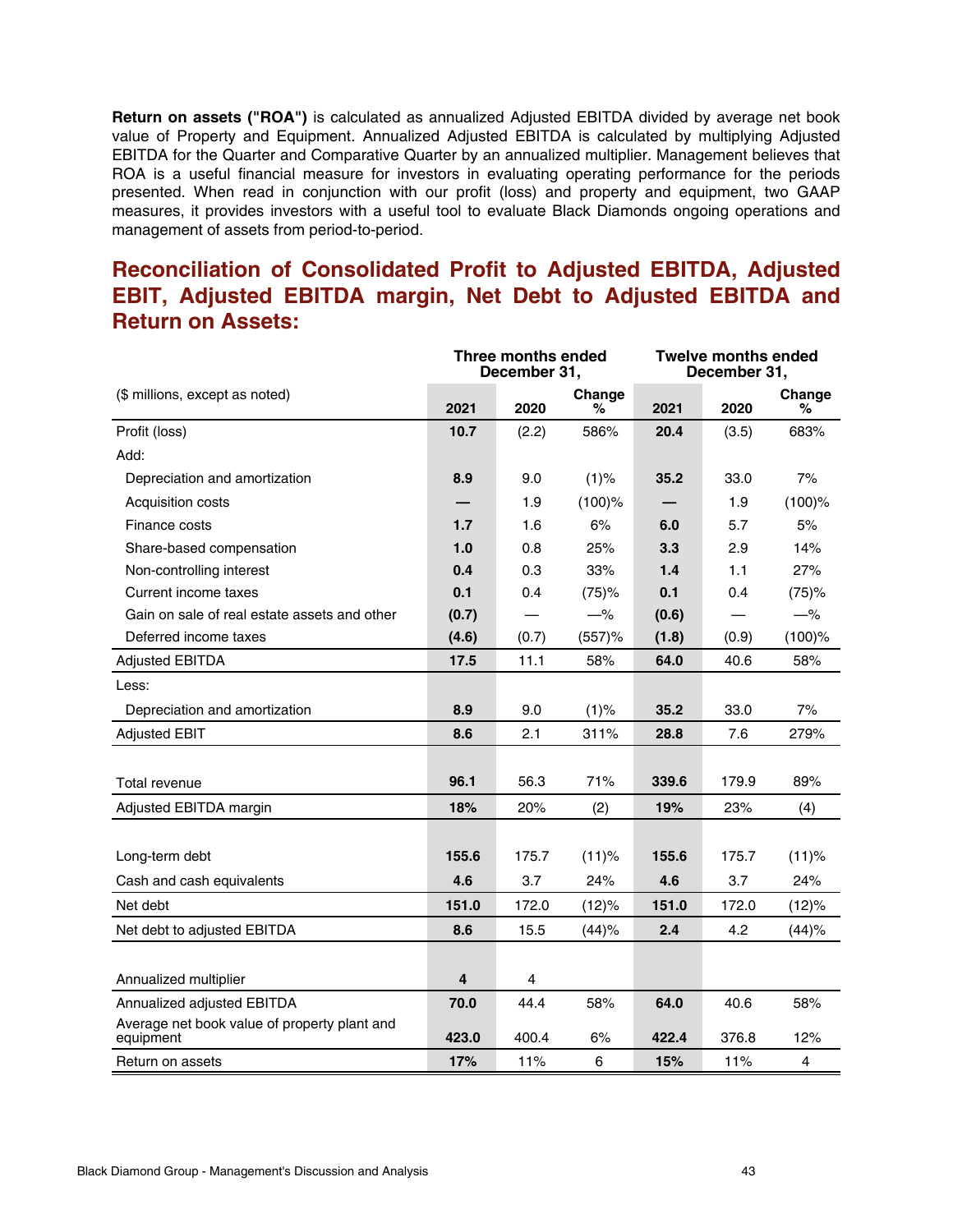**Funds from Operations** is calculated as the cash flow from operating activities, the most comparable GAAP measure, excluding the changes in non-cash working capital. Management believes that Funds from Operations is a useful measure as it provides an indication of the funds generated by the operations before working capital adjustments. Changes in long-term accounts receivables and non-cash working capital items have been excluded as such changes are financed using the operating line of Black Diamond's credit facilities. A reconciliation to cash flow from operating activities, the most comparable GAAP measure, is provided below.

**Free Cashflow ("FCF")** is calculated as Funds from Operations minus maintenance capital, net interest paid (including lease interest), payment of lease liabilities, net current income tax expense (recovery), distributions declared to non-controlling interest, dividends paid on common shares and dividends paid on preferred shares plus net current income taxes received (paid). Management believes that FCF is a useful measure as it provides an indication of the funds generated by the operations before working capital adjustments and other items noted above. Management believes this metric is frequently used by securities analysts, investors and other interested parties in the evaluation of companies in industries with similar capital structures. A reconciliation to cash flow from operating activities, the most comparable GAAP measure, is provided below.

## **Reconciliation of Cash Flow from Operating Activities to Funds from Operations to Free Cash Flow:**

|                                                    | Three months ended<br>December 31, |       | <b>Twelve months ended</b><br>December 31, |       |       |          |
|----------------------------------------------------|------------------------------------|-------|--------------------------------------------|-------|-------|----------|
| (\$ millions, except as noted)                     | 2021                               | 2020  | Change                                     | 2021  | 2020  | Change   |
| Cash flow from operating activities                | 20.4                               | 14.7  | 39%                                        | 71.1  | 50.0  | 42%      |
| Add/(deduct):                                      |                                    |       |                                            |       |       |          |
| Change in long-term accounts receivable            | (0.2)                              | (1.3) | 85%                                        | (0.7) | (1.3) | 46%      |
| Changes in non-cash operating working capital      | 1.4                                | (1.2) | 217%                                       | 6.2   | (6.2) | 200%     |
| Funds from operations                              | 21.6                               | 12.2  | 77%                                        | 76.6  | 42.5  | 80%      |
| Add/(deduct):                                      |                                    |       |                                            |       |       |          |
| Maintenance capital                                | (2.4)                              | (2.1) | (14)%                                      | (9.3) | (9.2) | (1)%     |
| Net interest paid (including lease interest)       | (1.4)                              | (1.5) | 7%                                         | (5.7) | (5.2) | (10)%    |
| Payment for lease liabilities                      | (1.6)                              | (1.3) | (23)%                                      | (6.2) | (5.2) | (19)%    |
| Net current income tax expense (recovery)          | 0.1                                | 0.4   | (75)%                                      | 0.1   | 0.4   | (75)%    |
| Net current income taxes received (paid)           | 0.1                                | 0.5   | $(80)$ %                                   | 0.1   | 0.5   | $(80)$ % |
| Distributions declared to non-controlling interest | (0.1)                              | (0.4) | 75%                                        |       | (1.0) | 100%     |
| Dividends paid on preferred shares                 | (0.2)                              |       | $-\%$                                      | (0.6) |       | $-\%$    |
| Dividends paid on common shares                    | (0.7)                              |       | $-\%$                                      | (0.7) |       | $-\%$    |
| Free cashflow                                      | 15.4                               | 7.8   | 97%                                        | 54.3  | 22.8  | 138%     |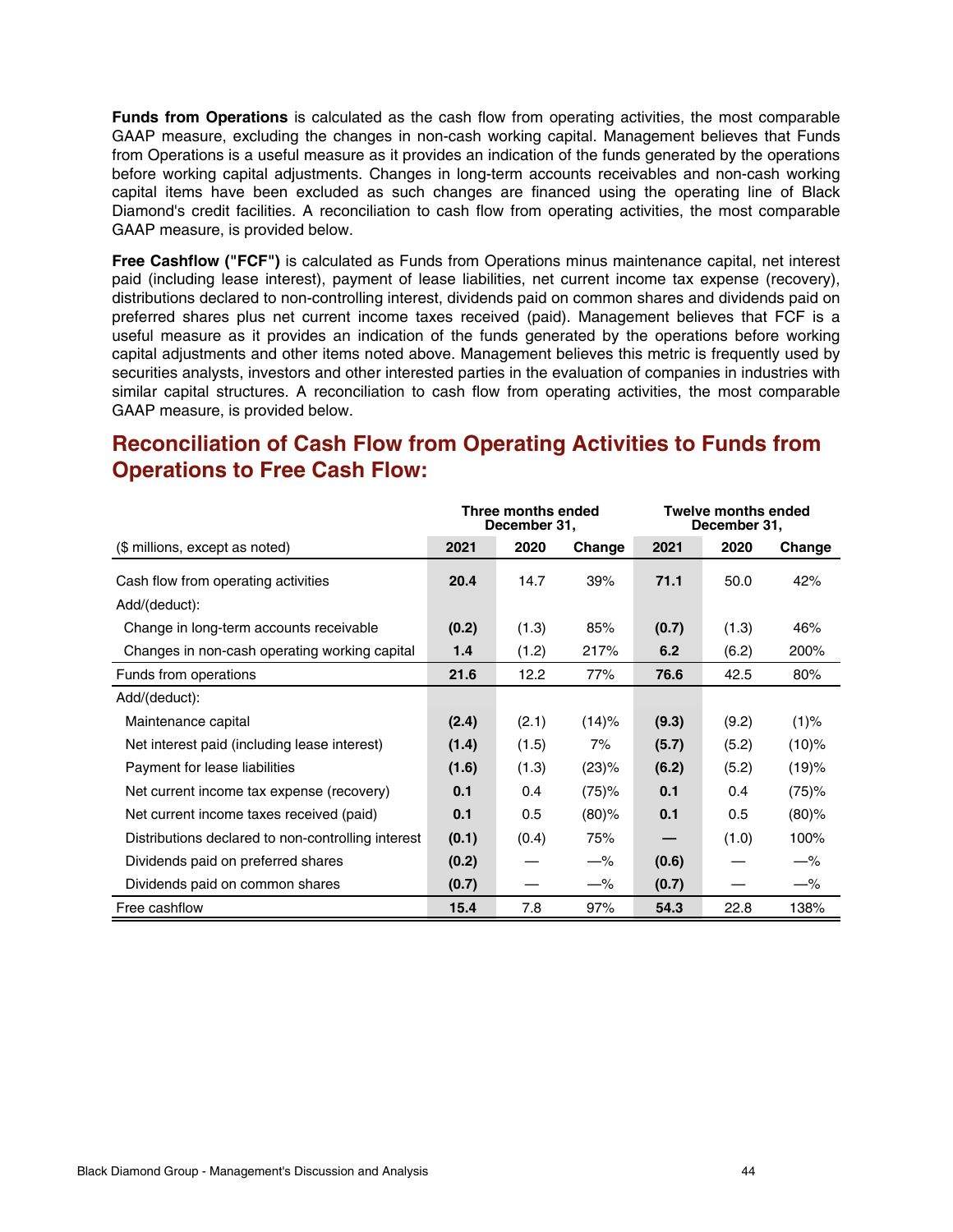**Gross Profit Margin** is calculated by dividing **Gross Profit**, a non-GAAP measure calculated as total revenue less direct costs, by total revenue for the period. Management believes this ratio is an important supplemental measure of the Company's performance and believes this ratio is frequently used by securities analysts, investors and other interested parties in the evaluation of companies in industries with similar capital structures.

|                                | Three months ended<br>December 31, |      |        | <b>Twelve months ended</b><br>December 31, |       |        |  |
|--------------------------------|------------------------------------|------|--------|--------------------------------------------|-------|--------|--|
| (\$ millions, except as noted) | 2021                               | 2020 | Change | 2021                                       | 2020  | Change |  |
| Total revenue                  | 96.1                               | 56.3 | 71%    | 339.6                                      | 179.9 | 89%    |  |
| Direct costs                   | 65.7                               | 36.1 | 82%    | 228.0                                      | 107.7 | 112%   |  |
| Gross profit                   | 30.4                               | 20.2 | 50%    | 111.6                                      | 72.2  | 55%    |  |
| Gross profit margin            | 32%                                | 36%  | (4)    | 33%                                        | 40%   | (7)    |  |

## **Reconciliation of Gross Profit to Gross Profit Margin:**

**Gross Bookings,** a non-GAAP measure, is total revenue billed to the customer which includes all fees and charges. Net Revenue, a GAAP measure, is Gross Bookings less costs paid to suppliers. Revenue from bookings at third party lodges and hotels through LodgeLink are recognized on a net revenue basis. Lodgelink is an agent in the transaction as it is not responsible for providing the service to the customer and does not control the service provided by a supplier. Management believes this ratio is an important supplemental measure of LodgeLink's performance and cash generation and believes this ratio is frequently used by interested parties in the evaluation of companies in industries with similar forms of revenue generation.

**Net Revenue Margin** is calculated by dividing Net Revenue by Gross Bookings for the period. Management believes this ratio is an important supplemental measure of LodgeLink's performance and profitability and believes this ratio is frequently used by interested parties in the evaluation of companies in industries with similar forms revenue generation where companies act as agents in transactions.

## **Reconciliation of Net Revenue to Gross Bookings and Net Revenue margin:**

|                                | Three months ended<br>December 31, |      | <b>Twelve months ended</b><br>December 31, |      |      |        |
|--------------------------------|------------------------------------|------|--------------------------------------------|------|------|--------|
| (\$ millions, except as noted) | 2021                               | 2020 | Change                                     | 2021 | 2020 | Change |
| Net revenue (1)                | 1.1                                | 0.5  | 120%                                       | 3.8  | 1.7  | 124%   |
| Costs paid to suppliers (1)    | 9.1                                | 6.1  | 49%                                        | 31.7 | 16.3 | 94%    |
| Gross bookings <sup>(1)</sup>  | 10.2                               | 6.6  | 55%                                        | 35.5 | 18.0 | 97%    |
| Net revenue margin             | 11%                                | 8%   | 3                                          | 11%  | 9%   | 2      |

(1) Includes intercompany transactions.

Readers are cautioned that the non-GAAP measures are not alternatives to measures under IFRS and should not, on their own, be construed as an indicator of Black Diamond's performance or cash flows, a measure of liquidity or as a measure of actual return on the shares of Black Diamond. These non-GAAP measures should only be used in conjunction with the consolidated financial statements of Black Diamond.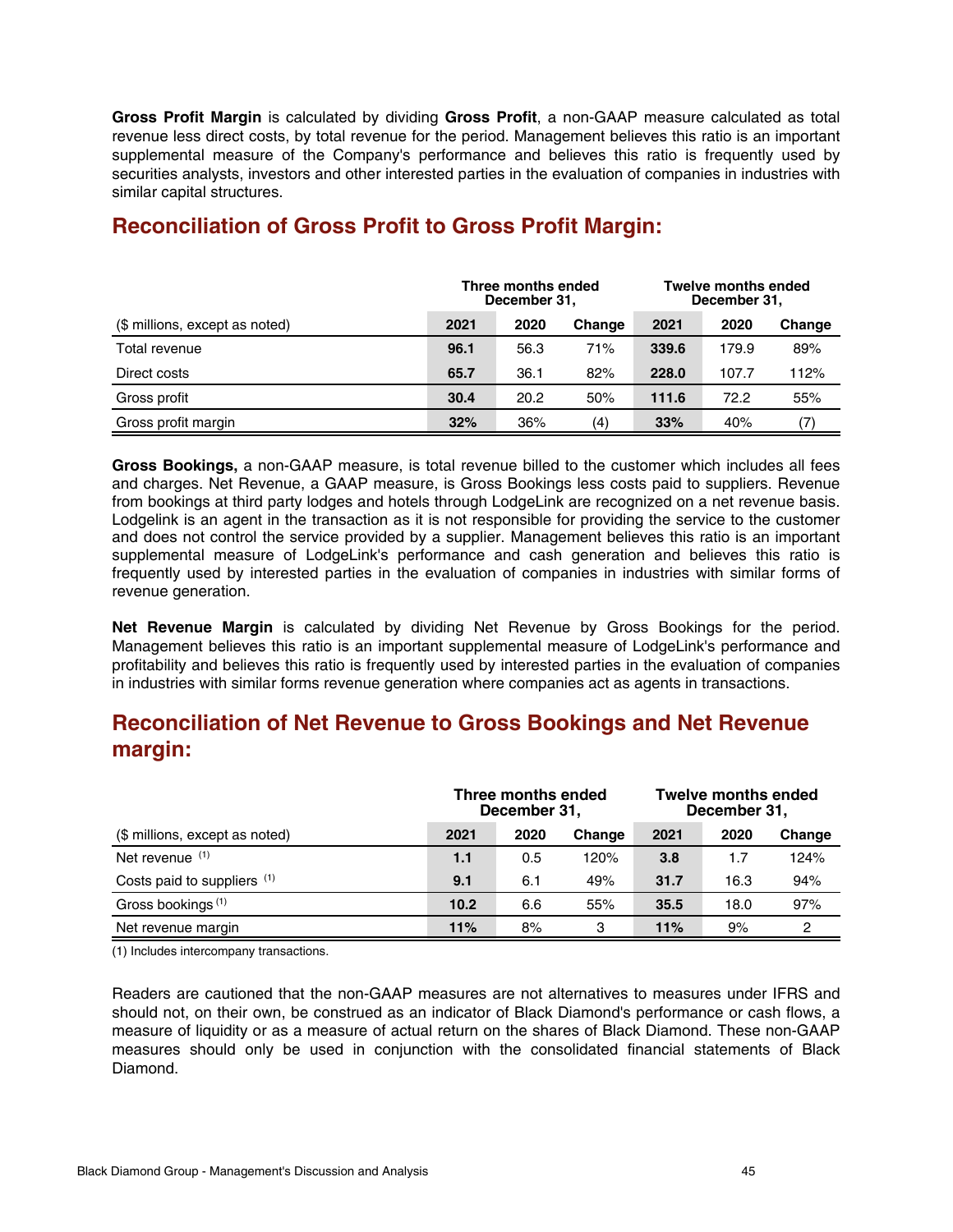## <span id="page-45-0"></span>**RELATED PARTY TRANSACTIONS**

The amounts due to limited partners include distributions and royalties payable to the non-controlling interests. They are non-interest bearing and due on demand. The amounts due to other related parties are unsecured and are payable in cash.

The following table provides the total amount of transactions that have been entered into with related parties during the three months ended December 31, 2021 and 2020, as well as balances with related parties as at December 31, 2021 and December 31, 2020.

|                                      | Three months<br>31. |            | <b>Twelve months</b><br>ended December ended December<br>31. |            | Due to related parties<br>as at December 31, |            |
|--------------------------------------|---------------------|------------|--------------------------------------------------------------|------------|----------------------------------------------|------------|
|                                      | 2021<br>\$          | 2020<br>\$ | 2021<br>\$                                                   | 2020<br>\$ | 2021<br>\$                                   | 2020<br>\$ |
| <b>Non-controlling interests</b>     |                     |            |                                                              |            |                                              |            |
| Limited partners                     |                     |            |                                                              |            |                                              |            |
| Royalties and distributions declared | 385                 | 718        | 1,096                                                        | 1,641      | (414)                                        | (637)      |
| Sale of fleet assets                 |                     |            |                                                              | 1,216      |                                              |            |
| Capital contribution                 |                     |            |                                                              | 1,216      |                                              |            |
| Other related parties                |                     |            |                                                              |            |                                              |            |
| Purchases of goods and services      | 60                  |            | 133                                                          |            |                                              |            |

During the first quarter of 2020, a limited partner purchased surface rental units from the Company and contributed these units as a capital contribution to a partnership controlled by Black Diamond.

Services purchased from the entity controlled by a member of the board of directors at fair value include sublease and servicing of generators and fuel tanks.

## **Key Management Personnel Compensation**

|                                                                | Twelve months ended December 31, |       |  |  |
|----------------------------------------------------------------|----------------------------------|-------|--|--|
|                                                                | 2021<br>2020                     |       |  |  |
| Key Management Personnel Compensation                          |                                  | S     |  |  |
| Salaries, bonuses, fees and other short-term employee benefits | 4,850                            | 2,540 |  |  |
| Share-based compensation                                       | 1.642                            | 778   |  |  |
| <b>Total Compensation</b>                                      | 6.492                            | 3.318 |  |  |

The Company has defined key management personnel as senior executive officers and all members of the board of directors, as they have the collective authority and responsibility for planning, directing and controlling the activities of the Company. The amounts disclosed in the table below are the amounts recognized as an expense during the year related to key management personnel.

## **RISKS AND UNCERTAINTIES**

The operations of Black Diamond face a number of risks and uncertainties in the normal course of business that may be beyond its control, but which could have a material adverse effect on Black Diamond's financial condition, results of operations and cash flows. Many of these risk factors and uncertainties are outlined in the annual information form of Black Diamond for the year ended December 31, 2021 which is available on SEDAR at [www.sedar.com.](http://www.sedar.com) Additional risks and uncertainties that management may be unaware of may become important factors which affect Black Diamond.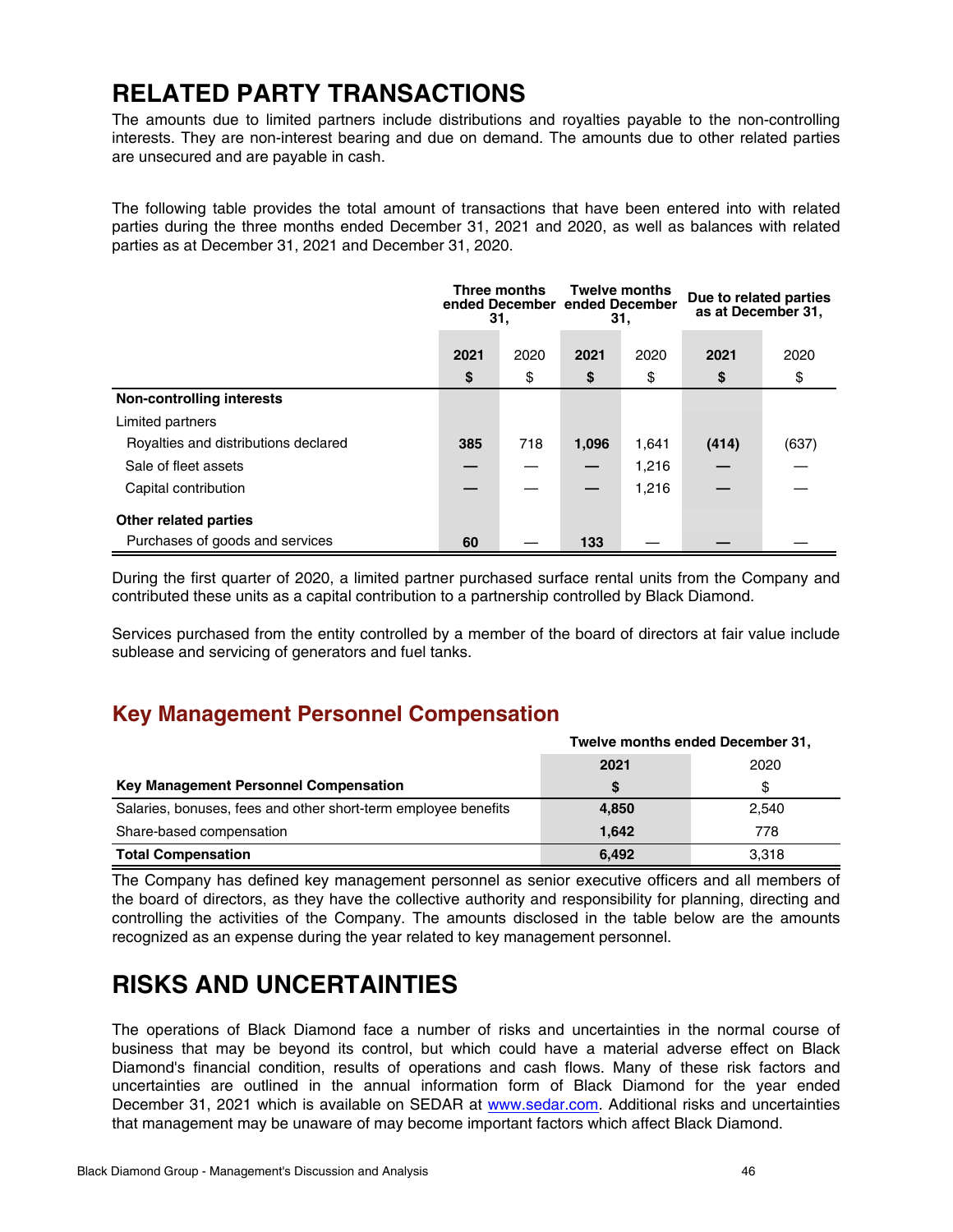## <span id="page-46-0"></span>**DISCLOSURE CONTROLS AND PROCEDURES & INTERNAL CONTROLS OVER FINANCIAL REPORTING**

#### **Disclosure controls and procedures**

Black Diamond's Chief Executive Officer ("CEO") and Chief Financial Officer ("CFO") have, as at December 31, 2021, designed, or caused to be designed under their supervision, disclosure controls and procedures ("DC&P") to provide reasonable assurance that: (i) material information relating to Black Diamond is made known to Black Diamond's CEO and CFO by others, particularly during the period in which the annual and interim filings are being prepared; and (ii) information required to be disclosed by Black Diamond in its annual filings, interim filings, or other reports filed or submitted by it under securities legislation is recorded, processed, summarized and reported within the time period specified in securities legislation. **Under the supervision of the CEO and the CFO, Black Diamond conducted an evaluation of the effectiveness of the design and operation of the Company's DC&P.** Based on this evaluation, the CEO and the CFO have concluded that, as at December 31, 2021, our DC&P, as defined in National Instrument 52-109 Certification of Disclosure in Issuers' Annual and Interim Filings ("NI 52-109"), was effective.

#### **Internal control over financial reporting**

Black Diamond's CEO and CFO have designed or caused to be designed under their supervision, internal controls over financial reporting ("ICFR") for the Company to provide reasonable assurance regarding the reliability of Black Diamond's financial reporting and the preparation of financial statements for external purposes in accordance with IFRS. Black Diamond's management, under the supervision of the CEO and CFO, used the criteria and framework established in the 2013 Internal Controls - Integrated Framework, issued by the Committee of Sponsoring Organizations of the Treadway Commission to design Black Diamond's ICFR. Based on this evaluation, the CEO and the CFO have concluded that as at December 31, 2021, our ICFR (as defined in NI 52-109) were effective.

**Under the supervision of the CEO and the CFO, Black Diamond conducted an evaluation of the design and effectiveness of the Company's ICFR as at December 31, 2021. Based on this evaluation, the officers concluded that as of December 31, 2021, Black Diamond maintained effective ICFR.**

#### **Changes in internal control over financial reporting**

Black Diamond is required to disclose herein any change in Black Diamond's ICFR that occurred during the period beginning on October 1, 2021 and ended on December 31, 2021 that has materially affected, or is reasonably likely to materially affect, Black Diamond's ICFR. No material changes in Black Diamond's ICFR were identified during such period that have materially affected, or are reasonably likely to materially affect, Black Diamond's ICFR.

It should be noted that a control system, including Black Diamond's disclosure and internal controls and procedures, no matter how well conceived or operated, can provide only reasonable, but not absolute, assurance that the objectives of the control system will be met and it should not be expected that the disclosure and internal controls and procedures will prevent all errors or fraud.

Additional information relating to Black Diamond, including Black Diamond's annual information form for the year ended December 31, 2021 is available on SEDAR at [www.sedar.com.](http://www.sedar.com)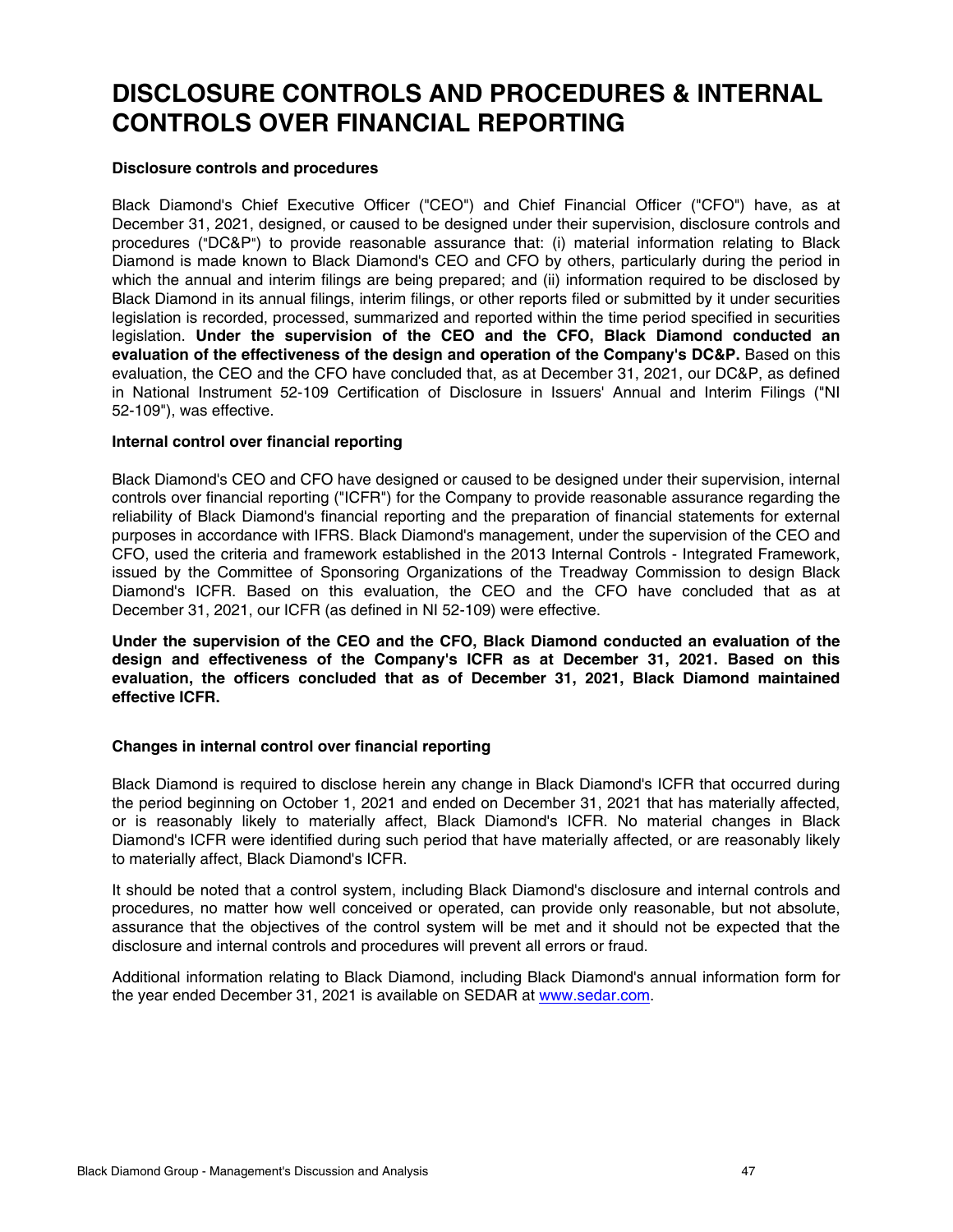## **CRITICAL ACCOUNTING POLICIES, JUDGMENTS & ESTIMATES**

The preparation of the Company's consolidated financial statements requires management to make judgments, estimates and assumptions that affect the reported amounts of revenues, expenses, assets and liabilities, and the accompanying disclosures, and the disclosure of contingent liabilities. Uncertainty about these assumptions and estimates could result in outcomes that require a material adjustment to the carrying amount of assets or liabilities affected in future periods.

## **Judgments**

In the process of applying the Company's accounting policies, management has made the following judgments, which have a significant effect on the amounts recognized in the consolidated financial statements:

#### **Impairment of non-financial assets**

Goodwill is assessed annually for impairment. Property and equipment and intangible assets are reviewed for impairment whenever events or changes in circumstances indicate that the carrying amount may not be recoverable. An impairment review requires estimates in a variety of areas including the determination of fair value, selling costs, timing and size of forecasted cash flows, long-term growth rates, anticipated gross margin, discount rates, and other valuation variables; the application of these variables in valuation models requires judgment. Judgement is required when determining the use of the exemption that allows the recoverable amount calculated from the preceding year to be used in the current year based on an analysis of events that have occurred and circumstances that have changed since the most recent recoverable amount calculation would not impact the margin from the preceding period.

#### **Determination of a Cash Generating Unit ("CGU")**

Management's judgment is required in determining the Company's CGUs for the impairment assessment of its property and equipment, goodwill and definite life intangible assets. The CGUs have been determined considering level of operating activities and independent cash flows generated from groups of assets. Management determined the smallest identifiable group of assets that independently generates cash inflows and whose cash flow is largely independent of the cash inflows from other assets or groups of assets as follows: Modular Space Solutions Canada East ("MSS Canada East"), Modular Space Solutions Canada West ("MSS Canada West"), Modular Space Solutions US ("MSS US"), Workforce Solutions - Canada ("WFS-Canada"), Workforce Solutions - United States ("WFS-US"), Australia - Workforce Accommodations and Australia - Space Rentals.

During the fourth quarter of 2021, the Company constructed a plan to restructure the Camps & Lodging and Energy Services North America CGUs. The plan, which was brought about by changing market conditions, changes the way management monitors and reviews its workforce solutions business and creates synergies to the Company's various business activities by consolidating service offerings. As a result, the Company reassessed its CGUs concluding that the previous Camps & Lodging and Energy Services North America CGUs should be combined into WFS-Canada and WFS-US. For the current year, the indicators of impairment assessment was therefore completed on the WFS-Canada and WFS-US CGUs.

#### **Operating lease commitments – Company as lessor**

The Company has entered into rental contracts for its fleet. The Company has determined, based on an evaluation of the terms and conditions of the arrangements, such as the lease term not constituting a substantial portion of the economic life of the fleet, that it retains all the significant risks and rewards of ownership of these assets and accounts for the contracts as operating leases.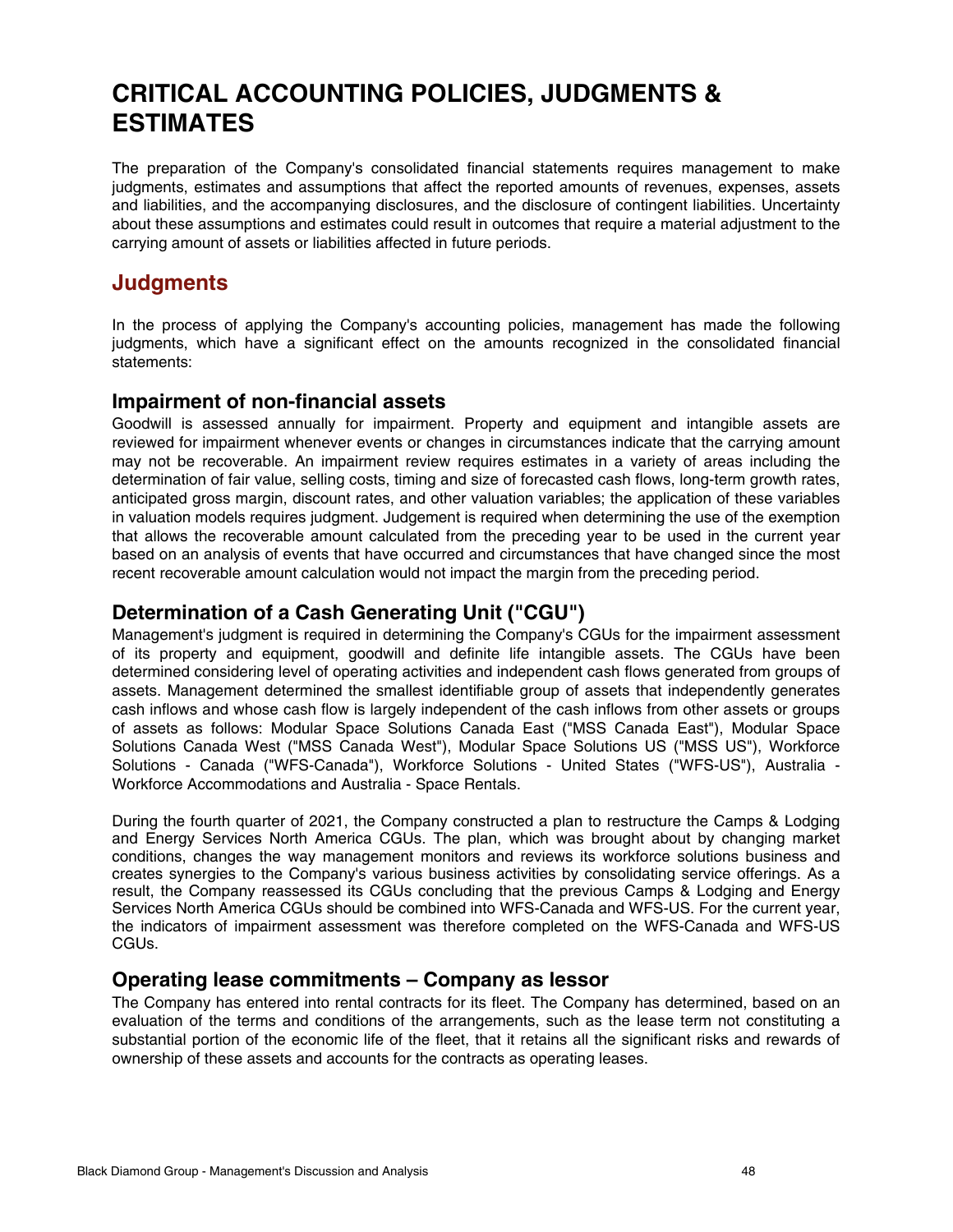#### **Fair value measurement of financial instruments**

When the fair values of financial assets and financial liabilities recorded in the statement of financial position cannot be measured based on quoted prices in active markets, their fair value is measured using valuation techniques including discounted cash flow models and trading multiples. The inputs to these models are taken from observable markets where possible, but where this is not feasible, a degree of judgment is required in establishing fair values. Judgments include considerations of inputs such as liquidity risk, credit risk and volatility. Changes in assumptions about these factors could affect the reported fair value of financial instruments.

#### **Determination of control and significant influence**

Management has used judgment in assessing whether the Company exerts control and significant influence over its subsidiaries and investments, respectively. In general, significant influence is presumed to exist when the Company has between 20% and 50% of voting power. Significant influence may also be evidenced by other qualitative factors, including but not limited to the Company's representation on the board of directors.

#### **Income Taxes**

Uncertainties exist with respect to the interpretation of complex tax regulations, changes in tax laws, and the amount and timing of future taxable income. As a multinational group of legal entities and businesses, the Company has undertaken various cross border transactions. These transactions are subject to the review and audit of various tax authorities. The judgment used when developing and entering into these transactions is based on existing tax policies in each jurisdiction. Future changes in tax policies may necessitate associated adjustments to tax recoveries and expenses already recorded. The Company establishes provisions, based on reasonable estimates, for possible consequences of audits by the tax authorities of the respective countries in which it operates. The amount of such provisions is based on various factors, such as experience of previous tax audits and differing interpretations of tax regulations by the taxable entity and the responsible tax authority. Such differences in interpretation may arise for a wide variety of issues depending on the conditions prevailing in the respective domicile of the Company's legal entities. The Company applies judgement on/with respect to/in determining the realization of future benefits from deferred tax assets using available evidence about future events.

#### **Aggregation of interest in subsidiaries**

Management has used judgment in determining whether it is appropriate to aggregate the disclosures required by IFRS 12, Disclosure of interests in other entities for Black Diamond's interests in subsidiaries. In reaching a determination, management considered such factors as its interests in the subsidiaries' nature of business, their industry classification and their geographical location.

### **Estimates and Assumptions**

The key assumptions concerning the future and other key sources of estimation uncertainty at the reporting date, that have a significant risk of causing a material adjustment to the carrying amounts of assets and liabilities within the next financial year, are described below. The Company based its assumptions and estimates on parameters available when the consolidated financial statements were prepared. Existing circumstances and assumptions about future developments, however, may change due to market changes or circumstances arising beyond the control of the Company. Such changes are reflected in the assumptions when they occur.

Since March 2020, the Company has seen macro-economic uncertainty as a result of the global COVID-19 pandemic. The outbreak and subsequent measures intended to limit the spread of the virus contributed to significant volatility in financial markets. Furthermore, recent global developments and uncertainty in oil supply have caused further abnormally large volatility in commodity markets. The outbreak presents uncertainty and risk with respect to the Company, its performance, and estimates and assumptions used by management in the preparation of its financial results.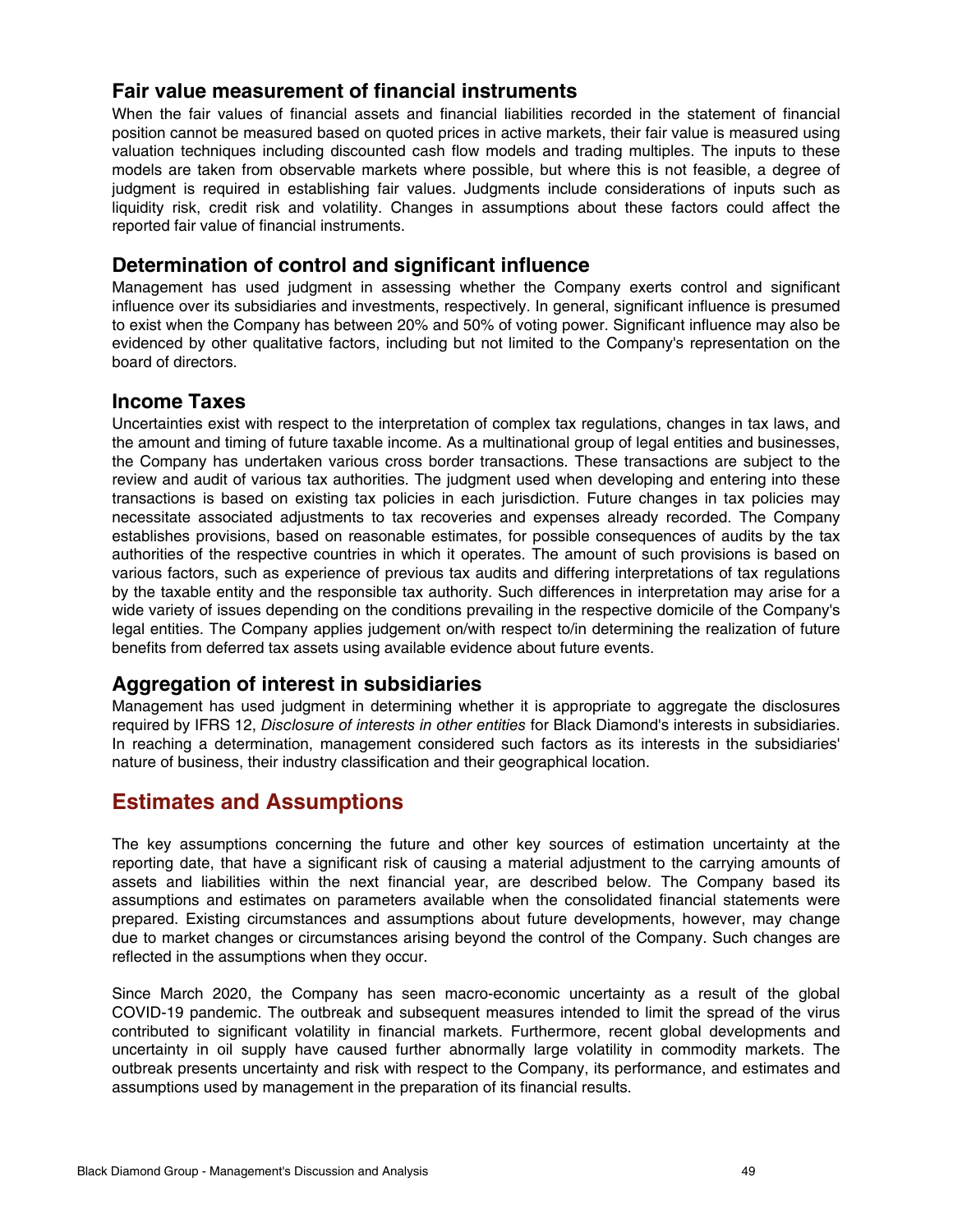#### **Revenue recognition**

Revenue from certain types of contracts is recognized over time, using an input method to measure progress towards complete satisfaction of the service because the customer simultaneously receives and consumes the benefits provided by the Company. In determining the progress towards complete satisfaction, estimates and assumptions are made in relation to costs incurred and the costs to complete the contracts. When the outcome of the transaction cannot be estimated reliably, estimates and assumptions are made on whether the Company will recover the transaction costs incurred.

#### **Impairment of non-financial assets**

Impairment exists when the carrying value of an asset or cash generating unit exceeds its recoverable amount, which is the higher of its fair value less costs of disposal ("FVLCD") and its value-in-use. The FVLCD calculation is based on available data from binding sales transactions, conducted at arm's length, for similar assets or observable market prices less incremental costs for disposing of the asset. If no such transactions can be identified, an appropriate valuation model is used. The Company bases its impairment calculation on estimated future cash flows. The FVLCD calculation is based on a discounted cash flow ("DCF") model. The cash flows are derived from the Company's forecast for the next year and does not include significant future investments that could enhance the performance of the CGU being tested. Estimates for revenue growth and Adjusted EBITDA margins are based on a review of historical information for each CGU, consideration of achievable rates and utilization during the forecast period, and consideration of future prospects given management's understanding of the operating environment. The discount rates used for each CGU are estimated based on the assumed weighted average cost of capital for a notional purchaser of each CGU. The recoverable amount is sensitive to the discount rate used for the DCF model as well as the expected future cash-inflows, margins, and the growth rate used for extrapolation purposes.

The Company is required to make judgments regarding the need for impairment at each reporting date by evaluating conditions specific to the organization that may lead to the impairment of assets.

#### **Asset Retirement Obligations**

The Company has recognized a provision for asset retirement obligations associated with land leases held by the Company. In determining the fair value of the provision, assumptions and estimates are made in relation to discount rates, the expected cost to dismantle and remove the camps from the leases and the expected timing of those costs.

#### **Additional estimates**

Other estimates that management is required to make to conform with IFRS and prepare timely consolidated financial statements include accrual of unsettled transactions, collectability of accounts receivable, recognition of provisions and contingent obligations, the estimated useful lives of property and equipment, and useful lives of intangible assets. Accordingly, actual results may differ from estimated amounts. Management has also used judgment in the estimates used in pricing its options and long-term share-based compensation plans, assessing the effectiveness of hedging relationships and the determination of functional currency.

If the underlying estimates and assumptions upon which the consolidated financial statements are based change in future periods, actual amounts may differ from those included in the accompanying consolidated financial statements.